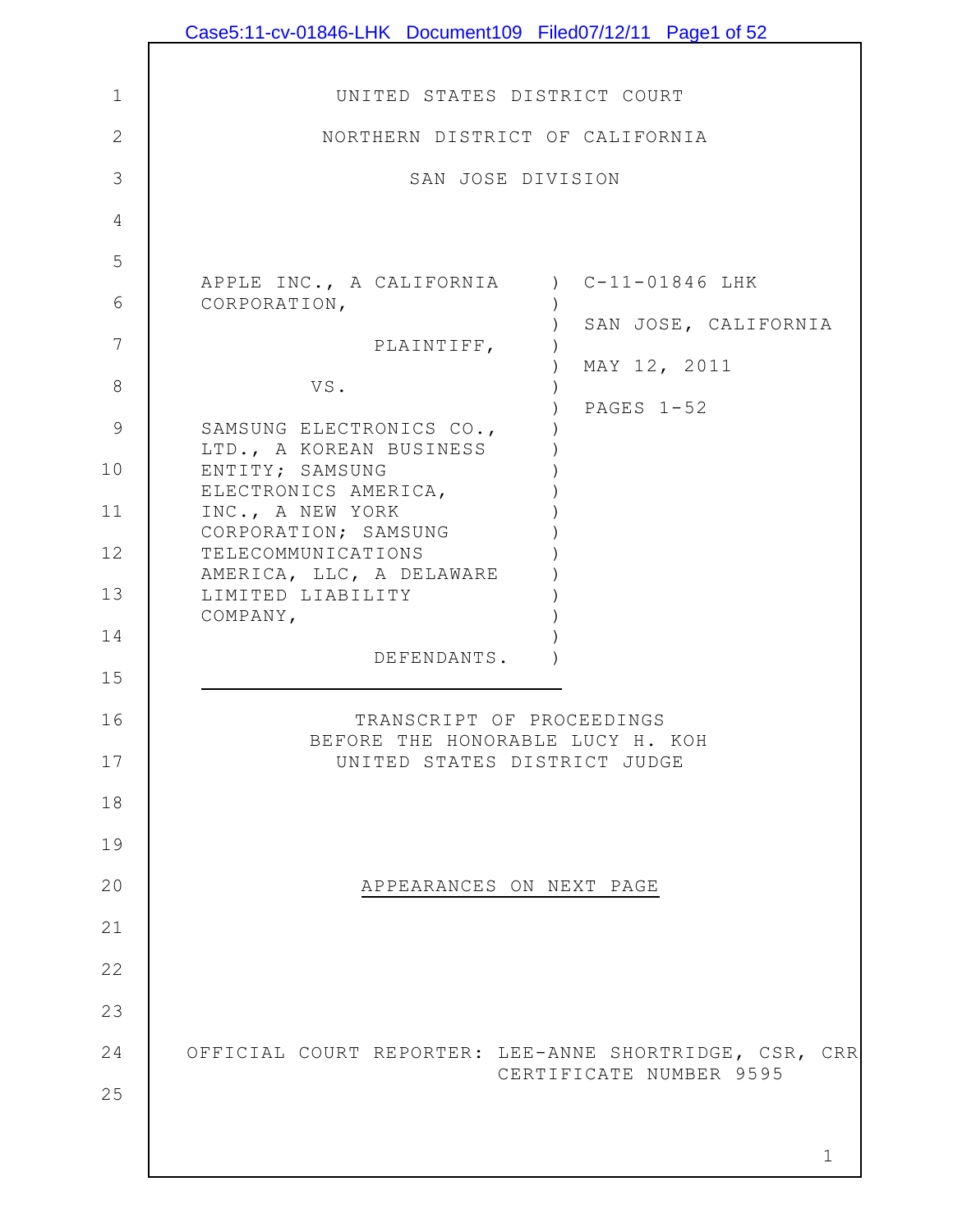|                 |                                              | Case5:11-cv-01846-LHK Document109 Filed07/12/11 Page2 of 52         |
|-----------------|----------------------------------------------|---------------------------------------------------------------------|
|                 |                                              |                                                                     |
| $\mathbf 1$     |                                              |                                                                     |
| $\mathbf{2}$    | A P P E A R A N C E S:                       |                                                                     |
| $\mathcal{S}$   | FOR THE PLAINTIFF: MORRISON & FOERSTER       | BY: HAROLD J. MCELHINNY,                                            |
| 4<br>5          |                                              | MICHAEL A. JACOBS,<br>JASON R. BARTLETT, AND<br>GRANT L. KIM        |
| $\sqrt{6}$      |                                              | 425 MARKET STREET<br>SAN FRANCISCO, CALIFORNIA 94105                |
| $7\phantom{.0}$ |                                              | ALSO PRESENT: MAUREEN MCCALL AND JAMES WITT                         |
| $\,8\,$         |                                              |                                                                     |
| $\mathcal{G}$   | FOR THE DEFENDANT: QUINN, EMANUEL, URQUHART, | OLIVER & HEDGES                                                     |
| 10              |                                              | BY: CHARLES K. VERHOEVEN AND<br>ERIK C. OLSON                       |
| 11              |                                              | 50 CALIFORNIA STREET, 22ND FLOOR<br>SAN FRANCISCO, CALIFORNIA 94111 |
| 12              |                                              |                                                                     |
| 13              |                                              | BY: VICTORIA F. MAROULIS AND<br>KEVIN P.B. JOHNSON                  |
| 14              |                                              | 555 TWIN DOLPHIN DRIVE<br>SUITE 560                                 |
| 15              |                                              | REDWOOD SHORES, CALIFORNIA 94065                                    |
| 16              |                                              |                                                                     |
| 17              |                                              |                                                                     |
| 18              |                                              |                                                                     |
| 19              |                                              |                                                                     |
| 20              |                                              |                                                                     |
| 21              |                                              |                                                                     |
| 22              |                                              |                                                                     |
| 23              |                                              |                                                                     |
| 24              |                                              |                                                                     |
| 25              |                                              |                                                                     |
|                 |                                              |                                                                     |
|                 |                                              | $\mathbf{2}$                                                        |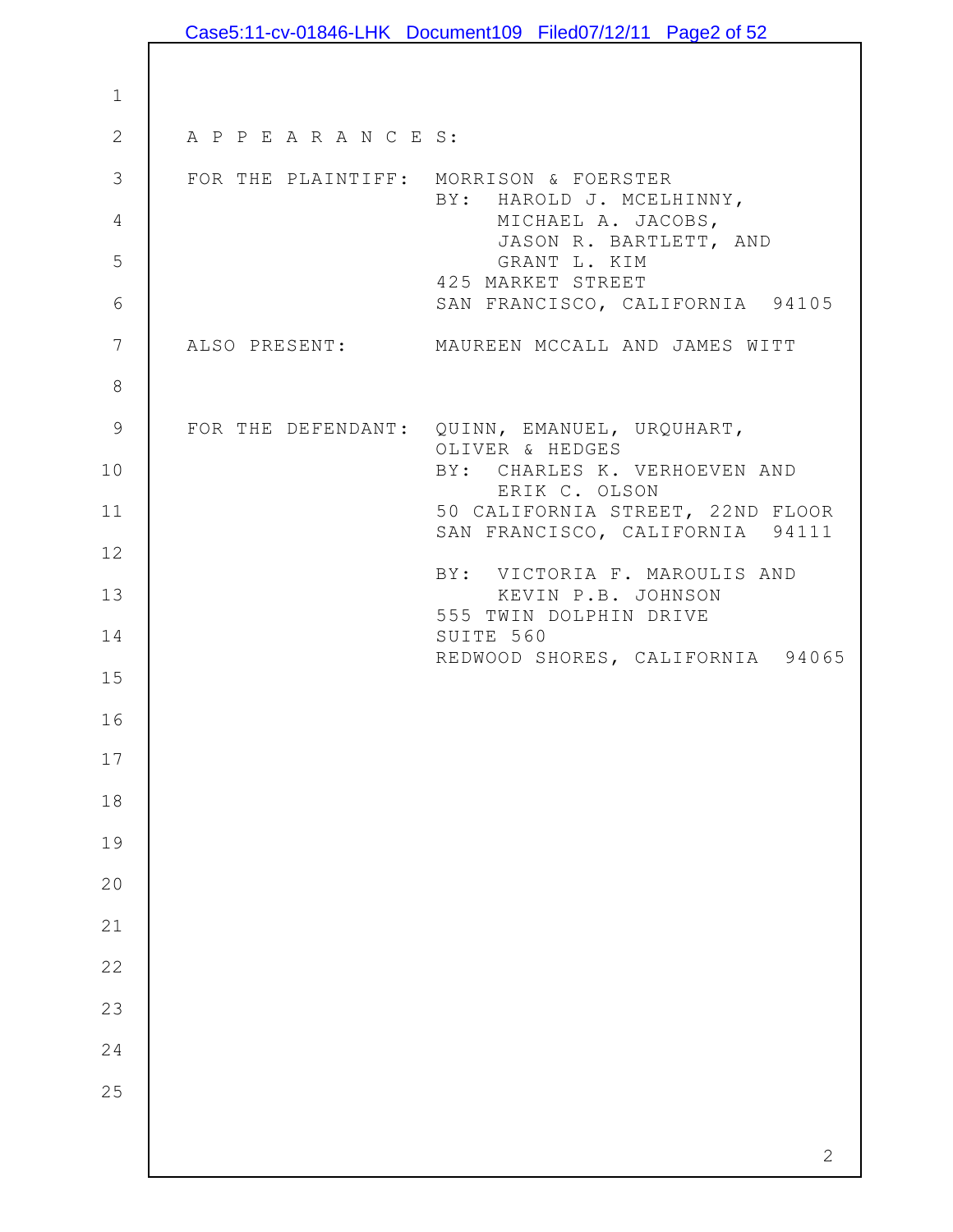|              | Case5:11-cv-01846-LHK Document109 Filed07/12/11 Page3 of 52 |
|--------------|-------------------------------------------------------------|
|              |                                                             |
| $\mathbf 1$  | MAY 12, 2011<br>SAN JOSE, CALIFORNIA                        |
| $\mathbf{2}$ | PROCEEDINGS                                                 |
| 3            | (WHEREUPON, COURT CONVENED AND THE                          |
| 4            | FOLLOWING PROCEEDINGS WERE HELD:)                           |
| 5            | THE CLERK: CALLING CASE NUMBER                              |
| 6            | C-11-01846 LHK, APPLE INCORPORATED VERSUS SAMSUNG           |
| 7            | ELECTRONICS COMPANY, LIMITED, ET AL.                        |
| $8\,$        | MR. MCELHINNY: GOOD AFTERNOON, YOUR                         |
| $\mathsf 9$  | HONOR. HAROLD MCELHINNY, MICHAEL JACOBS,                    |
| 10           | JASON BARTLETT, AND GRANT KIM ON BEHALF OF APPLE.           |
| 11           | WE'RE ALSO HERE WITH MAUREEN MCCALL,                        |
| 12           | WHO'S THE CHIEF LITIGATION COUNSEL, AND JAMES WITT,         |
| 13           | WHO'S THE CHIEF HEAD OF PATENT LITIGATION FOR THE           |
| 14           | COMPANY.                                                    |
| 15           | THE COURT: OKAY. GOOD AFTERNOON.                            |
| 16           | MR. VERHOEVEN: GOOD AFTERNOON, YOUR                         |
| 17           | HONOR. CHARLES VERHOEVEN, QUINN EMANUEL, ON BEHALF          |
| 18           | OF THE SAMSUNG DEFENDANTS.                                  |
| 19           | WITH ME ARE MY PARTNERS KEVIN JOHNSON,                      |
| 20           | VICTORIA MAREULIS, AND ERIK OLSON.                          |
| 21           | AND FROM SAMSUNG WE HAVE IN THE COURTROOM                   |
| 22           | KAREN NORTON, MICHELLE YANG, AND KEN KOREA.                 |
| 23           | THE COURT: OKAY. GOOD AFTERNOON TO                          |
| 24           | EVERYONE.                                                   |
| 25           | LET ME MAKE SURE THAT I GOT ALL OF THE                      |
|              |                                                             |
|              | 3                                                           |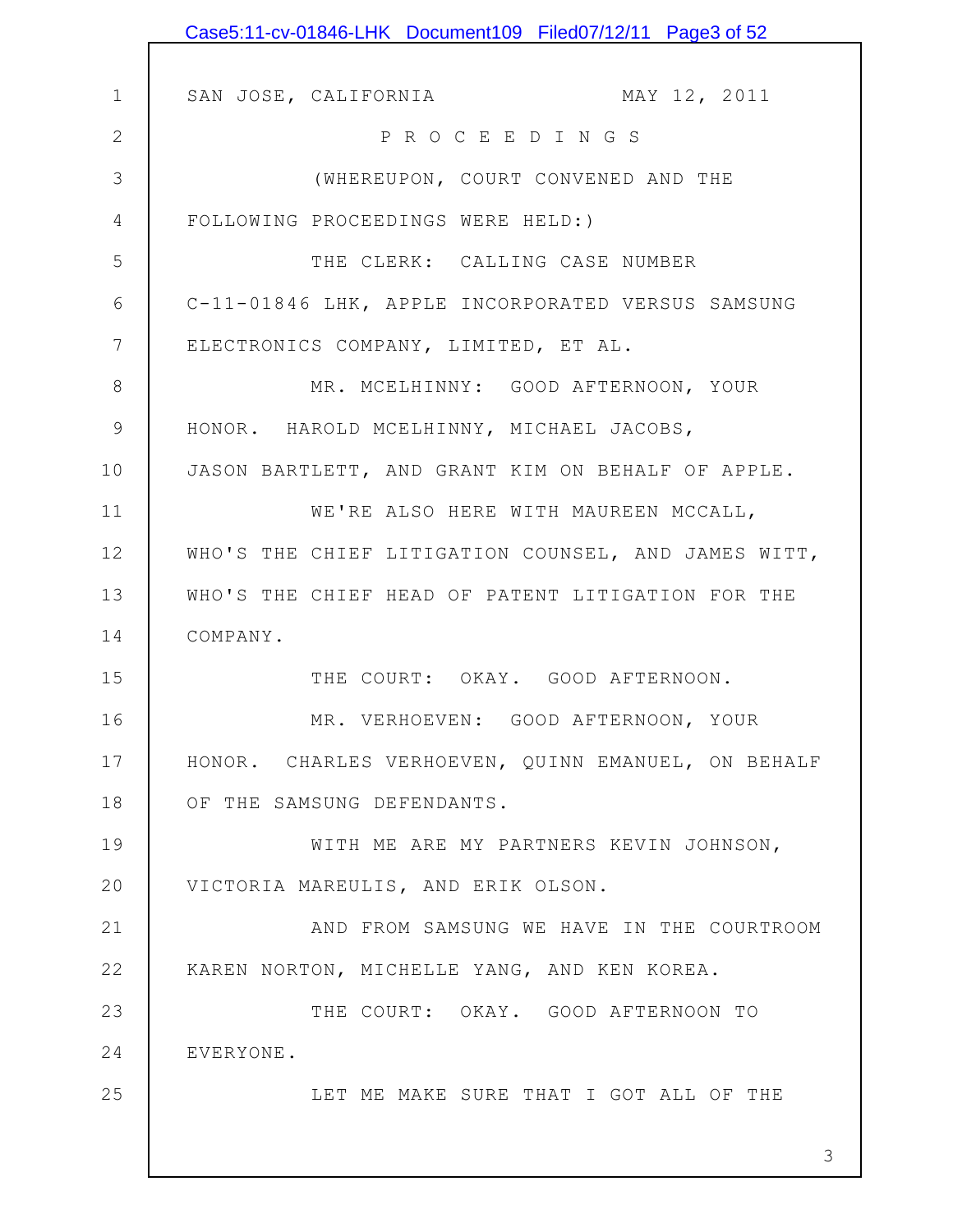|                 | Case5:11-cv-01846-LHK Document109 Filed07/12/11 Page4 of 52 |
|-----------------|-------------------------------------------------------------|
|                 |                                                             |
| $\mathbf 1$     | NAMES. MR. MCELHINNY, MR. JACOBS, MR. BARTLETT AND          |
| $\mathbf{2}$    | MR. KIM ON APPLE'S SIDE.                                    |
| 3               | AND WOULD YOU JUST REPEAT ONE MORE TIME?                    |
| 4               | MR. VERHOEVEN: YES, YOUR HONOR.                             |
| 5               | THE COURT: THANK YOU.                                       |
| 6               | MR. VERHOEVEN: MY NAME IS                                   |
| $7\phantom{.0}$ | CHARLES VERHOEVEN, AND HERE WITH ME ARE MY                  |
| 8               | PARTNERS, KEVIN JOHNSON, AND VICTORIA MAREULIS, AND         |
| $\mathsf 9$     | WE ALSO HAVE FROM QUINN, EMANUEL ERIK OLSON.                |
| 10              | AND THEN WE HAVE THREE REPRESENTATIVES                      |
| 11              | FROM SAMSUNG HERE, YOUR HONOR, KAREN NORTON,                |
| 12              | MICHELLE YANG, AND KEN KOREA.                               |
| 13              | THE COURT: OKAY. LET ME START WITH --                       |
| 14              | LET ME START WITH MR. MCELHINNY.                            |
| 15              | MR. MCELHINNY: YES, YOUR HONOR.                             |
| 16              | THE COURT: YOU ALLEGE THAT SAMSUNG HAS                      |
| 17              | BEEN SLAVISHLY COPYING FOR A LONG TIME.                     |
| 18              | HOW COME YOU HAVEN'T SOUGHT ANY                             |
| 19              | PRELIMINARY INJUNCTION, OR HAVE YOU, AGAINST ANY            |
| 20              | SAMSUNG SMART PHONES BEFORE, OR THESE LAPTOPS               |
| 21              | BEFORE?                                                     |
| 22              | MR. MCELHINNY: TWO QUESTIONS. ONE, THE                      |
| 23              | PRODUCTS THAT WE'RE FOCUSSED ON RIGHT NOW IN TERMS          |
| 24              | OF THE DISCOVERY AND THE POTENTIAL INJUNCTION ARE           |
| 25              | PRODUCTS THAT HAVE NOT YET BEEN RELEASED.                   |
|                 |                                                             |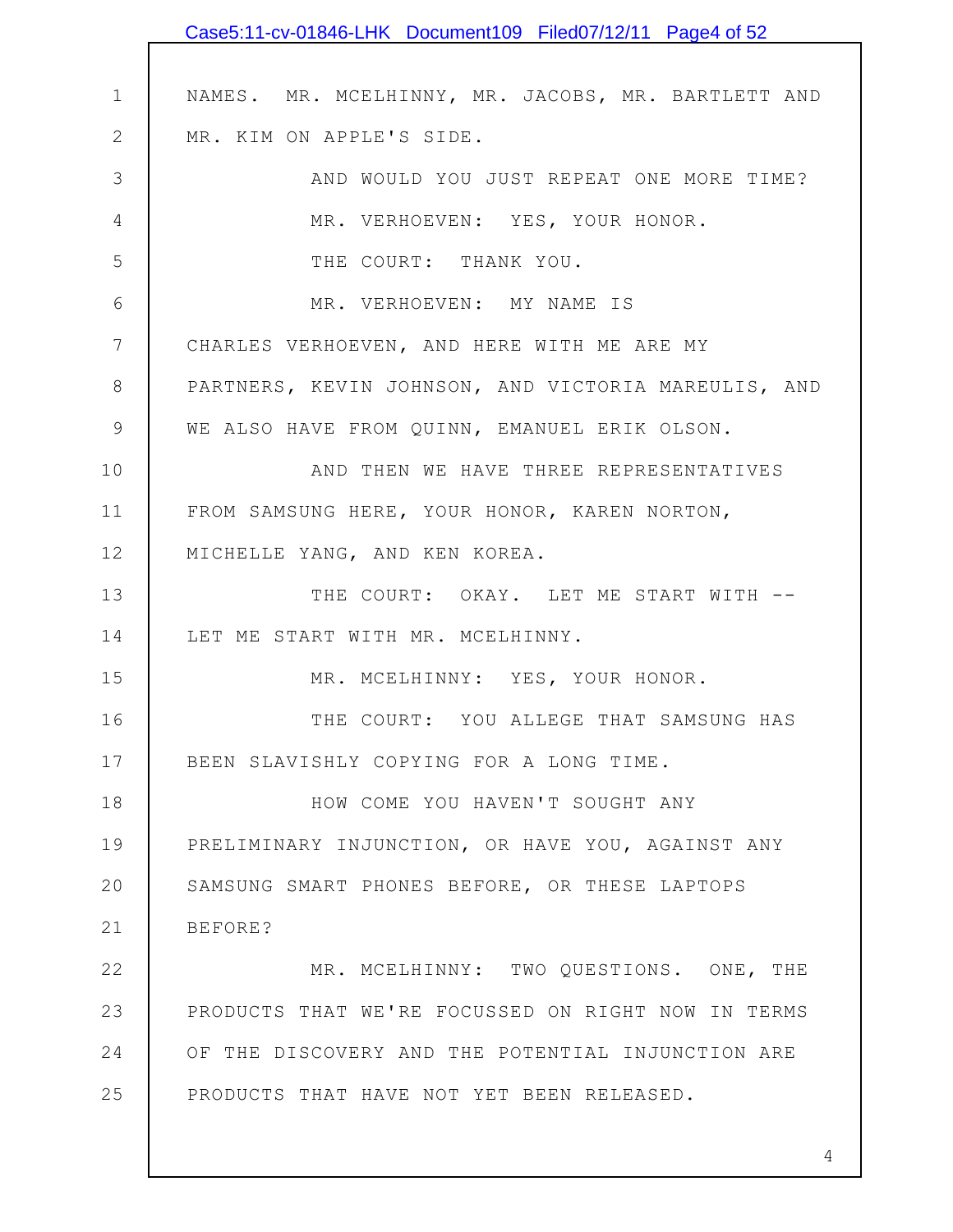1 2 3 4 5 6 7 8 9 10 11 12 13 14 15 16 17 18 19 20 21 22 23 24 25 THERE HAVE BEEN EARLIER VERSIONS OF THESE PRODUCTS, WHICH HAVE -- WHICH WE ARE ATTACKING IN THE COMPLAINT. AND THE ANSWER TO THAT, WHICH YOUR HONOR WILL UNDOUBTEDLY HEAR ABOUT WHEN WE GET -- IF THERE'S AN INJUNCTION MOTION WHEN WE GET TO IT IS THAT THE PARTIES ACTUALLY HISTORICALLY HAVE HAD A VERY CLOSE RELATIONSHIP. IT IS PUBLIC INFORMATION THAT APPLE BUYS \$8 MILLION WORTH OF PRODUCTS FROM SAMSUNG. THE PARTIES HAVE BEEN DISCUSSING THIS ISSUE FOR A LONG TIME AT SOME OF THE HIGHEST LEVELS OF THE COMPANY. THE DECISION TO FILE THIS LITIGATION IS ONE THAT WAS NOT TAKEN LIGHTLY. AND IN THIS FILING, BECAUSE DESPITE THE ATTEMPT TO COME TO A -- BETWEEN THESE TWO COMPANIES THAT ARE OTHERWISE SO CLOSE, TO COME TO A RESOLUTION OF WHAT IS A CRITICAL ISSUE HAS BEEN FRUSTRATED BY THIS ONE DIVISION THAT INSISTS ON COPYING OUR PRODUCTS. THE COURT: WELL, YOUR STATEMENT THAT YOU HAVE THIS FAIRLY SIGNIFICANT BUSINESS RELATIONSHIP IS TRUE TODAY, SO TO ME THAT DOESN'T SEEM LIKE IT'S A REASON WHY YOU HAVEN'T PREVIOUSLY GONE AFTER Case5:11-cv-01846-LHK Document109 Filed07/12/11 Page5 of 52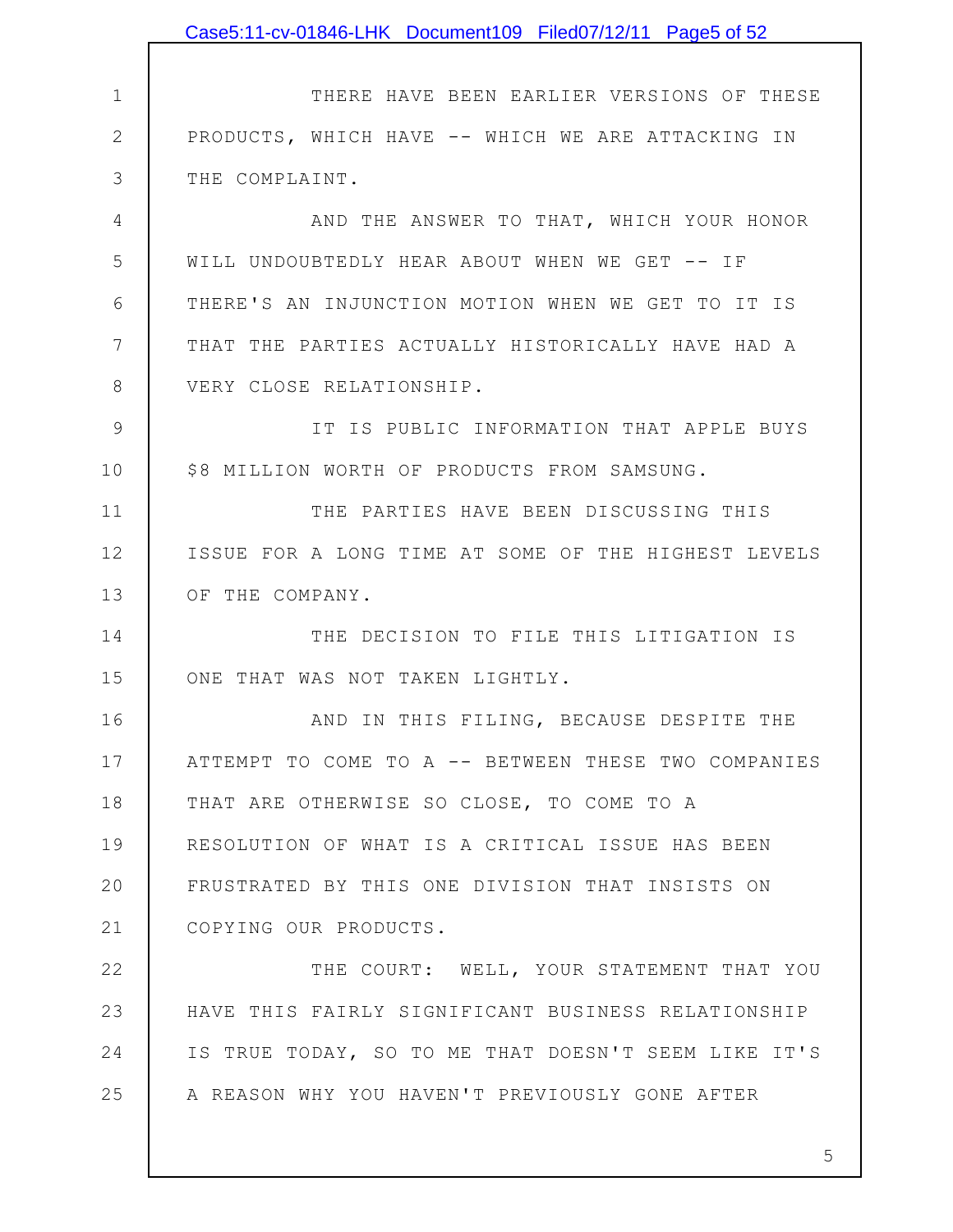|               | Case5:11-cv-01846-LHK Document109 Filed07/12/11 Page6 of 52 |
|---------------|-------------------------------------------------------------|
|               |                                                             |
| $\mathbf 1$   | OTHER PRODUCTS THAT YOU'RE SAYING HAVE COPIED               |
| $\mathbf{2}$  | APPLE'S.                                                    |
| 3             | MR. MCELHINNY: THE --                                       |
| 4             | THE COURT: RIGHT? UNLESS YOU'RE GOING                       |
| 5             | TO TELL ME THAT SAMSUNG IS NO LONGER GOING TO BE A          |
| 6             | SUPPLIER TO APPLE, THAT YOU'RE NOT GOING TO HAVE            |
| 7             | THAT 8 MILLION --                                           |
| $8\,$         | MR. MCELHINNY: I'M NOT TELLING YOU THAT,                    |
| $\mathcal{G}$ | YOUR HONOR.                                                 |
| 10            | WHAT I'M TELLING YOU IS THAT THERE HAVE                     |
| 11            | BEEN EXTENDED EFFORTS IN TERMS OF MEETINGS AND              |
| 12            | NEGOTIATIONS AND ATTEMPTS TO RESOLVE THIS PROBLEM           |
| 13            | SHORT OF LITIGATION.                                        |
| 14            | THE COURT: I SEE. BUT TELL ME WHEN THE                      |
| 15            | GALAXY FIRST CAME OUT, THE FIRST SAMSUNG SMART              |
| 16            | PHONE AND LAPTOP. IT'S BEEN A COUPLE OF YEARS. SO           |
| 17            | YOU'RE SAYING THAT EFFORTS TO RESOLVE THIS HAVE             |
| 18            | BEEN ONGOING FOR SEVERAL YEARS?                             |
| 19            | MR. MCELHINNY: I CAN TELL YOU THAT                          |
| 20            | THEY'VE BEEN ONGOING FOR AT LEAST A YEAR.                   |
| 21            | THE COURT: OKAY. HAVE YOU PROVIDED --                       |
| 22            | BECAUSE ONE OF THE CONSIDERATIONS THAT JUDGE CHEN           |
| 23            | GAVE IN SEMITOOL WAS THE FACT THAT THESE                    |
| 24            | DISCLOSURES WERE BASICALLY REQUESTED A YEAR BEFORE          |
| 25            | THE LAWSUIT WAS BROUGHT.                                    |
|               |                                                             |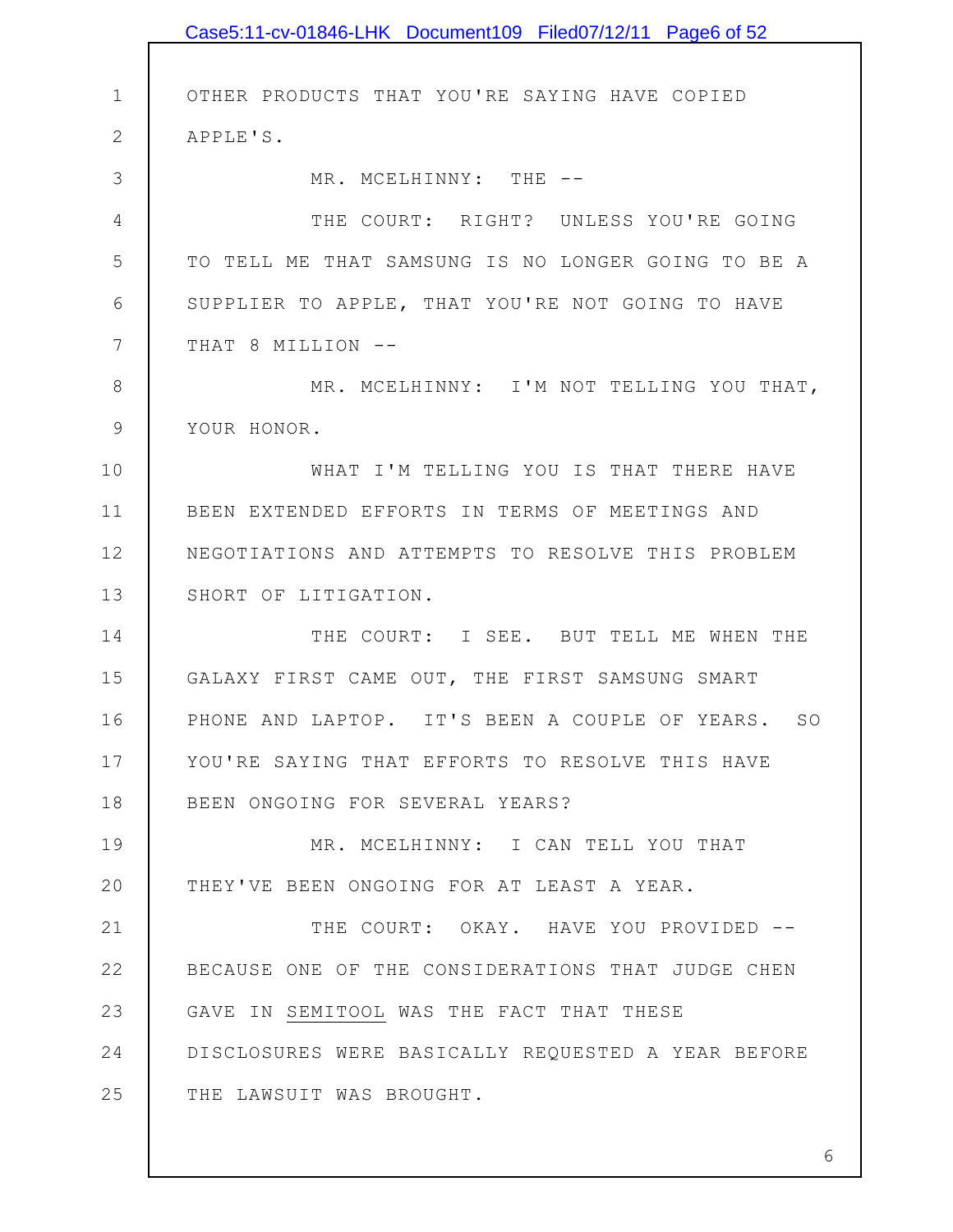|              | Case5:11-cv-01846-LHK Document109 Filed07/12/11 Page7 of 52 |
|--------------|-------------------------------------------------------------|
|              |                                                             |
| $\mathbf 1$  | CAN YOU SAY THAT IN YOUR CASE?                              |
| $\mathbf{2}$ | MR. MCELHINNY: I CAN SAY --                                 |
| 3            | THE COURT: WHEN'S THE FIRST TIME THAT                       |
| 4            | YOU REQUESTED THIS TYPE OF DISCOVERY FROM SAMSUNG?          |
| 5            | MR. MCELHINNY: WHAT I CAN SAY -- I CAN                      |
| 6            | SAY THAT THE ISSUES OF COPYING AND THE ALLEGATIONS          |
| 7            | IN THE COMPLAINT AND THE NATURE OF WHAT THE CLAIMS          |
| 8            | ARE HAS BEEN THE SUBJECT OF DISCUSSIONS.                    |
| 9            | I CANNOT SAY THAT THERE HAVE BEEN                           |
| 10           | SPECIFIC REQUESTS TO GIVE US A SAMPLE OF A                  |
| 11           | COMPLETED TOOL. THAT HAS BEEN TRIGGERED BY THE              |
| 12           | ANNOUNCEMENTS THAT THESE SPECIFIC ITEMS ARE ABOUT           |
| 13           | TO ENTER THE MARKETPLACE AND THAT THEY HAVE                 |
| 14           | ANTICIPATED RELEASE DATES.                                  |
| 15           | THE COURT: OKAY.                                            |
| 16           | MR. MCELHINNY: SO WHAT I WOULD SAY, IN                      |
| 17           | RESPONSE TO -- WHAT I WOULD SAY IN RESPONSE TO              |
| 18           | JUDGE CHEN IS THE ISSUES --                                 |
| 19           | THE COURT: NO. IT SOUNDS LIKE NO.                           |
| 20           | MR. MCELHINNY: NO. ACTUALLY, WHAT I                         |
| 21           | WOULD SAY TO HIM IS THAT THE ISSUES HAVE BEEN               |
| 22           | SPECIFICALLY ADDRESSED, THEY'VE BEEN SPECIFICALLY           |
| 23           | IDENTIFIED, THE NATURE OF THE CLAIMS, AND THE FACT          |
| 24           | THAT THERE IS AN ONGOING DESIGN EFFORT OF THIS NEW          |
| 25           | GENERATION HAS BEEN DISCUSSED WITH THE HOPE THAT            |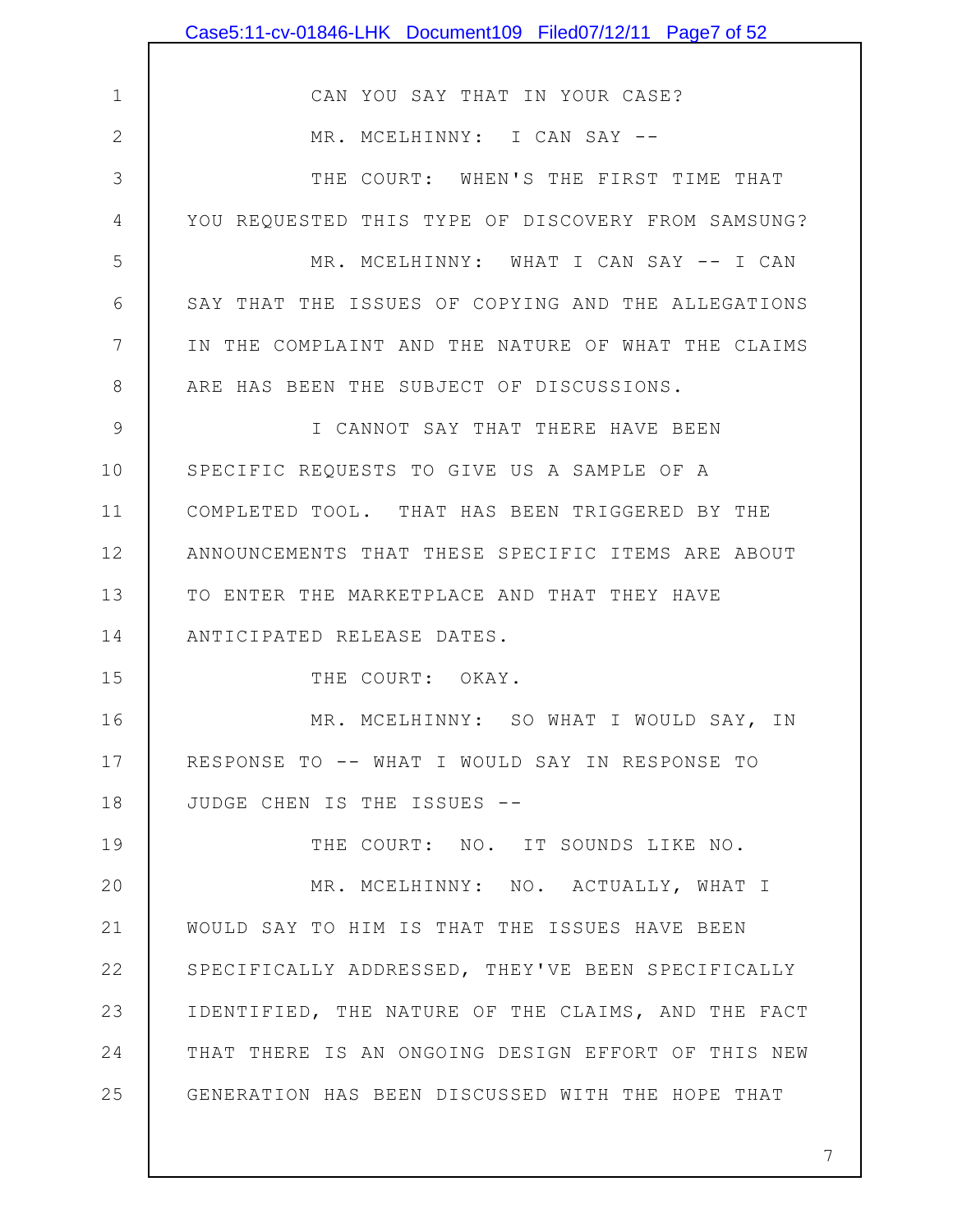1 2 3 4 5 6 7 8 9 10 11 12 13 14 15 16 17 18 19 20 21 22 23 24 25 SAMSUNG WOULD AGREE NOT TO COPY, AND THAT WHEN WE SAW THE FIRST PICTURES OF THESE THINGS RELEASED TO THE PUBLIC, WE FOUND OUT THAT WASN'T GOING TO BE THE COURSE THAT SAMSUNG TOOK. THE COURT: OKAY. LET ME ASK -- MY NEXT QUESTION IS THE EVIDENCE OF COPYING, OR DESIGN AROUND, SEEMS TO GO MORE TOWARDS DAMAGES, TOWARDS INTENT. WHY WOULD YOU NEED THAT NOW? MR. MCELHINNY: I -- I -- I WOULD DIVIDE SOME OF THE -- I WOULD DIVIDE SOME OF THE -- I WOULD DIVIDE SOME OF THE ISSUES IN THE SENSE THAT WE DO BELIEVE THAT OUR BEST CASE, IF WE'RE GOING TO MAKE A MOTION FOR PRELIMINARY INJUNCTION, IS TO ACTUALLY SHOW YOU PHYSICAL OBJECTS WILL -- AS OPPOSED TO PICTURES -- WILL MAKE IT MORE EASY FOR THE COURT IN ORDER TO COMPARE THEM TO THE DESIGN PATENTS, TO LOOK AT THE TRADEMARKS, TO LOOK AT THE TRADE DRESS. AND SO THE REQUEST FOR SPECIFIC PHYSICAL OBJECTS IS NOT, I WOULD SAY, RELATED TO INTENT. IT'S RELATED TO DEMONSTRATING THE COPYING THAT IS APPARENTLY GOING TO GO ON HERE. THE DOCUMENTS THAT WE'RE ASKING FOR DO TWO THINGS. ONE, THEY DO, IN FACT, GO -- THEY DO, Case5:11-cv-01846-LHK Document109 Filed07/12/11 Page8 of 52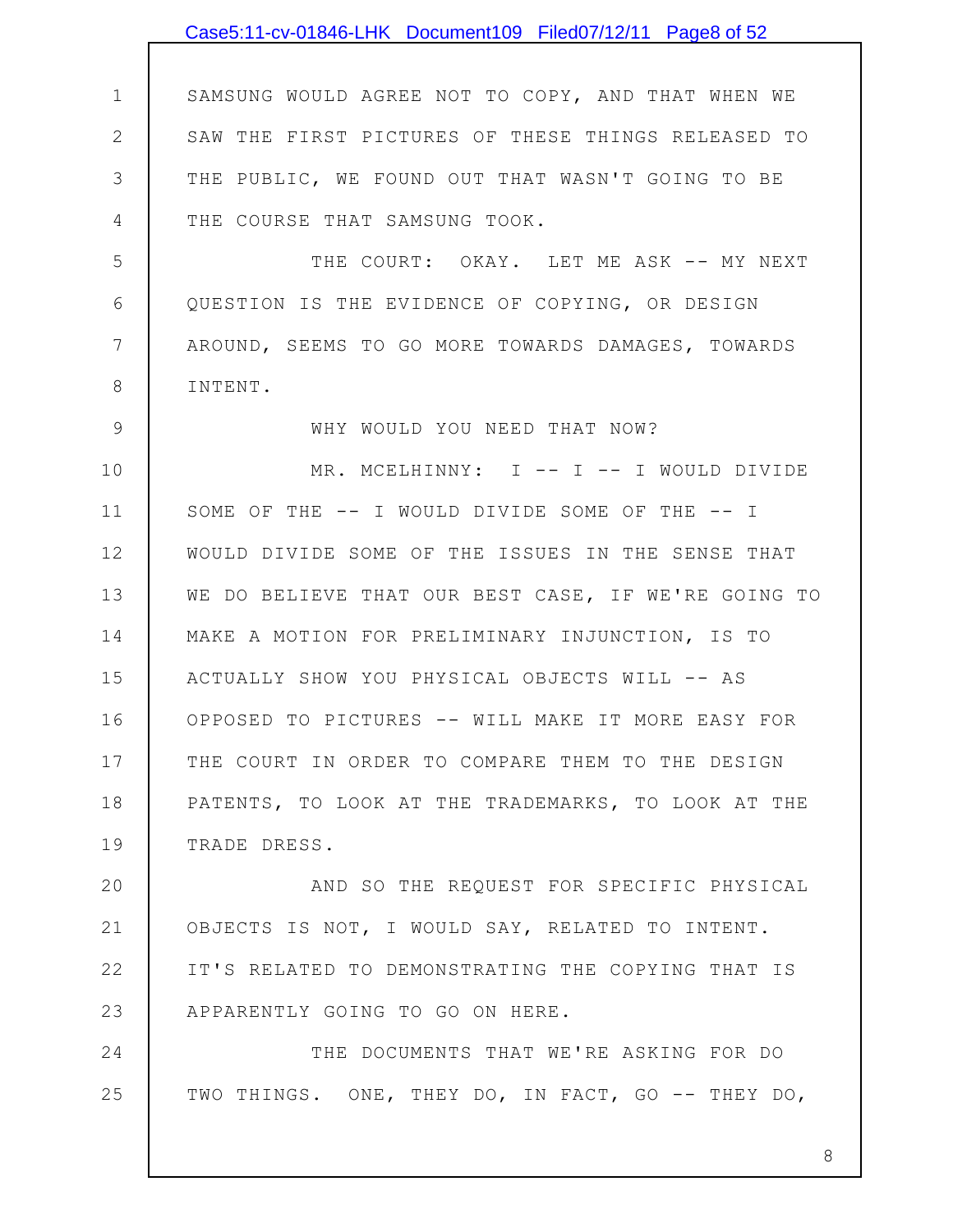|              | Case5:11-cv-01846-LHK Document109 Filed07/12/11 Page9 of 52 |
|--------------|-------------------------------------------------------------|
|              |                                                             |
| $\mathbf 1$  | IN FACT, GO TO INTENT.                                      |
| $\mathbf{2}$ | BUT INTENT IS NOT COMPLETELY LIMITED TO                     |
| 3            | DAMAGES. INTENT IS, IS LIMITED -- IS PART OF THE            |
| 4            | TRADEMARK THAT GOES TO THE STRENGTHS OF THE                 |
| 5            | TRADEMARK. IT GOES TO THE STRENGTH OF THE TRADE             |
| 6            | DRESS.                                                      |
| 7            | THE COURT: BUT IS -- AREN'T THESE MORE                      |
| 8            | THE LOOK AND FEEL OF ORDINARY OBSERVER TESTS?               |
| $\mathsf 9$  | WHETHER THEY COPIED OR NOT JUST DOESN'T SEEM TO             |
| 10           | PLAY INTO THE LOOK AND FEEL OF THE ORDINARY                 |
| 11           | OBSERVER TEST FOR EITHER THE TRADE DRESS, THE               |
| 12           | TRADEMARK, OR THE DESIGN PATENT INFRINGEMENT CLAIM.         |
| 13           | MR. MCELHINNY: YOUR HONOR HAS A LOT OF                      |
| 14           | EXPERIENCE IN THIS AREA, AND SO I'M -- I KNOW YOU           |
| 15           | KNOW WHAT YOU'RE TALKING ABOUT.                             |
| 16           | BUT ALSO, IN ADDITION, WHAT WE'RE TALKING                   |
| 17           | ABOUT IN TERMS OF THE -- IN SOME CASES YOUR HONOR           |
| 18           | IS GOING TO BE CALLED UPON TO MAKE A DETERMINATION          |
| 19           | IN TERMS OF THE STRENGTH OF THE TRADEMARK, OR THE           |
| 20           | STRENGTH OF THE TRADE DRESS, AND THE                        |
| 21           | DISTINCTIVENESS OF IT.                                      |
| 22           | AND TO THE EXTENT THAT WE CAN PRODUCE                       |
| 23           | DOCUMENTS WHICH WE, YOU KNOW, WHICH WE FEEL EXIST,          |
| 24           | WHICH IS EASY FOR ME TO SAY, BUT TO THE EXTENT THAT         |
| 25           | YOU FIND DOCUMENTS IN WHICH -- WE GAVE YOU THE ONE          |
|              |                                                             |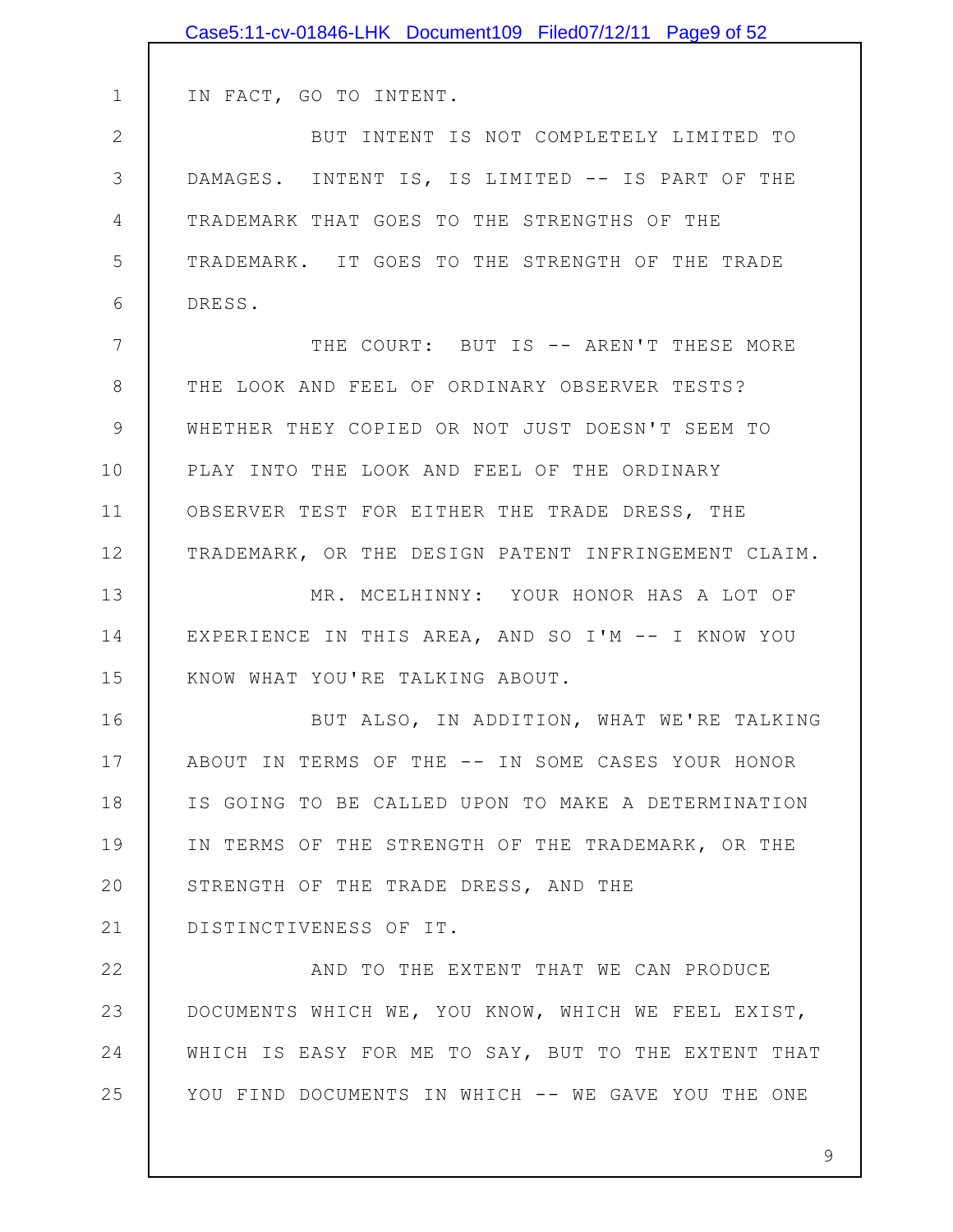|                | Case5:11-cv-01846-LHK Document109 Filed07/12/11 Page10 of 52 |
|----------------|--------------------------------------------------------------|
|                |                                                              |
| $\mathbf 1$    | EXAMPLE WHERE THE KOREAN DISTRIBUTOR SAYS, YOU               |
| $\mathbf{2}$   | KNOW, WE HAD A PRODUCT PLANNED AND NOW WE SEE THE            |
| $\mathfrak{Z}$ | IPAD 2 AND SO WE'RE BACK TO THE DRAWING BOARD.               |
| 4              | AND THEN WE SEE THE PICTURE OF THE NEW                       |
| 5              | PRODUCT WHICH COMES OUT LOOKING EXACTLY LIKE THE             |
| 6              | IPAD 2.                                                      |
| 7              | THAT, WE BELIEVE, IS STRONG EVIDENCE THAT                    |
| $8\,$          | WILL CONVINCE YOUR HONOR ABOUT THE STRENGTH OF OUR           |
| $\mathsf 9$    | MARK AND WHY IT IS THAT SAMSUNG IS UNWILLING TO              |
| 10             | COME UP WITH A UNIQUE DESIGN, OR UNABLE.                     |
| 11             | THE COURT: ALL RIGHT. LET ME GO TO                           |
| 12             | MR. VERHOEVEN. DID I PRONOUNCE THAT CORRECTLY?               |
| 13             | MR. VERHOEVEN: THAT'S CORRECT, YOUR                          |
| 14             | HONOR.                                                       |
| 15             | THE COURT: DO YOU CONCEDE THAT WHAT                          |
| 16             | APPLE HAS REQUESTED, YOU WOULD HAVE TO PRODUCE IN            |
| 17             | THE NORMAL COURSE OF DISCOVERY?                              |
| 18             | NOW, I'M NOT TALKING ABOUT THE TIMING,                       |
| 19             | BUT ONCE THERE WAS AN OPENING OF DISCOVERY PER RULE          |
| 20             | 26, YOU WOULD HAVE TO PRODUCE THIS STUFF; CORRECT?           |
| 21             | MR. VERHOEVEN: NOT ALL OF IT, YOUR                           |
| 22             | HONOR.                                                       |
| 23             | I MEAN, FIRST OF ALL, IT'S IMPOSSIBLE TO                     |
| 24             | PRODUCE SOMETHING THAT DOESN'T EXIST, AND THEY'RE            |
| 25             | ASKING FOR, AS YOUR HONOR KNOWS, PRODUCTS THAT               |
|                |                                                              |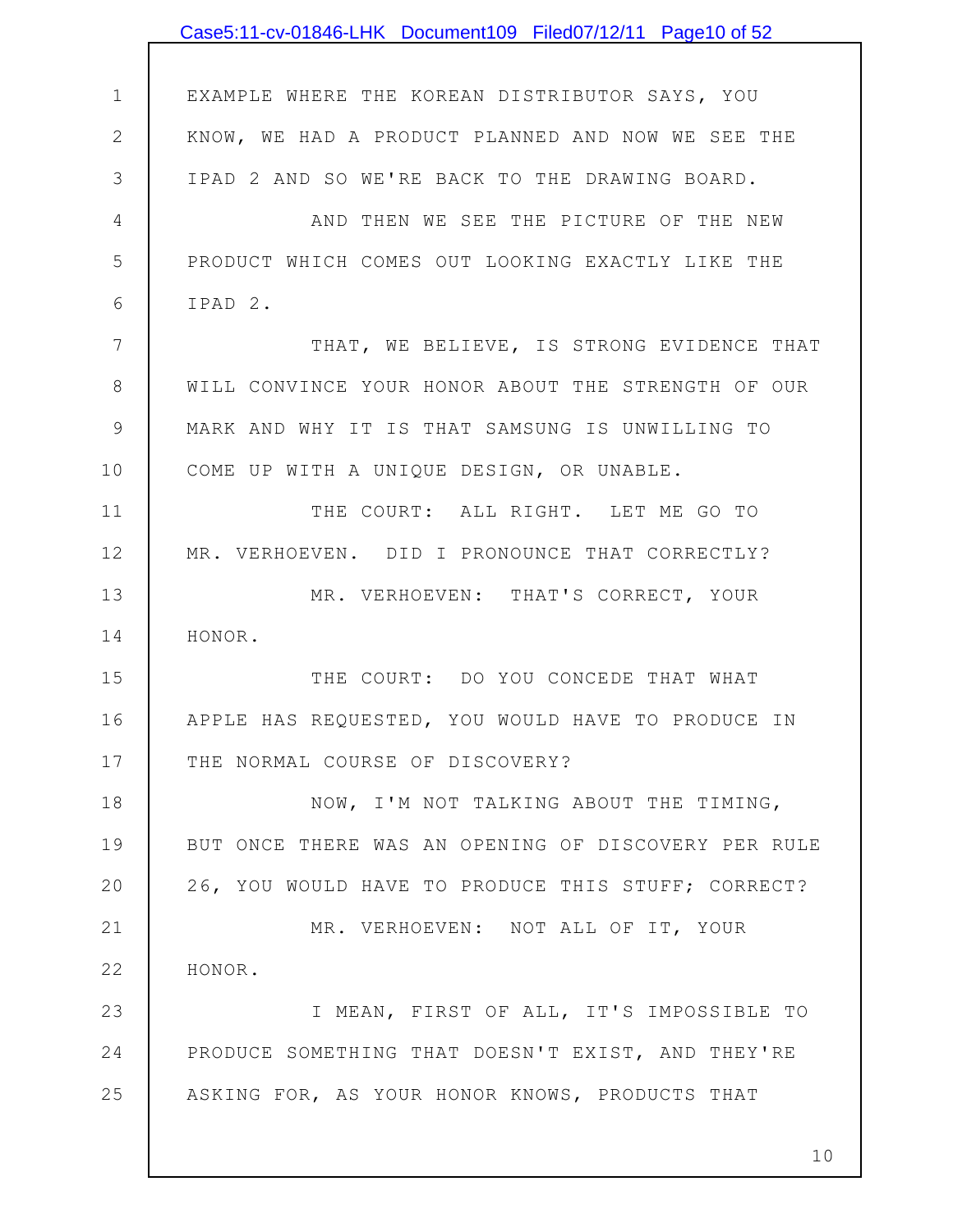|                | Case5:11-cv-01846-LHK Document109 Filed07/12/11 Page11 of 52 |
|----------------|--------------------------------------------------------------|
|                |                                                              |
| $\mathbf 1$    | DON'T EXIST YET.                                             |
| $\overline{2}$ | SO IT'S PRODUCTS THAT THEY'RE ASKING FOR                     |
| 3              | THAT AREN'T SCHEDULED TO BE RELEASED FOR SOME TIME           |
| 4              | IN THE FUTURE.                                               |
| 5              | A COMPETITOR IS NOT ENTITLED TO                              |
| 6              | PREAPPROVE ITS OTHER COMPETITOR'S PRODUCTS THROUGH           |
| 7              | THE VEHICLE OF LITIGATION.                                   |
| 8              | A COMPETITOR -- YOU KNOW, IF WE'VE GOT                       |
| 9              | THE GALAXY S FAMILY OF PRODUCTS OUT THERE, YOUR              |
| 10             | HONOR, THAT'S FAIR GAME.                                     |
| 11             | BUT THEY'RE TALKING ABOUT FUTURE PLANS                       |
| 12             | AND FUTURE PRODUCTS.                                         |
| 13             | THIS ENTIRE MOTION, I WOULD SUBMIT, IS                       |
| 14             | DESIGNED TO INTERFERE WITH MY CLIENT'S EFFORTS AT            |
| 15             | PUTTING OUT THESE PRODUCTS, YOUR HONOR.                      |
| 16             | SO THERE IS SOME OF THIS THAT, SETTING                       |
| 17             | ASIDE THE TIMING, I WOULD CONCEDE WOULD BE                   |
| 18             | RELEVANT.                                                    |
| 19             | BUT WHEN YOU'RE TALKING ABOUT FUTURE                         |
| 20             | PLANS BETWEEN COMPETITORS, THEN YOU CAN GET INTO             |
| 21             | LITIGATION OVER WHETHER THAT'S RELEVANT, YOU CAN             |
| 22             | GET INTO DISPUTES OVER BALANCING THE PREJUDICE OF            |
| 23             | ONE COMPETITOR HAVING TO GIVE UP ITS FUTURE PLANS            |
| 24             | TO ANOTHER COMPETITOR AND BALANCING THAT AGAINST             |
| 25             | WHY DO YOU NEED THIS.                                        |
|                |                                                              |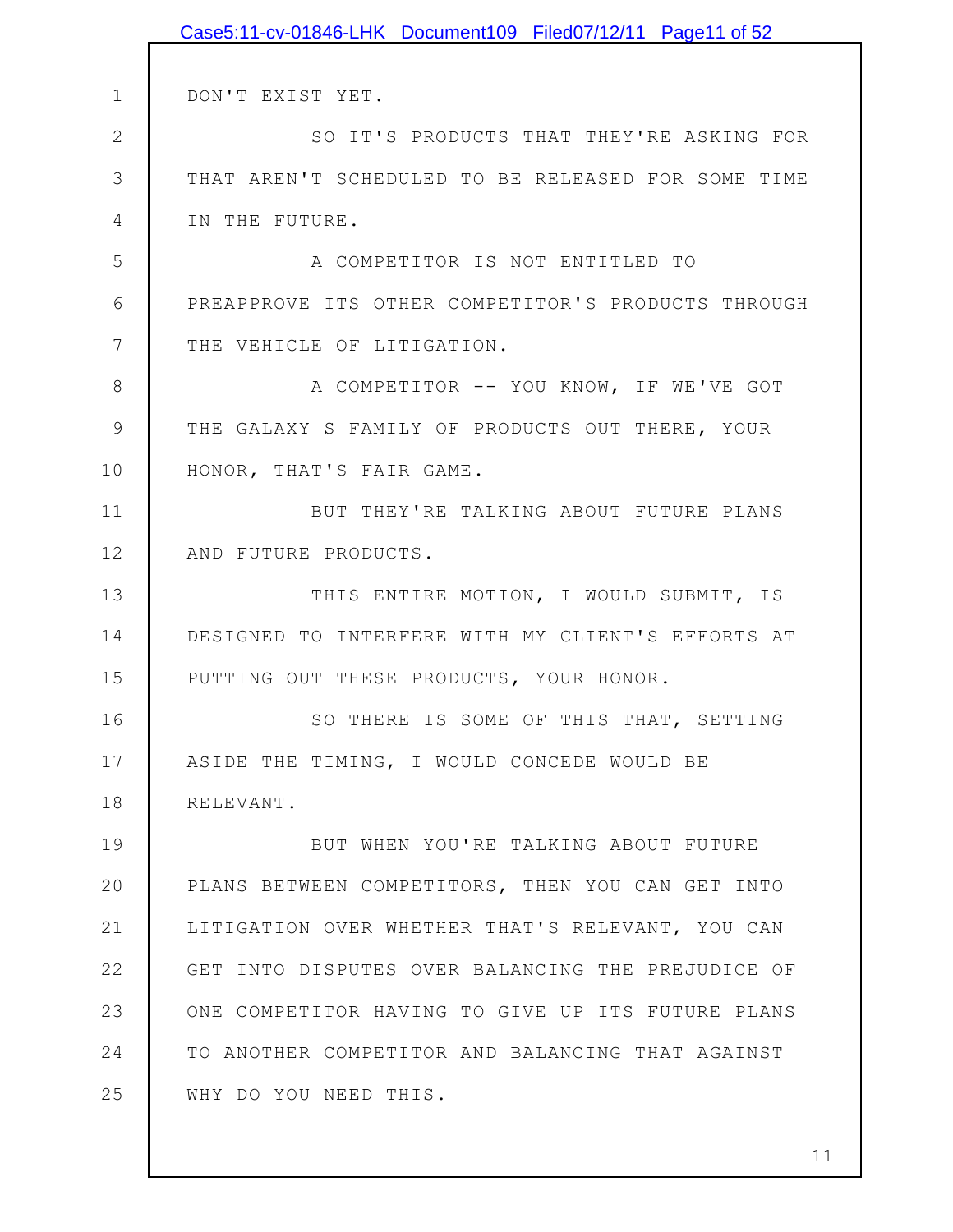|                 | Case5:11-cv-01846-LHK Document109 Filed07/12/11 Page12 of 52 |
|-----------------|--------------------------------------------------------------|
|                 |                                                              |
| $\mathbf 1$     | YOU CAN'T -- YOU CAN'T SUE SOMEBODY FOR                      |
| $\mathbf{2}$    | INFRINGEMENT THAT HASN'T HAPPENED YET.                       |
| 3               | SO WE'VE GOT A BIG ISSUE, YOUR HONOR,                        |
| 4               | WITH THE REQUEST TO GET FUTURE PRODUCTS.                     |
| 5               | AND, YOUR HONOR, I -- AS TO YOUR -- I                        |
| 6               | DON'T KNOW IF YOU WANT ME TO ADDRESS THE DELAY               |
| $7\phantom{.0}$ | ISSUE NOW, BUT I WOULD LIKE TO ADDRESS THAT, AND             |
| 8               | I'VE ALSO PREPARED SOME SLIDES TO HELP US                    |
| $\mathsf 9$     | ILLUSTRATE SOME POINTS.                                      |
| 10              | WE HAD TO BRIEF THIS VERY QUICKLY, YOUR                      |
| 11              | HONOR, AND THERE ARE ADDITIONAL POINTS THAT AREN'T           |
| 12              | IN OUR OPPOSITION.                                           |
| 13              | IN LIGHT OF THEIR LENGTHY REPLY, I'D LIKE                    |
| 14              | TO ADDRESS THESE AS WELL.                                    |
| 15              | THE COURT: HAVE YOU SHOWN THOSE SLIDES                       |
| 16              | $TO$ --                                                      |
| 17              | MR. VERHOEVEN: I JUST PREPARED THEM THIS                     |
| 18              | MORNING. I'LL GIVE THEM TO THE OTHER SIDE, IF I              |
| 19              | CAN.                                                         |
| 20              | THE COURT: WELL, WE CAN TAKE A BREAK AND                     |
| 21              | I'LL CALL ANOTHER CASE IF YOU'D LIKE TO LOOK AT              |
| 22              | THEM.                                                        |
| 23              | MR. MCELHINNY: IF YOUR HONOR IS GOING TO                     |
| 24              | LOOK AT THEM, I'D LIKE TO SEE THEM FIRST, YOUR               |
| 25              | HONOR.                                                       |
|                 |                                                              |
|                 | 12                                                           |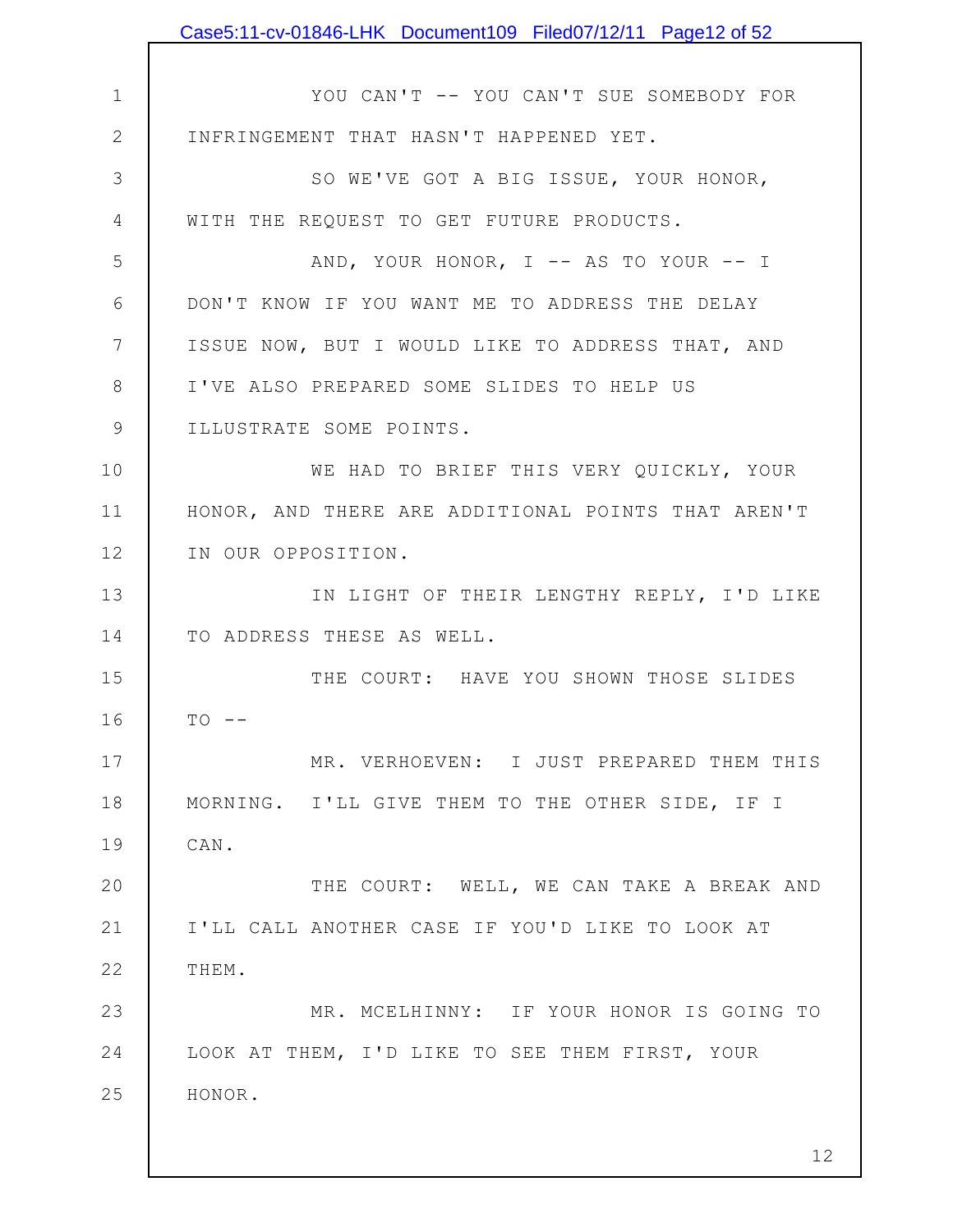|             | Case5:11-cv-01846-LHK Document109 Filed07/12/11 Page13 of 52 |
|-------------|--------------------------------------------------------------|
|             |                                                              |
| $\mathbf 1$ | THE COURT: WHY DON'T YOU LOOK AT THEM                        |
| $\mathbf 2$ | AND SEE IF YOU HAVE AN OBJECTION.                            |
| 3           | WHILE YOU'RE LOOKING, LET ME ASK MY OTHER                    |
| 4           | QUESTIONS.                                                   |
| 5           | GIVEN THAT THERE'S ALREADY MEDIA REPORTS                     |
| 6           | ABOUT WHAT THE TO BE RELEASED PRODUCTS ARE, HOW CAN          |
| 7           | YOU SAY THAT'S TRADE SECRET? BECAUSE I'M ASSUMING            |
| 8           | THAT SAMSUNG HAS PROBABLY HAD SOME ROLE IN CREATING          |
| 9           | THE BUZZ OF ITS SOON TO BE RELEASED PRODUCTS. HOW            |
| 10          | IS THAT A TRADE SECRET?                                      |
| 11          | MR. VERHOEVEN: YEAH. WHAT YOU'RE                             |
| 12          | GETTING HERE IS A MISMATCH BETWEEN THE DISCOVERY             |
| 13          | THEY'RE REQUESTING AND WHAT THEY'RE COMPLAINING              |
| 14          | ABOUT ON THE MERITS IN THEIR MOTION TO EXPEDITE.             |
| 15          | IN PARTICULAR, YOUR HONOR, ON THE MERITS,                    |
| 16          | THEY SAY THEIR I.P. IS, QUOTE, "A RECTANGULAR                |
| 17          | PRODUCT SHAPE WITH ALL FOUR CORNERS UNIFORMLY                |
| 18          | ROUNDED."                                                    |
| 19          | THEY SAY THAT THEIR I.P. IS "THE DISPLAY                     |
| 20          | OF A COLORFUL GRID OF SQUARE ICONS."                         |
| 21          | OKAY. THESE ARE TRADE DRESS DESIGN                           |
| 22          | PATENT ISSUES.                                               |
| 23          | BUT WHAT THEY'RE ASKING FOR, BURIED IN                       |
| 24          | THEIR REQUEST, THAT IS INCREDIBLY BURDENSOME IS A            |
| 25          | 30(B)(6) OMNIBUS DEPOSITION REQUEST OF, QUOTE                |
|             |                                                              |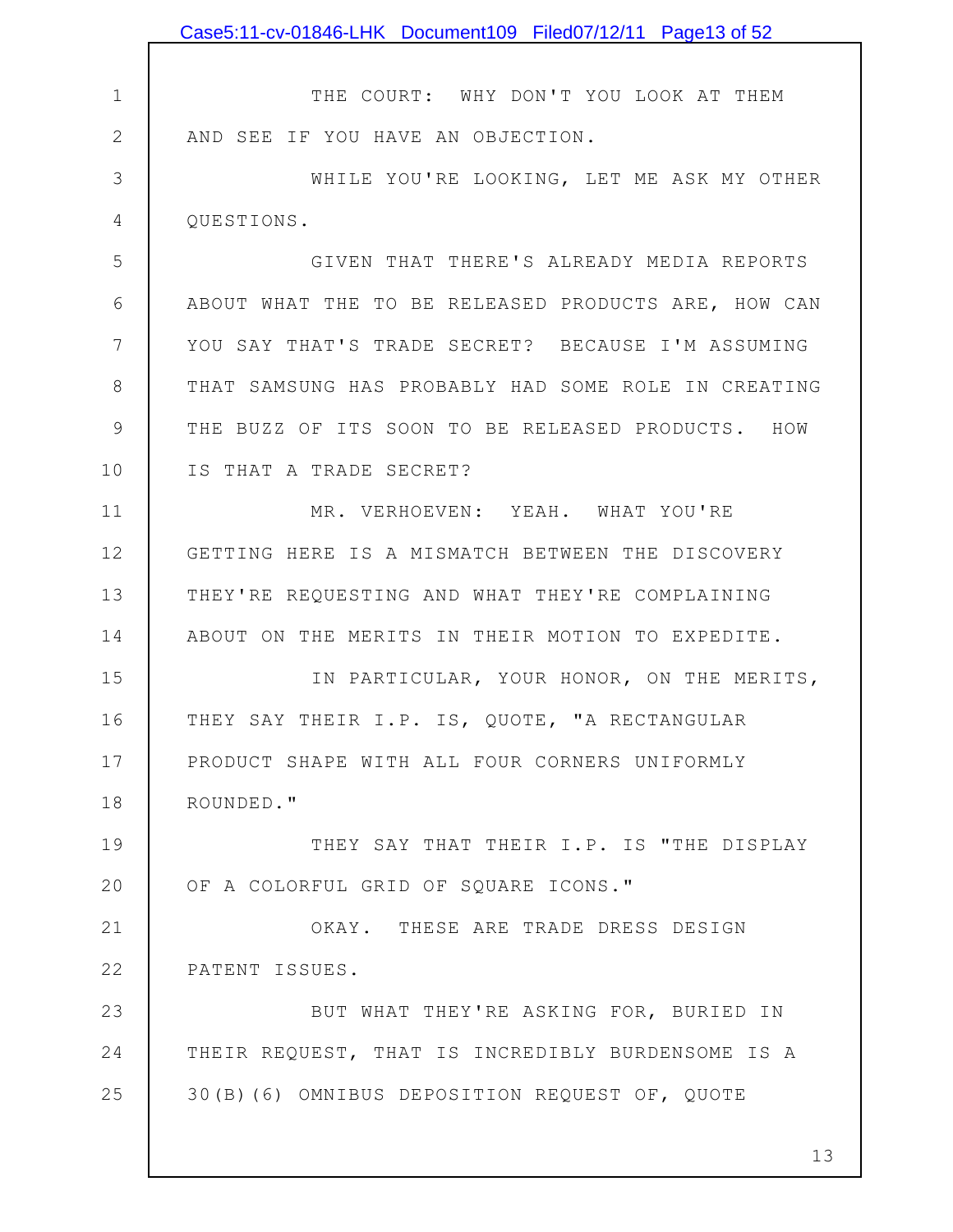|                | Case5:11-cv-01846-LHK Document109 Filed07/12/11 Page14 of 52 |
|----------------|--------------------------------------------------------------|
|                |                                                              |
| $\mathbf 1$    | UNQUOTE, "THE CORPORATION" -- THERE'S THREE                  |
| $\mathbf{2}$   | DIFFERENT CORPORATIONS HERE -- THAT ASKS FOR THE             |
| 3              | DESIGN, FUNCTION, AND OPERATION OF FIVE DIFFERENT            |
| $\overline{4}$ | PRODUCTS.                                                    |
| 5              | DESIGN, FUNCTION, AND OPERATION, YOUR                        |
| 6              | HONOR, HAVE NOTHING TO DO WITH WHAT DOES THIS THING          |
| 7              | LOOK LIKE.                                                   |
| 8              | THEY GO TO, BASICALLY, SO THEY CAN DO A                      |
| $\mathcal{G}$  | FISHING EXPEDITION -- EXCUSE ME, YOUR HONOR -- AS            |
| 10             | TO THE FUNCTIONALITY OF THESE PRODUCTS UNDER THE             |
| 11             | HOOD, WHICH HAS NOTHING TO DO --                             |
| 12             | THE COURT: I DON'T SEE FUNCTION AND                          |
| 13             | OPERATION IN THEIR REQUEST.                                  |
| 14             | MR. VERHOEVEN: LET ME GET THAT.                              |
| 15             | THE COURT: IT'S ALL THE -- THE SAMPLE,                       |
| 16             | THE COMMERCIAL PACKAGING, THE INITIAL RELEASE                |
| 17             | MARKETING AND ANY EVIDENCE OF COPYING OR DESIGN              |
| 18             | AROUND, AND DESIGN OF THE SHELL AND GRAPHICAL USER           |
| 19             | INTERFACE.                                                   |
| 20             | MR. VERHOEVEN: BEAR WITH ME JUST A                           |
| 21             | MINUTE, YOUR HONOR.                                          |
| 22             | THE COURT: YEAH, PLEASE, GO AHEAD.                           |
| 23             | WHAT DO YOU THINK ABOUT THOSE SLIDES?                        |
| 24             | MR. MCELHINNY: YOUR HONOR, THIS IS                           |
| 25             | OPPOSITION ON THE MERITS TO THE PRELIMINARY                  |
|                |                                                              |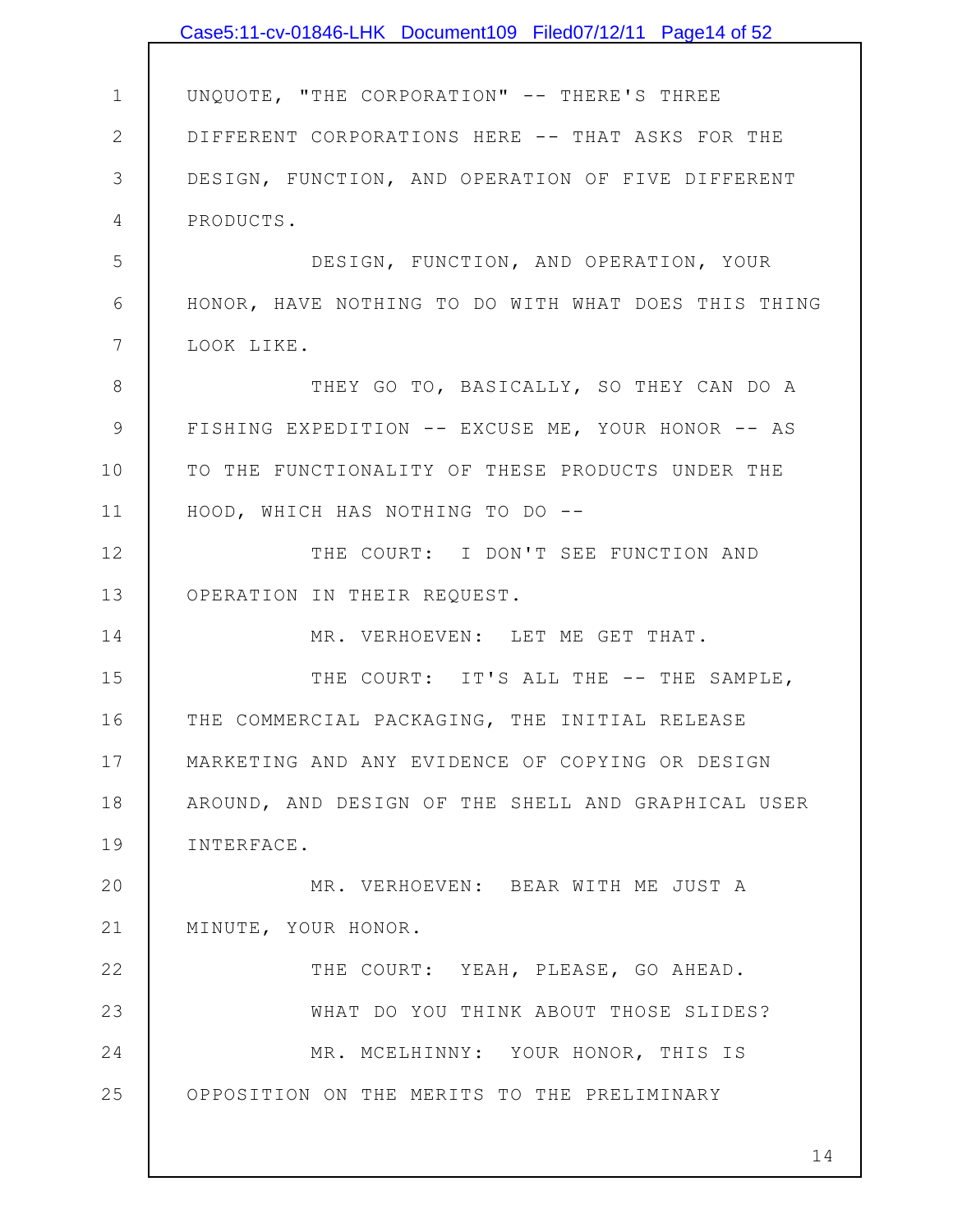|                 | Case5:11-cv-01846-LHK Document109 Filed07/12/11 Page15 of 52 |
|-----------------|--------------------------------------------------------------|
|                 |                                                              |
| $\mathbf 1$     | INJUNCTION. I DON'T THINK THEY'RE GOING TO BE                |
| $\mathbf{2}$    | RELEVANT TO WHAT YOUR HONOR IS TRYING TO DECIDE              |
| 3               | TODAY.                                                       |
| 4               | THE COURT: WELL, IF THAT'S YOUR ONLY                         |
| 5               | OBJECTION, I'M GOING TO LOOK AT IT THEN.                     |
| 6               | MR. MCELHINNY: THEN I HAVE NO OBJECTION                      |
| $7\phantom{.0}$ | TO YOU LOOKING AT IT.                                        |
| $\,8\,$         | THE COURT: ALL RIGHT.                                        |
| $\mathcal{G}$   | MR. MCELHINNY: IN THAT SAME --                               |
| 10              | MR. VERHOEVEN: WELL, IF I COULD -- YOU                       |
| 11              | KNOW, I SAID THAT BECAUSE THEY SAY IT ON PAGE 10 OF          |
| 12              | THEIR OPENING BRIEF, YOUR HONOR. I WASN'T LOOKING            |
| 13              | AT THE ACTUAL 30(B)(6).                                      |
| 14              | BUT IF YOU LOOK AT PAGE 10 OF THEIR                          |
| 15              | OPENING BRIEF, LINE 3, ACTUALLY LINES 1 THROUGH              |
| 16              | $8 - -$                                                      |
| 17              | THE COURT: I'M SORRY. CAN YOU REPEAT                         |
| 18              | THAT PAGE, PLEASE?                                           |
| 19              | MR. VERHOEVEN: SURE. PAGE 10.                                |
| 20              | THE COURT: OKAY.                                             |
| 21              | MR. VERHOEVEN: THEY SAY 30(B)(6)                             |
| 22              | DEPOSITION IN THE UNITED STATES OF THE SAMSUNG               |
| 23              | CORPORATE REPRESENTATIVE REGARDING THE FOLLOWING             |
| 24              | TOPICS: TOPIC A ON LINE 3 THROUGH 5, THE DESIGN,             |
| 25              | FUNCTION, AND OPERATION OF THE SHELLS AND GRAPHICAL          |
|                 |                                                              |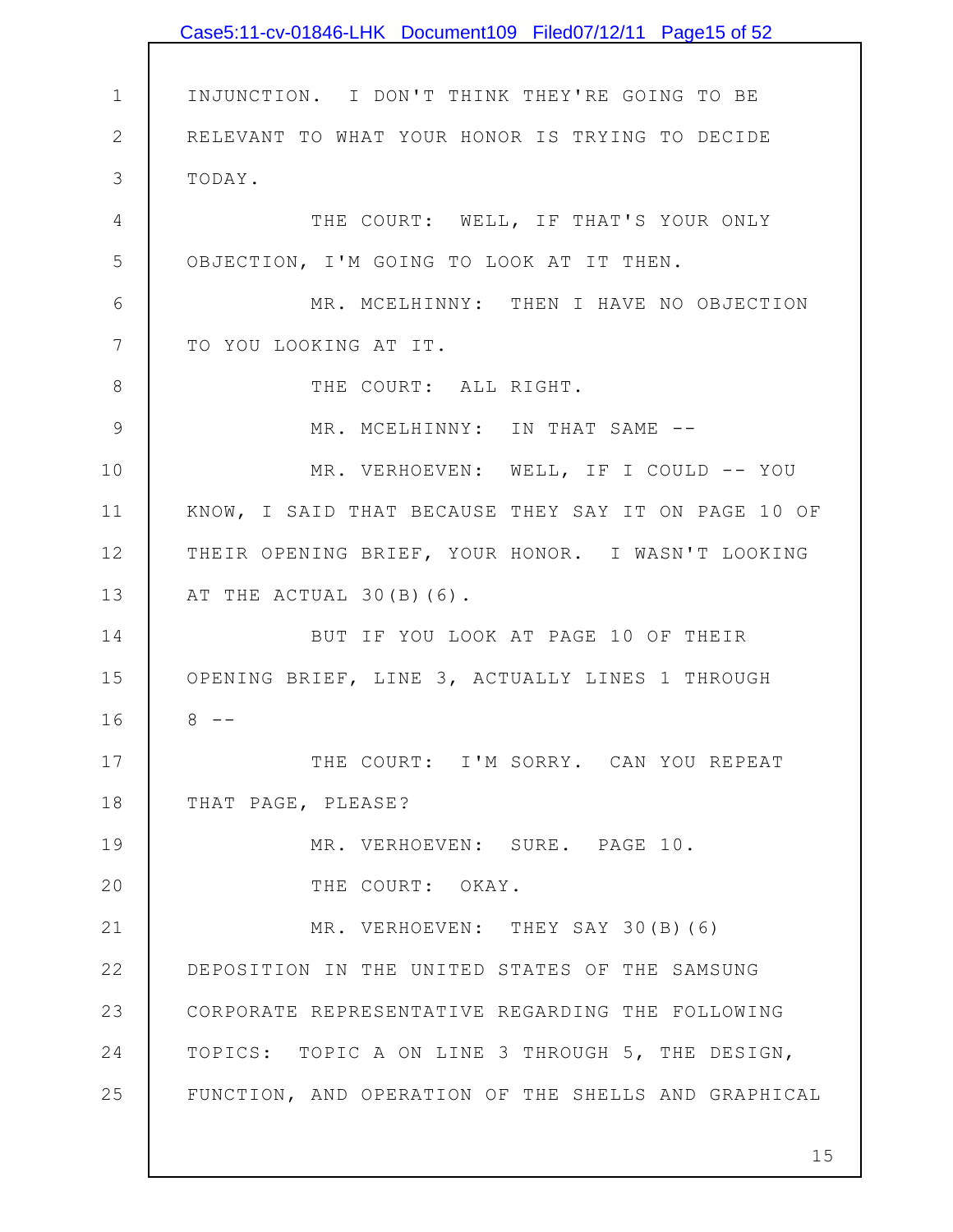|              | Case5:11-cv-01846-LHK Document109 Filed07/12/11 Page16 of 52 |
|--------------|--------------------------------------------------------------|
|              |                                                              |
| $\mathbf 1$  | USER INTERFACES, AND THEN THEY LIST FIVE PRODUCTS,           |
| $\mathbf{2}$ | YOUR HONOR.                                                  |
| 3            | SO I WAS ASSUMING THAT THAT'S WHAT THEY                      |
| 4            | WANTED, YOUR HONOR, AND THAT WOULD GO -- HAVE                |
| 5            | NOTHING TO DO WITH WHAT THESE THINGS LOOK LIKE.              |
| 6            | IT WOULD BE INCREDIBLY BURDENSOME, YOUR                      |
| 7            | HONOR, TO TAKE FIVE DIFFERENT PRODUCTS -- THESE,             |
| 8            | THESE DIFFERENT PRODUCTS ARE NOT JUST --                     |
| 9            | THE COURT: I'M SORRY. CAN I INTERRUPT                        |
| 10           | YOU?                                                         |
| 11           | MR. VERHOEVEN: YES.                                          |
| 12           | THE COURT: HOW COME YOUR CONCLUSION IS                       |
| 13           | DIFFERENT? IT DOESN'T SAY -- YOUR CONCLUSION, PAGE           |
| 14           | 13, THAT ASKS FOR THE EXPEDITED DISCOVERY DOESN'T            |
| 15           | SAY FUNCTION AND OPERATION. IT JUST SAYS DESIGN OF           |
| 16           | THE SHELL AND GRAPHICAL USER INTERFACE.                      |
| 17           | WHY IS THAT DIFFERENT THAN WHAT'S ON PAGE                    |
| 18           | 10?                                                          |
| 19           | MR. MCELHINNY: BECAUSE THE PROPOSED --                       |
| 20           | THE PROPOSED ORDER -- THERE MAY HAVE BEEN A TYPO IN          |
| 21           | THE PAPERS -- THE PROPOSED ORDER, YOUR HONOR, THAT           |
| 22           | WE SUBMITTED ASKS FOR THE DESIGN OF THE SHELL AND            |
| 23           | GRAPHICAL USER INTERFACE.                                    |
| 24           | THE COURT: OKAY. SO YOU DON'T WANT                           |
| 25           | FUNCTION AND OPERATION.                                      |
|              |                                                              |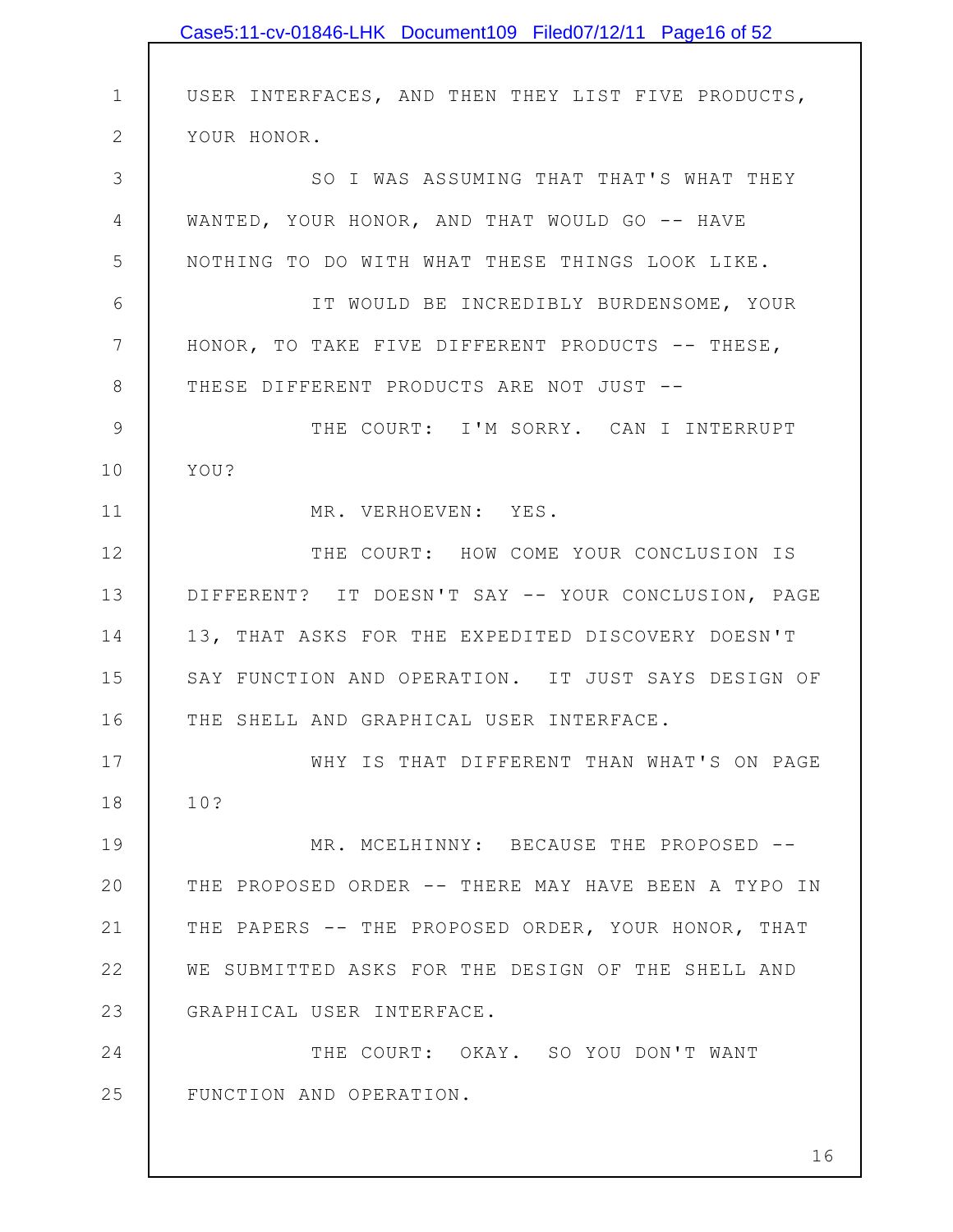|              | Case5:11-cv-01846-LHK Document109 Filed07/12/11 Page17 of 52 |
|--------------|--------------------------------------------------------------|
|              |                                                              |
| $\mathbf 1$  | OKAY. GO AHEAD, PLEASE.                                      |
| $\mathbf{2}$ | MR. VERHOEVEN: SINCE THERE'S NO                              |
| 3            | OBJECTION, COULD I -- MAY I HAND UP THESE SLIDES,            |
| 4            | YOUR HONOR?                                                  |
| 5            | THE COURT: YES, PLEASE.                                      |
| 6            | (PAUSE IN PROCEEDINGS.)                                      |
| 7            | MR. VERHOEVEN: AND AS TO THE ISSUE OF                        |
| 8            | TIME GOING PAST, YOUR HONOR, ON SLIDE 2, WE JUST             |
| $\mathsf 9$  | PUT THE BASIC CASE LAW THAT I'M SURE YOUR HONOR IS           |
| 10           | AWARE OF.                                                    |
| 11           | IF YOU WAIT TOO LONG BEFORE YOU FILE A                       |
| 12           | PRELIMINARY INJUNCTION MOTION, YOU CAN'T SHOW                |
| 13           | IRREPARABLE HARM AS A MATTER OF LAW.                         |
| 14           | AND HERE ON SLIDE 3, YOUR HONOR, WE PUT                      |
| 15           | FORTH THE ACCUSED PRODUCTS AND WHEN THEY WERE                |
| 16           | RELEASED AND ANNOUNCED, AND YOU'LL SEE, YOUR HONOR,          |
| 17           | THAT THE GALAXY -- ON SLIDE 3, THE GALAXY S WAS              |
| 18           | FIRST ANNOUNCED IN MARCH OF 2010, NO PRELIMINARY             |
| 19           | INJUNCTION.                                                  |
| 20           | RELEASED IN THE U.S., THE FIRST MODEL IN                     |
| 21           | THE U.S., THE GALAXY S VIBRANT WITH T-MOBILE                 |
| 22           | JULY 15TH, 2010. NO PRELIMINARY INJUNCTION MOTION.           |
| 23           | THE GALAXY S CAPTIVATE WITH AT&T,                            |
| 24           | JULY 18TH, 2010; THE GALAXY S EPIC 4G WITH AT&T,             |
| 25           | AUGUST 31, 2010; THE GALAXY S FASCINATE,                     |
|              |                                                              |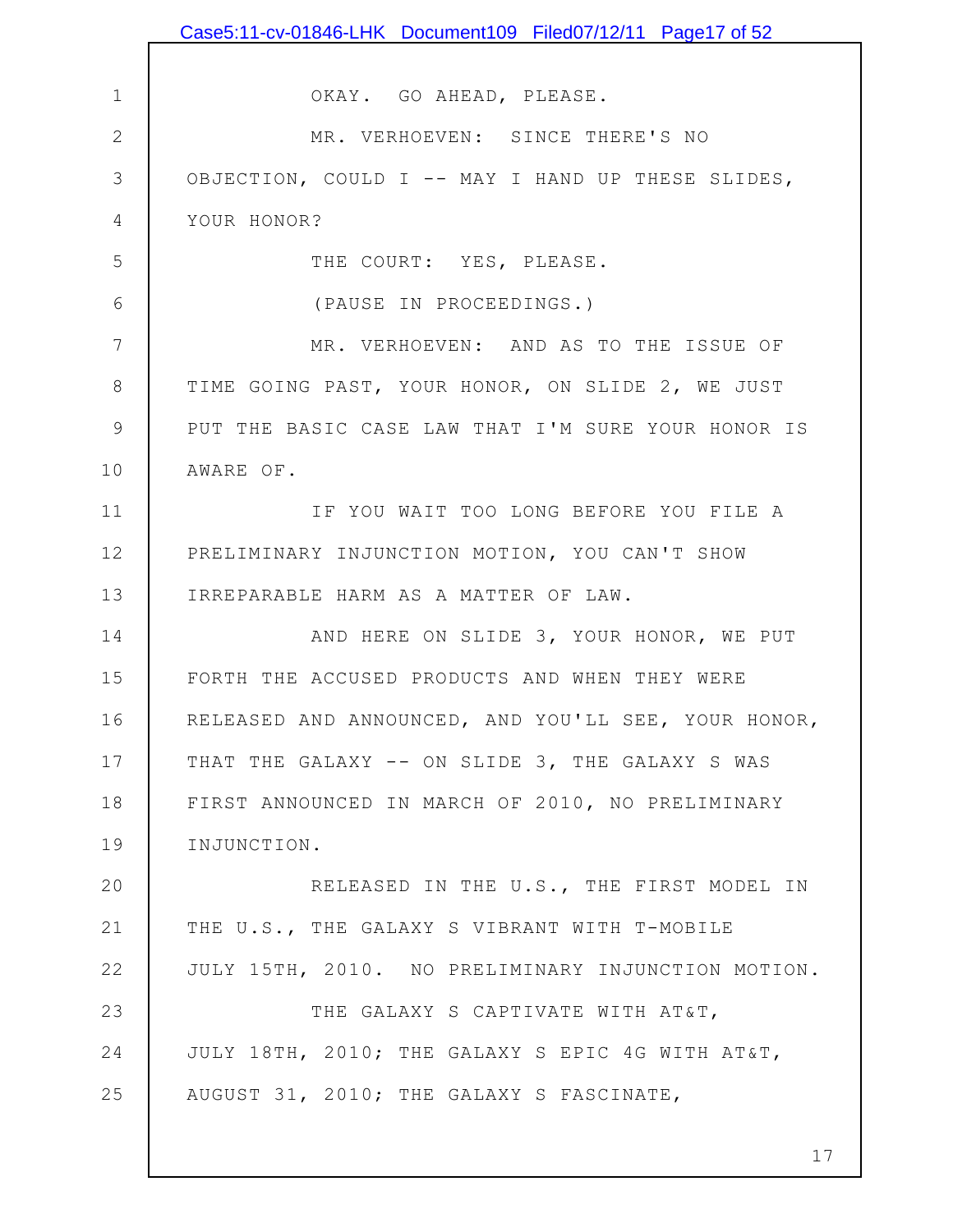|                | Case5:11-cv-01846-LHK Document109 Filed07/12/11 Page18 of 52 |
|----------------|--------------------------------------------------------------|
|                |                                                              |
| $\mathbf 1$    | SEPTEMBER 9, 2010; GALAXY S MESMERIZE WITH U.S.              |
| $\mathbf{2}$   | CELLULAR, OCTOBER 27TH, 2010; GALAXY S CONTINUUM,            |
| 3              | VERIZON, NOVEMBER 11, 2010.                                  |
| $\overline{4}$ | WHEN DID THEY SUE? NOT UNTIL APRIL 15TH,                     |
| 5              | 2011. NO SEEKING OF A PRELIMINARY INJUNCTION.                |
| 6              | THESE ARE THE -- THIS IS -- IF YOU READ                      |
| 7              | THEIR MOTION PAPERS, YOUR HONOR, THE THING THAT              |
| 8              | THEY'RE ACCUSING AND SAYING THAT THEY WANT TO GET            |
| 9              | EXPEDITED DISCOVERY TO MOVE FOR A PRELIMINARY                |
| 10             | INJUNCTION ON, YOU CAN SEE THAT THIS SAME BASIS              |
| 11             | THAT THEY'RE MOVING ON THEIR PAPERS THEY WOULD               |
| 12             | ARGUE, AND HAVE ARGUED IN THEIR COMPLAINT, AS TO             |
| 13             | ALL OF THESE PRODUCTS.                                       |
| 14             | UNDER BLACK LETTER LAW, THERE'S NO WAY                       |
| 15             | THEY CAN SHOW IRREPARABLE HARM BECAUSE OF THIS               |
| 16             | DELAY.                                                       |
| 17             | AND, YOU KNOW, YOUR HONOR, IN THE MOTION                     |
| 18             | PAPERS ON THEIR REPLY, WHAT I READ WAS APPLE                 |
| 19             | SAYING, "YOU GUYS, THE STANDARD ISN'T IRREPARABLE            |
| 20             | HARM, THE STANDARD IS GOOD CAUSE."                           |
| 21             | OKAY, FINE. WHAT'S YOUR GOOD CAUSE?                          |
| 22             | WELL, THEIR GOOD CAUSE IS THEY WANT TO                       |
| 23             | FILE A PRELIMINARY INJUNCTION MOTION.                        |
| 24             | WELL, IN ORDER FOR THEM TO HAVE ANY                          |
| 25             | COLORABLE BASIS FOR A PRELIMINARY INJUNCTION                 |
|                |                                                              |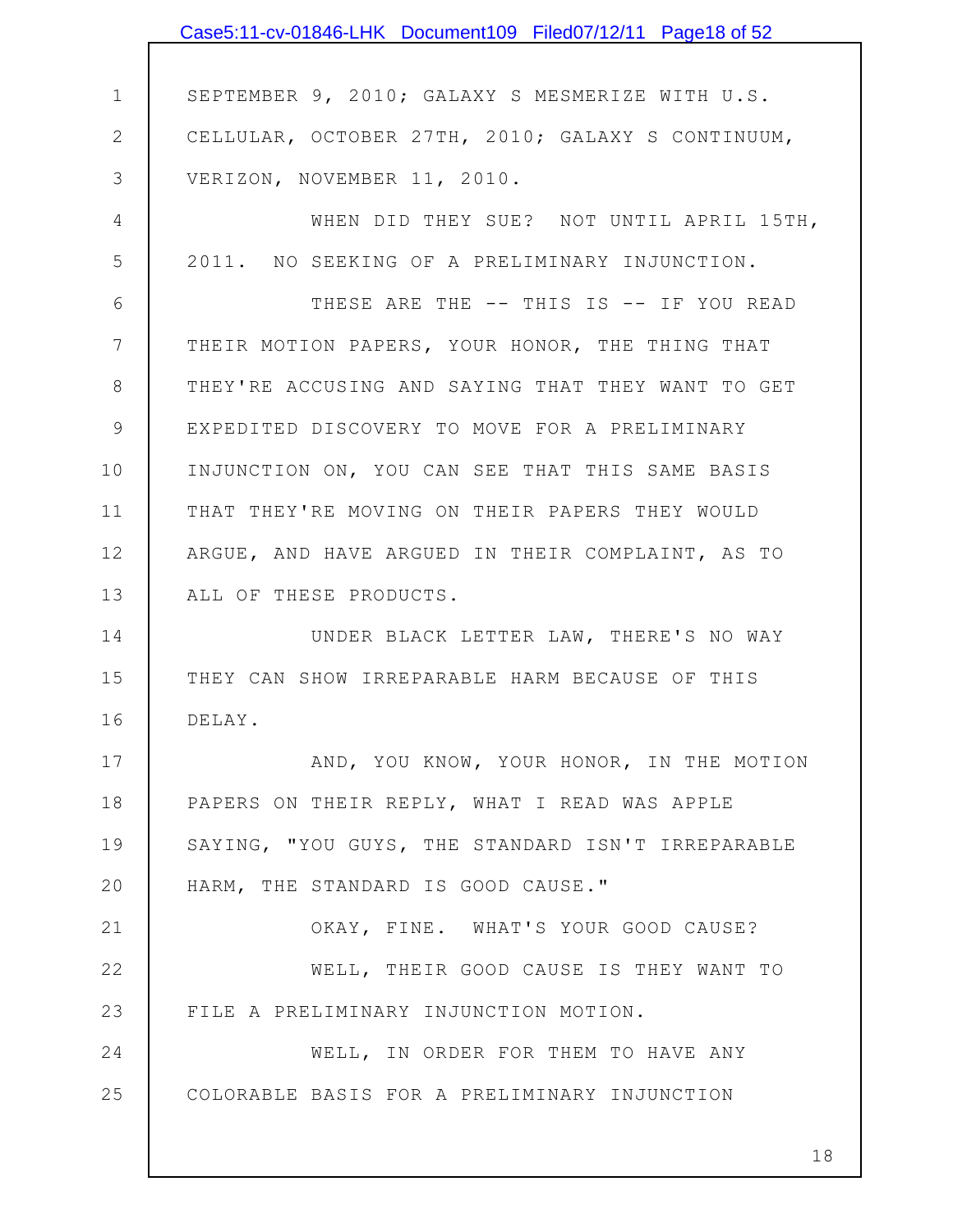|               | Case5:11-cv-01846-LHK Document109 Filed07/12/11 Page19 of 52 |
|---------------|--------------------------------------------------------------|
|               |                                                              |
| $\mathbf 1$   | MOTION, THEY CAN'T HAVE THIS KIND OF DELAY.                  |
| $\mathbf{2}$  | SO THEY DON'T HAVE GOOD CAUSE HERE, YOUR                     |
| 3             | HONOR. THEY WAITED TOO LONG.                                 |
| 4             | AND IF YOU LOOK AT SLIDE 5, FOR EXAMPLE,                     |
| 5             | YOUR HONOR, THERE'S NO WAY THEY'RE GOING TO BE ABLE          |
| 6             | TO SHOW IRREPARABLE HARM.                                    |
| 7             | THE COURT: MAY I ASK YOU A QUESTION?                         |
| 8             | ARE YOU GOING TO ASK FOR EXPEDITED DISCOVERY IN              |
| $\mathcal{G}$ | YOUR CASE AGAINST APPLE?                                     |
| 10            | MR. VERHOEVEN: WELL, I THINK THESE CASES                     |
| 11            | SHOULD PROCEED ON THE NORMAL COURSE.                         |
| 12            | BUT IF WE'RE GOING TO BE ENGAGING IN                         |
| 13            | EXPEDITED DISCOVERY, THEN WE WOULD ASK FOR                   |
| 14            | RECIPROCAL, A RECIPROCAL TIME FRAME.                         |
| 15            | SO THE ANSWER TO YOUR QUESTION IS NO                         |
| 16            | UNLESS YOU'RE CONVINCED BY APPLE AND THINK THAT WE           |
| 17            | NEED TO HAVE A FIRE DRILL EXPEDITED DISCOVERY.               |
| 18            | THEN WE THINK WHAT'S SAUCE FOR THE GOOSE                     |
| 19            | SHOULD BE SAUCE FOR THE GANDER AND THAT, YES, WE             |
| 20            | SHOULD BE PROCEEDING DOWN THE SAME PATH.                     |
| 21            | BUT WE'RE NOT GOING TO BE FILING -- FOR                      |
| 22            | EXAMPLE, IF YOUR HONOR WERE TO DENY THIS AND SAY,            |
| 23            | "GUYS, JUST COOPERATE AND DO THE NORMAL SCHEDULE,"           |
| 24            | WE WOULD NOT BE SEEKING A PRELIMINARY INJUNCTION --          |
| 25            | OR A PRELIMINARY INJUNCTION OR EXPEDITED DISCOVERY           |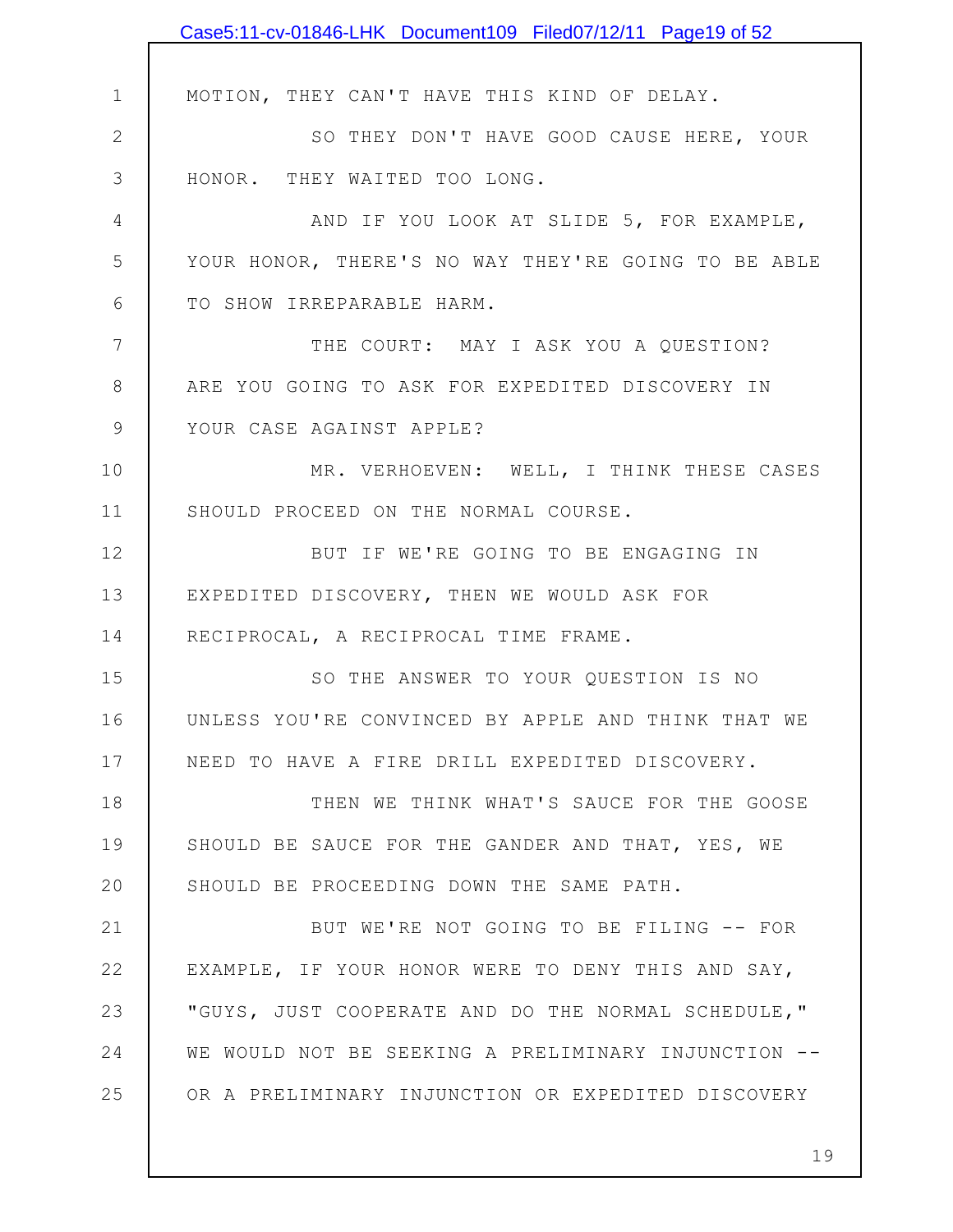|    | Case5:11-cv-01846-LHK Document109 Filed07/12/11 Page20 of 52 |
|----|--------------------------------------------------------------|
|    |                                                              |
| 1  | IN OUR CASE.                                                 |
| 2  | THE COURT: OKAY. LET ME ASK                                  |
| 3  | MR. MCELHINNY, ARE YOU PREPARED FOR MUTUAL ASSURED           |
| 4  | DESTRUCTION? IF I GRANT IT IN YOUR CASE, I MAY               |
| 5  | GRANT IT IN HIS CASE AND BOTH OF YOU WILL BE DOING           |
| 6  | A FIRE DRILL NOW WHEN YOU WOULD OTHERWISE HAVE THE           |
| 7  | NORMAL 90, 120 DAYS TO ACTUALLY GET PREPARED FOR             |
| 8  | DISCOVERY.                                                   |
| 9  | MR. MCELHINNY: MAY I OBJECT TO YOUR                          |
| 10 | QUESTION ON THE BASIS THAT IT ASSUMES FACTS NOT IN           |
| 11 | EVIDENCE YET?                                                |
| 12 | THE COURT: OKAY.                                             |
| 13 | MR. MCELHINNY: I JUST WANTED TO INFORM                       |
| 14 | THE COURT, IN CASE YOU'RE NOT AWARE,                         |
| 15 | MORRISON & FOERSTER WILL NOT BE REPRESENTING APPLE           |
| 16 | IN THE CASE THAT'S BEEN FILED.                               |
| 17 | THE COURT: THAT'S RIGHT. WILMER HALE                         |
| 18 | IS.                                                          |
| 19 | MR. MCELHINNY: AND I'VE BEEN TOLD THAT                       |
| 20 | THERE WILL BE A TIMELY OPPOSITION FILED TO THE --            |
| 21 | THE COURT: OKAY. THAT WAS ONE OF THE                         |
| 22 | QUESTIONS I WAS GOING TO ASK YOU. I THINK THE                |
| 23 | OPPOSITION IS DUE ON MONDAY.                                 |
| 24 | MR. MCELHINNY: BUT THE ANSWER TO YOUR                        |
| 25 | QUESTION IS YES. YES, WE ARE PREPARED TO LIVE BY             |
|    |                                                              |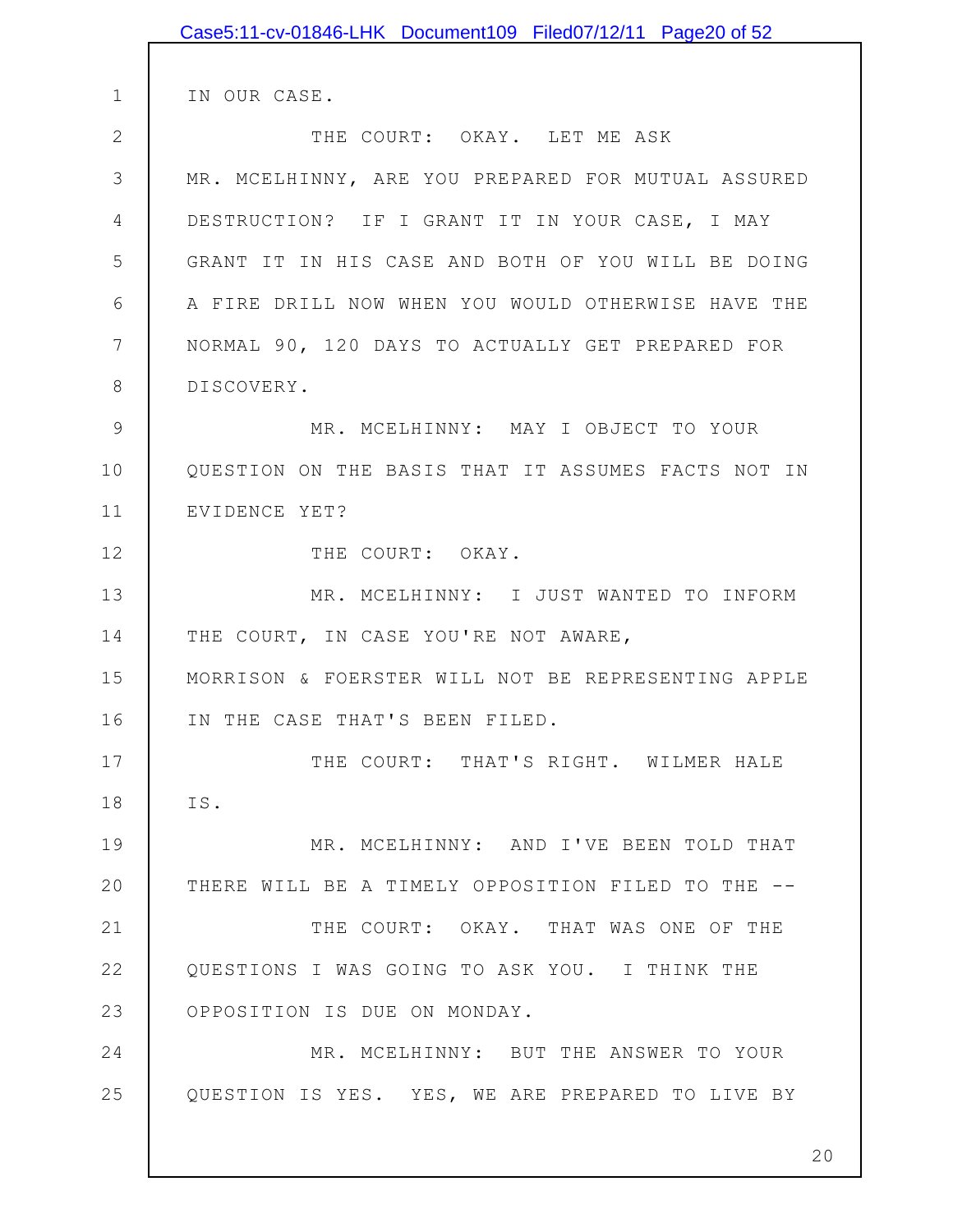|              | Case5:11-cv-01846-LHK Document109 Filed07/12/11 Page21 of 52 |
|--------------|--------------------------------------------------------------|
| $\mathbf 1$  | EQUAL RULES.                                                 |
| $\mathbf{2}$ | MAY I MAKE THREE POINTS, PLEASE?                             |
| 3            | ON THE DELAY ISSUE, JUST EVEN ON THEIR                       |
| 4            | GRAPH, YOUR HONOR, I'D POINT OUT TO YOU THAT THERE           |
| 5            | IS NO TABLET PICTURED HERE. THERE IS NO TABLET               |
| 6            | PRODUCT PICTURED IN THIS.                                    |
| 7            | AND IT IS NOT THE LAW THAT IF YOU ISSUE                      |
| 8            | ONE PRODUCT AND YOU DON'T GET SUED, THAT THAT                |
| $\mathsf 9$  | ALLOWS YOU THEN, FOREVER AND EVER, A FREE PASS ON            |
| 10           | THE COPYRIGHT AND TRADEMARK CLAUSE IN THE                    |
| 11           | UNITED STATES.                                               |
| 12           | THAT'S WHAT I WOULD LIKE TO SAY ABOUT                        |
| 13           | DELAY. YOU WILL HEAR THAT ISSUE WHEN AND IF YOU              |
| 14           | HEAR THE PRELIMINARY INJUNCTION AND YOU WILL BE              |
| 15           | ABLE TO DECIDE IT.                                           |
| 16           | ON THE TRADE SECRET ISSUE, I WOULD LIKE                      |
| 17           | TO CALL TO THE COURT'S ATTENTION A FACT THAT                 |
| 18           | ACTUALLY OCCURRED SINCE THE PLEADING WAS DONE IN             |
| 19           | THIS CASE.                                                   |
| 20           | AND IF I MAY APPROACH, WE WERE --                            |
| 21           | THE COURT: WELL, SHOW IT TO                                  |
| 22           | MR. VERHOEVEN.                                               |
| 23           | DO YOU HAVE ANY OBJECTION?                                   |
| 24           | MR. VERHOEVEN: NO, YOUR HONOR.                               |
| 25           | THE COURT: OKAY.                                             |
|              | 21                                                           |
|              |                                                              |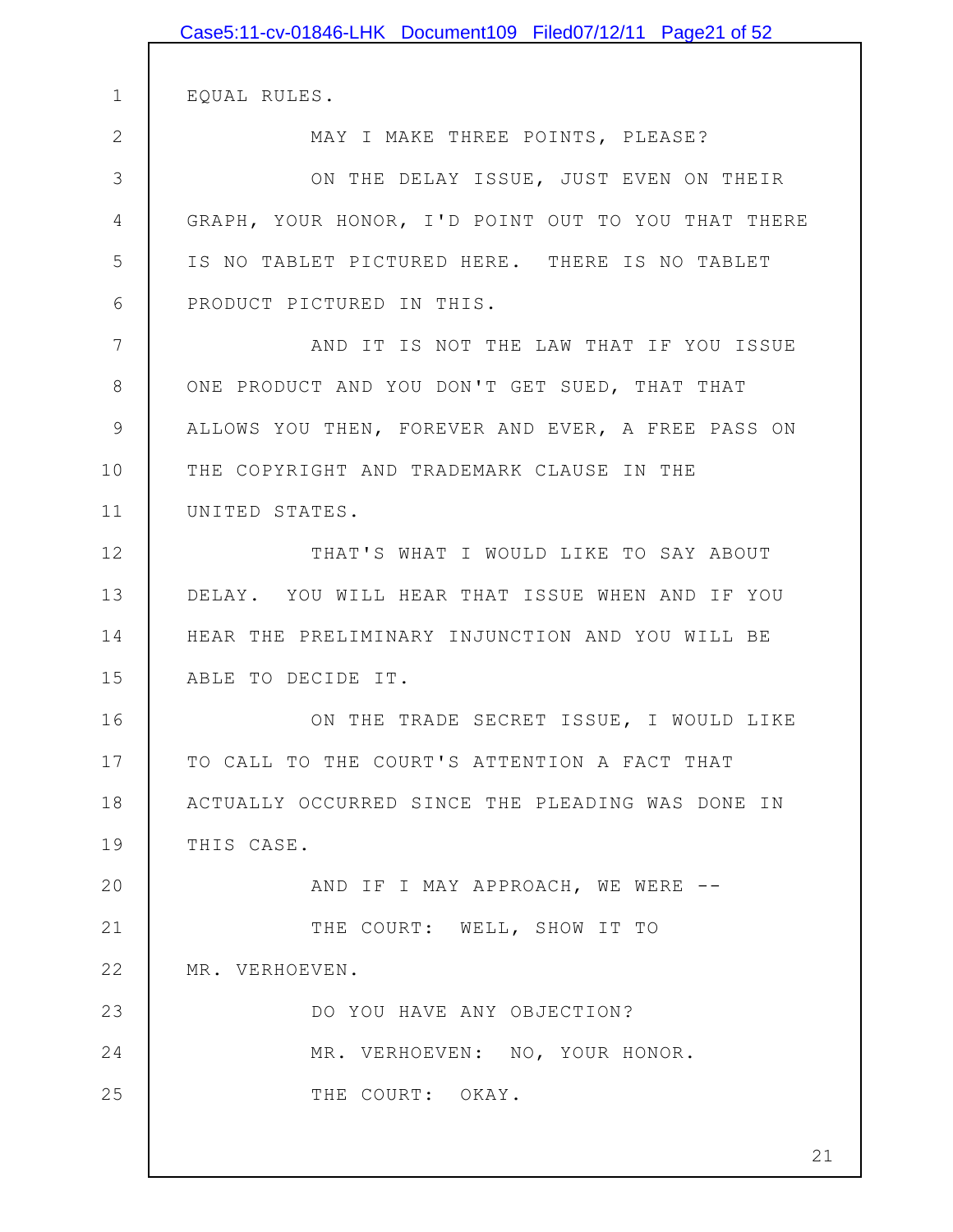|                | Case5:11-cv-01846-LHK Document109 Filed07/12/11 Page22 of 52 |
|----------------|--------------------------------------------------------------|
|                |                                                              |
| $\mathbf 1$    | MR. MCELHINNY: WE FOUND A BLOG THAT WAS                      |
| $\mathbf{2}$   | DATED MAY 10TH, 2011 THAT SAYS THAT SAMSUNG HANDED           |
| 3              | OUT 5,000 SAMPLES OF THE TABLET 10.1 WHICH THEY              |
| $\overline{4}$ | HAVE TOLD YOU UNDER OATH IS NOT AVAILABLE FOR                |
| 5              | PRODUCTION. BUT THEY HANDED OUT 5,000 IN                     |
| 6              | SAN FRANCISCO AT THE GOOGLE I/O CONFERENCE.                  |
| 7              | AND, THIRD, I'D JUST LIKE TO MAKE SORT OF                    |
| 8              | AN OVERALL FAIRNESS ISSUE.                                   |
| $\mathcal{G}$  | OBVIOUSLY YOUR HONOR IS AWARE OF THE                         |
| 10             | SIGNIFICANCE OF THIS CASE AND YOU HAVE TALKED ABOUT          |
| 11             | A GLOBAL WAR.                                                |
| 12             | BUT WHAT APPLE CHOSE TO DO, AS A MATTER                      |
| 13             | OF QUITE CLEAR STRATEGY, WAS TO BRING THIS CRITICAL          |
| 14             | ISSUE -- APPLE'S BRAND IS NUMBER ONE IN THE                  |
| 15             | WORLD -- WE BROUGHT THIS ISSUE TO THIS COURT SO              |
| 16             | THAT WE COULD GET AN IMMEDIATE, CLEAR, RULING ON             |
| 17             | THESE ISSUES.                                                |
| 18             | SAMSUNG HAS REACTED TO THAT BY MAKING                        |
| 19             | THIS A WORLDWIDE BATTLE. THEY HAVE SUED US IN FIVE           |
| 20             | COUNTRIES. THEY ARE SEEKING EXPEDITED RELIEF IN              |
| 21             | OTHER COUNTRIES.                                             |
| 22             | IF WE CAN'T GET THAT SAME KIND OF QUICK                      |
| 23             | ADJUDICATION IN THIS COURT, WE ARE AT A TREMENDOUS           |
| 24             | DISADVANTAGE.                                                |
| 25             | THANK YOU.                                                   |
|                |                                                              |
|                | 22                                                           |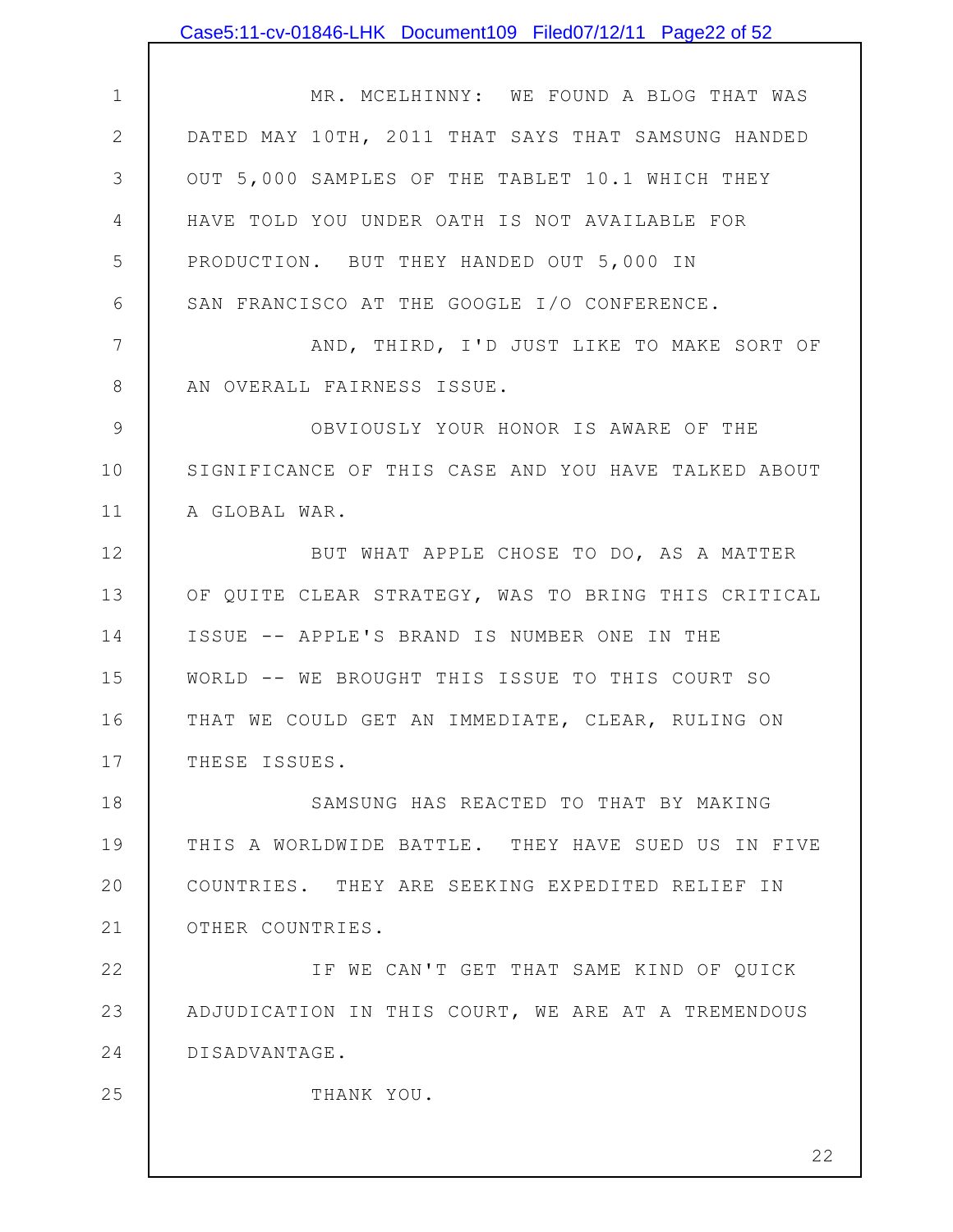|                | Case5:11-cv-01846-LHK Document109 Filed07/12/11 Page23 of 52 |
|----------------|--------------------------------------------------------------|
|                |                                                              |
| $\mathbf 1$    | THE COURT: ALL RIGHT. WELL, LET ME ASK                       |
| $\mathbf{2}$   | YOU, HOW WOULD YOU NARROWLY TAILOR YOUR DISCOVERY?           |
| 3              | AND I WILL TELL YOU WHAT THINGS ABOUT                        |
| $\overline{4}$ | YOUR REQUEST ARE OF CONCERN: COMMERCIAL PACKAGING,           |
| 5              | APPLE'S INTELLECTUAL PROPERTY, INITIAL RELEASE               |
| 6              | MARKETING MATERIALS SEEM OVERBROAD AND VAGUE.                |
| 7              | TO HAVE ANY 30 (B) (6) WHO WOULD HAVE TO                     |
| $\,8\,$        | HAVE -- WHO WOULD HAVE TO TESTIFY ABOUT INFORMATION          |
| $\mathsf 9$    | KNOWN OR REASONABLY AVAILABLE TO THE ORGANIZATION            |
| 10             | ON AN EXPEDITED BASIS SEEMS UNREASONABLE.                    |
| 11             | YOUR DEADLINES FOR WHAT YOU WANT SEEM TOO                    |
| 12             | QUICK.                                                       |
| 13             | SO TELL ME WHAT YOU WOULD DO TO NARROWLY                     |
| 14             | TAILOR THIS, BECAUSE I AGREE WITH SAMSUNG, IT'S              |
| 15             | UNFAIR TO ASK THEM TO DO A FIRE DRILL TO HAVE TO             |
| 16             | TRY TO REVIEW ALL OF THEIR DOCUMENTS AND INTERVIEW           |
| 17             | ALL OF THEIR EMPLOYEES AND COME UP WITH A CORPORATE          |
| 18             | POSITION ON THAT KIND OF EXPEDITED BASIS.                    |
| 19             | SO WHAT WOULD YOU DO TO NARROWLY TAILOR                      |
| 20             | YOUR REQUEST? WHY CAN'T YOU JUST HAVE AN                     |
| 21             | INDIVIDUAL DEPOSITION INSTEAD OF THE 30(B)(6)?               |
| 22             | MR. MCELHINNY: THE PROBLEM WITH THE                          |
| 23             | INDIVIDUAL -- I MEAN, I'M PERFECTLY HAPPY TO DO              |
| 24             | ANYTHING THAT'S REASONABLE, YOUR HONOR.                      |
| 25             | THE PROBLEM WITH THE INDIVIDUAL                              |
|                |                                                              |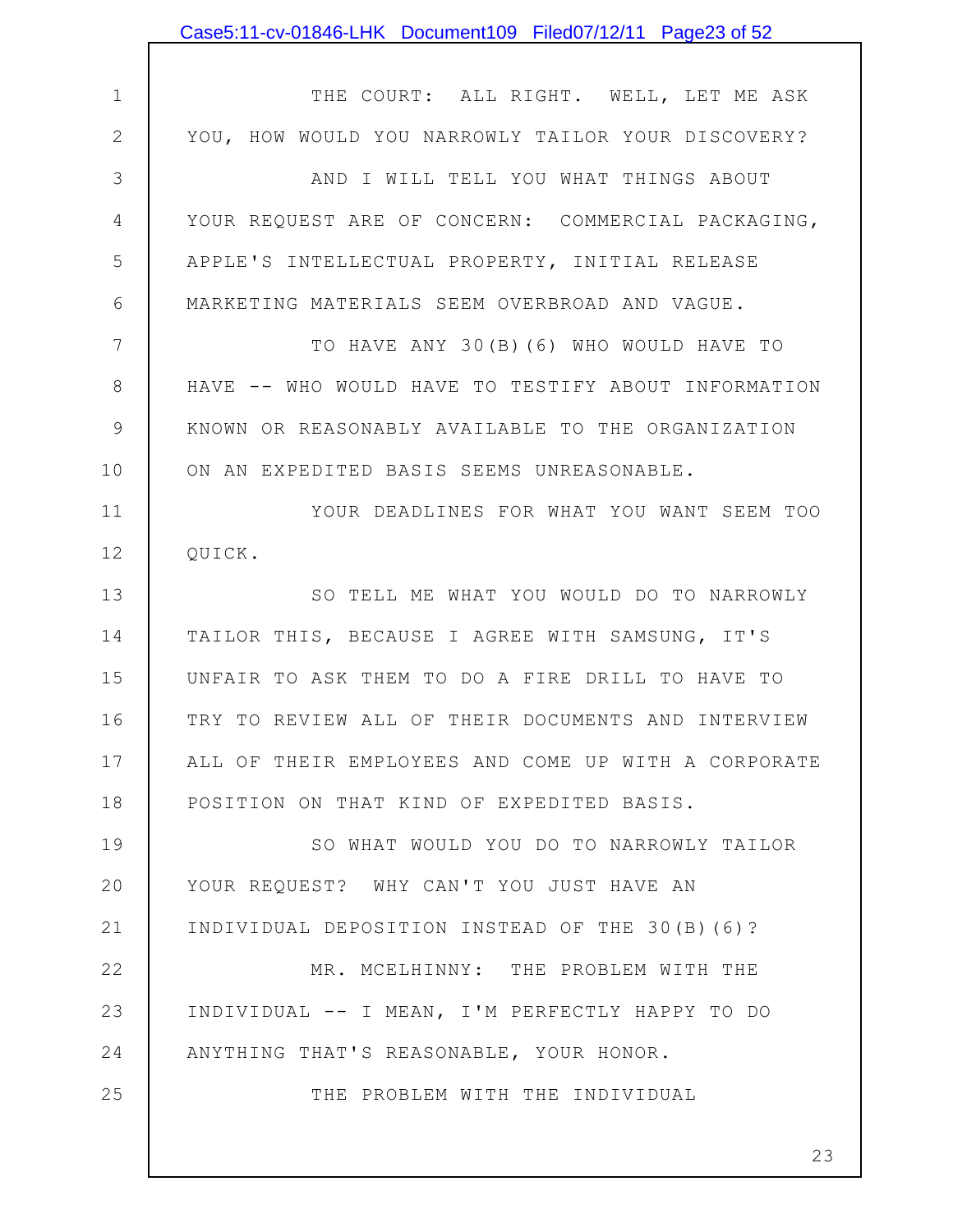|                | Case5:11-cv-01846-LHK Document109 Filed07/12/11 Page24 of 52 |
|----------------|--------------------------------------------------------------|
|                |                                                              |
| $\mathbf 1$    | DEPOSITION IS, WITHOUT DISCLOSING THE CONTENTS OF            |
| $\mathbf{2}$   | IT, IT'S FILED UNDER SEAL, YOUR HONOR HAS                    |
| 3              | DECLARATIONS ABOUT THE NUMBER OF PEOPLE IN VARIOUS           |
| 4              | SAMSUNG ENTITIES WHO ARE -- IF THERE WAS SOME WAY            |
| 5              | THAT WE COULD GET AN IDENTIFICATION OF A PERSON WHO          |
| 6              | IS THE KNOWLEDGEABLE PERSON, THEN WE WOULD TAKE              |
| $\overline{7}$ | THAT AS A PERSONAL DEPOSITION AS OPPOSED TO A                |
| 8              | 30 (B) (6). WE WOULD AUTOMATICALLY DO THAT.                  |
| $\mathcal{G}$  | THE COURT: WELL, LET ME TELL YOU BOTH                        |
| 10             | THAT I'M ACTUALLY INCLINED TO GRANT SOME VERY                |
| 11             | LIMITED, FOCUSSED, EXPEDITED DISCOVERY.                      |
| 12             | I AGREE WITH SAMSUNG THAT ASKING THEM TO                     |
| 13             | GET ALL INFORMATION KNOWN AND REASONABLY AVAILABLE           |
| 14             | TO THE ORGANIZATION, WHICH IS WHAT'S REQUIRED BY             |
| 15             | 30 (B) (6), ON AN EXPEDITED BASIS IS SIMPLY -- IT'S          |
| 16             | NOT FAIR AND DOABLE.                                         |
| 17             | BUT I WOULD BE INCLINED TO GIVE, I DON'T                     |
| 18             | KNOW, 30 DAYS TO PRODUCE ONE, EITHER YOU CAN SAY             |
| 19             | LATEST ITERATION, CURRENT VERSION, WHETHER IT'S A            |
| 20             | DRAWING SINCE MOST OF THESE SEEM TO BE ABOUT THE             |
| 21             | LOOK AND FEEL VERSUS AN ACTUAL SAMPLE OF EACH OF             |
| 22             | THE PRODUCTS REQUESTED.                                      |
| 23             | I DON'T KNOW WHAT YOU MEAN BY COMMERCIAL                     |
| 24             | PACKAGING. IS THAT THE ACTUAL BOX THAT IT COMES              |
| 25             | IN?                                                          |
|                |                                                              |
|                | 24                                                           |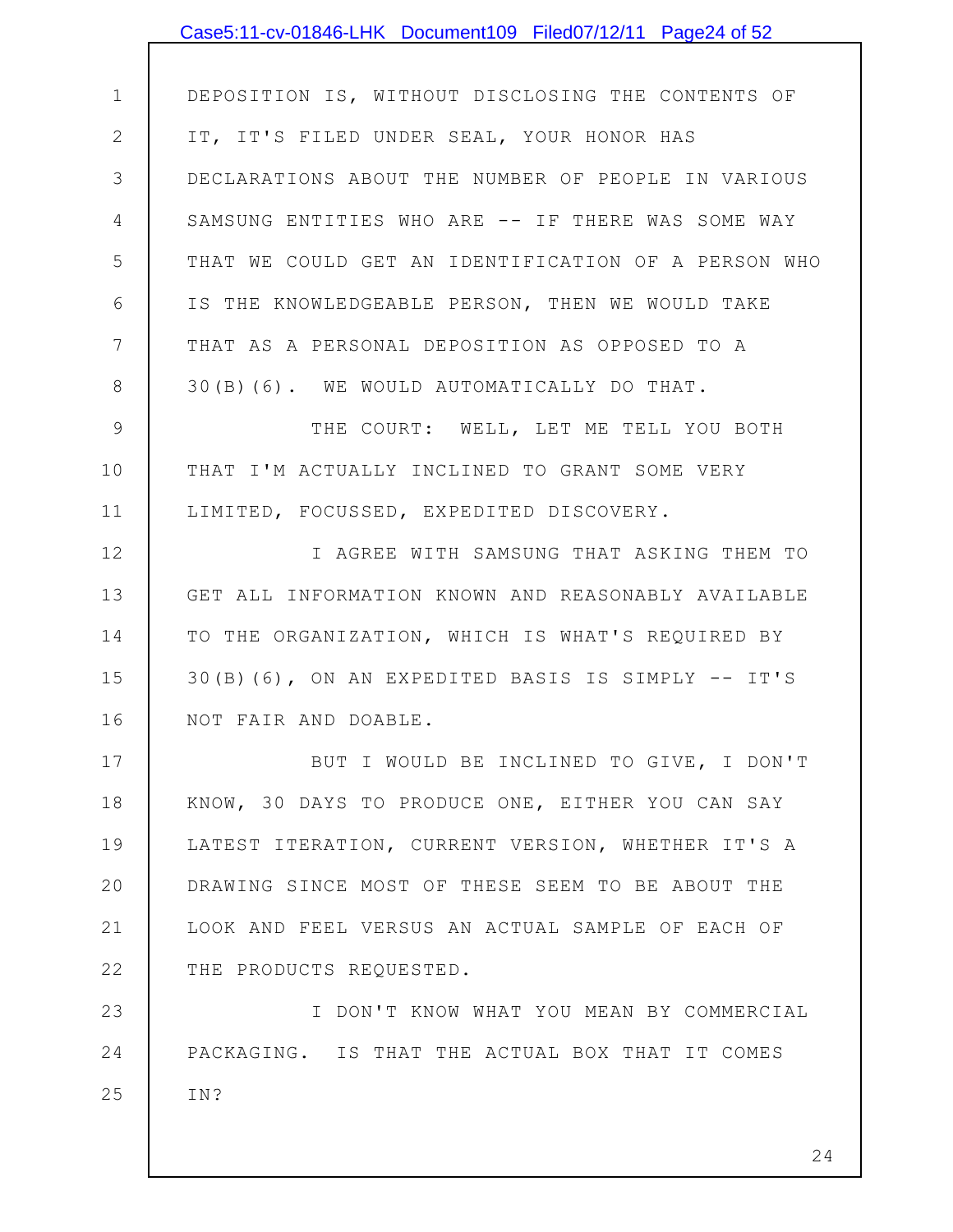|                 | Case5:11-cv-01846-LHK Document109 Filed07/12/11 Page25 of 52 |
|-----------------|--------------------------------------------------------------|
|                 |                                                              |
| $\mathbf 1$     | MR. MCELHINNY: IT IS, YOUR HONOR.                            |
| $\mathbf{2}$    | THE COURT: WHAT IS MARKETING MATERIAL?                       |
| 3               | I KNOW YOU SAY THAT'S WHAT YOU GIVE TO                       |
| 4               | DISTRIBUTORS, BUT WHAT IS THAT?                              |
| 5               | MR. MCELHINNY: THE MARKETING MATERIAL IS                     |
| 6               | TWO THINGS. IT'S, ONE, THE PACKAGE INSERT THAT               |
| $7\phantom{.0}$ | GOES INTO THE BOX; AND, TWO, IT IS THE MARKETING             |
| 8               | DIRECTIONS WHICH GO TO LARGE BOX CONSUMER STORES OR          |
| $\mathcal{G}$   | TO AD AGENCIES IN TERMS OF THE WAY THIS PRODUCT IS           |
| 10              | GOING TO BE MARKETED.                                        |
| 11              | THE COURT: YOU SAID MARKETING DIRECTIONS                     |
| 12              | TO AD AGENCIES AND WHO?                                      |
| 13              | MR. MCELHINNY: LARGE BOX CONSUMER                            |
| 14              | STORES.                                                      |
| 15              | THE COURT: SO WHAT IS THAT, LIKE FRY'S                       |
| 16              | AND BEST BUY?                                                |
| 17              | MR. MCELHINNY: IT IS EXACTLY LIKE THAT,                      |
| 18              | YOUR HONOR. WAL-MART.                                        |
| 19              | THE COURT: ALL RIGHT. I UNDERSTAND THIS                      |
| 20              | IS -- I MEAN, I UNDERSTAND YOU'RE GOING TO OPPOSE            |
| 21              | THE MOTION TO RELATE, BUT WHOEVER -- WHICHEVER               |
| 22              | JUDGE HAS THE OTHER CASE, THIS COULD BE NUCLEAR WAR          |
| 23              | ON BOTH SIDES BECAUSE I'M INCLINED TO GRANT THE              |
| 24              | LATEST ITERATION, SAMPLE, OR DRAWING ON EACH OF THE          |
| 25              | PRODUCTS LISTED; THE CURRENT ITERATION OF THE BOX;           |
|                 |                                                              |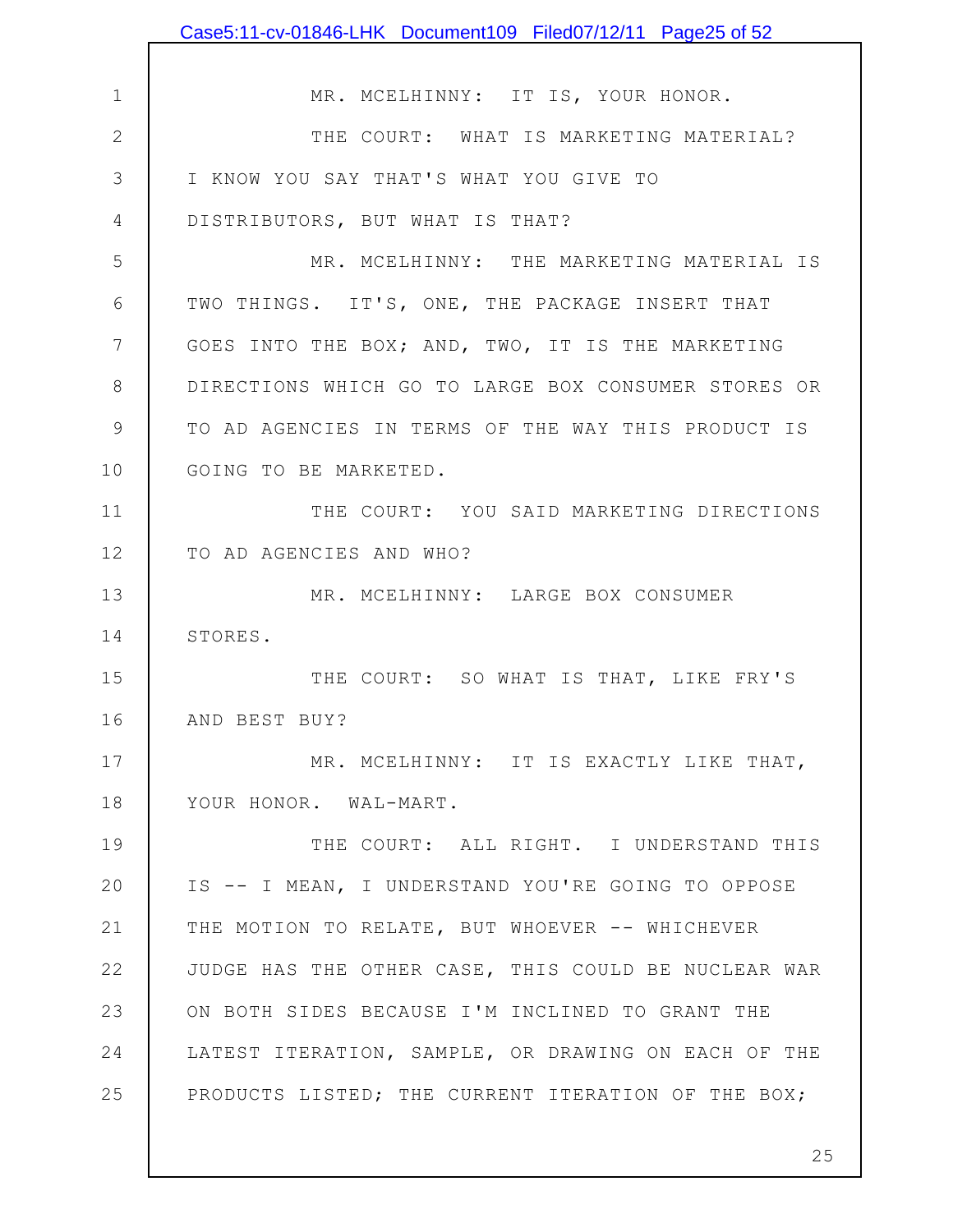|              | Case5:11-cv-01846-LHK Document109 Filed07/12/11 Page26 of 52 |
|--------------|--------------------------------------------------------------|
|              |                                                              |
| $\mathbf 1$  | THE CURRENT ITERATION OF THE PACKAGE INSERT.                 |
| $\mathbf{2}$ | NOW, I DON'T KNOW ABOUT MARKETING                            |
| 3            | DIRECTIONS TO AD AGENCIES AND LARGE BOX CONSUMER             |
| 4            | STORES. THAT'S PROBABLY VERY VOLUMINOUS AND AN               |
| 5            | OVERLY BROAD DESCRIPTION. THERE MAY BE A SPECIFIC            |
| 6            | ONE TO EACH SPECIFIC CUSTOMER. THAT'S JUST TOO               |
| 7            | BROAD.                                                       |
| $8\,$        | MR. MCELHINNY: ON THE SAMPLE OR DRAWING                      |
| $\mathsf 9$  | POINT, JUST TO REMIND THE COURT THAT WE HAVE PATENT          |
| 10           | CLAIMS, UTILITY PATENT CLAIMS, AS WELL AS TRADEMARK          |
| 11           | CLAIMS IN THIS CASE.                                         |
| 12           | AND SO IF YOUR HONOR IS SAYING THE                           |
| 13           | DRAWING, IF THEY DON'T HAVE A PHYSICAL PRODUCT,              |
| 14           | THAT WOULD BE FINE.                                          |
| 15           | BUT THE PHYSICAL PRODUCT IS MORE                             |
| 16           | IMPORTANT TO US IN ORDER TO BE ABLE TO --                    |
| 17           | THE COURT: WELL, THE LIKELIHOOD THAT                         |
| 18           | YOU'LL GET AN INJUNCTION ON A PATENT CASE IN                 |
| 19           | DISTRICT COURT IS NOT SUPER GREAT, AND THE FACT              |
| 20           | THAT YOU WOULD GET IT ON A PRELIMINARY BASIS ABSENT          |
| 21           | CLAIM CONSTRUCTION, ABSENT ANY MERITS REVIEW ON A            |
| 22           | PATENT CASE I THINK IS PRETTY SLIM.                          |
| 23           | SO IF YOU WANT TO GET INTO THE GUTS OF                       |
| 24           | THESE PRODUCTS, I DON'T THINK THAT'S GOING TO                |
| 25           | HAPPEN ON A PRELIMINARY INJUNCTION.                          |
|              |                                                              |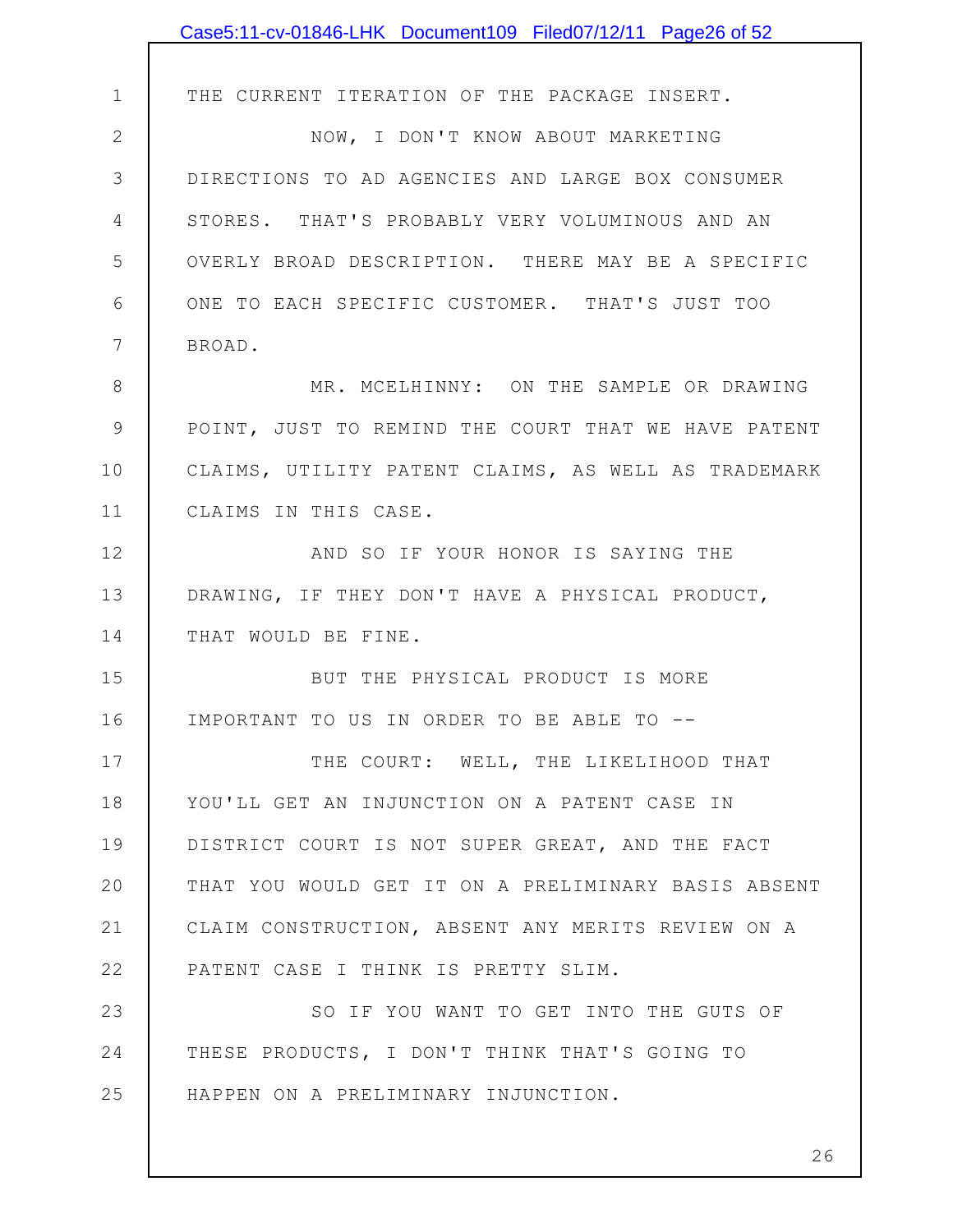|              | Case5:11-cv-01846-LHK Document109 Filed07/12/11 Page27 of 52 |
|--------------|--------------------------------------------------------------|
|              |                                                              |
| $\mathbf 1$  | THE LOOK AND FEEL I THINK IS SOMETHING                       |
| $\mathbf{2}$ | THAT IS POSSIBLY REVIEWABLE ON AN EXPEDITED                  |
| 3            | PRELIMINARY, YOU KNOW, TIME FRAME.                           |
| 4            | MR. MCELHINNY: MAY I JUST -- AGAIN, I'M                      |
| 5            | TRYING NOT TO ARGUE THE MOTION ON THE MERITS, BUT            |
| 6            | THESE PATENTS COVER INTERFACES THAT ARE UNIQUELY             |
| 7            | APPLE. THEY ARE THE ONES THAT COVER THE ABILITY TO           |
| 8            | EXPAND PICTURES WITH YOUR FINGERS. THEY'RE THE               |
| 9            | ONES THAT CAUSE SCREENS TO BOUNCE BACK UP.                   |
| 10           | THEY ARE NOT SOFTWARE. I MEAN, THEY ARE,                     |
| 11           | BUT YOU CAN TELL WHETHER THERE IS A -- WHETHER               |
| 12           | THERE'S AN INFRINGEMENT SIMPLY BY OPERATING THE              |
| 13           | DEVICE.                                                      |
| 14           | AND WHEN PEOPLE OPERATE THESE DEVICES,                       |
| 15           | THEY SAY, "THIS IS AN APPLE APPLICATION."                    |
| 16           | AND WE WOULD LIKE THE OPPORTUNITY TO BE                      |
| 17           | ABLE -- I'M JUST AFRAID THAT IF YOU SAY "SAMPLE" OR          |
| 18           | "DRAWING, " WE'RE GOING TO BE IN A FIGHT WITH YOUR           |
| 19           | HONOR ABOUT WHETHER OR NOT WE'VE GOTTEN SOMETHING            |
| 20           | THAT HELPS US AND WE'RE GOING TO BE BACK AGAIN, NOT          |
| 21           | WITH YOUR HONOR, BUT WITH A MAGISTRATE JUDGE.                |
| 22           | MR. VERHOEVEN: YOUR HONOR, MAY I ADDRESS                     |
| 23           | THAT PLEASE?                                                 |
| 24           | THERE HAS BEEN NO IDENTIFICATION ON THIS                     |
| 25           | MOTION OF ANY PATENT THAT THEY NEED EXPEDITED                |
|              |                                                              |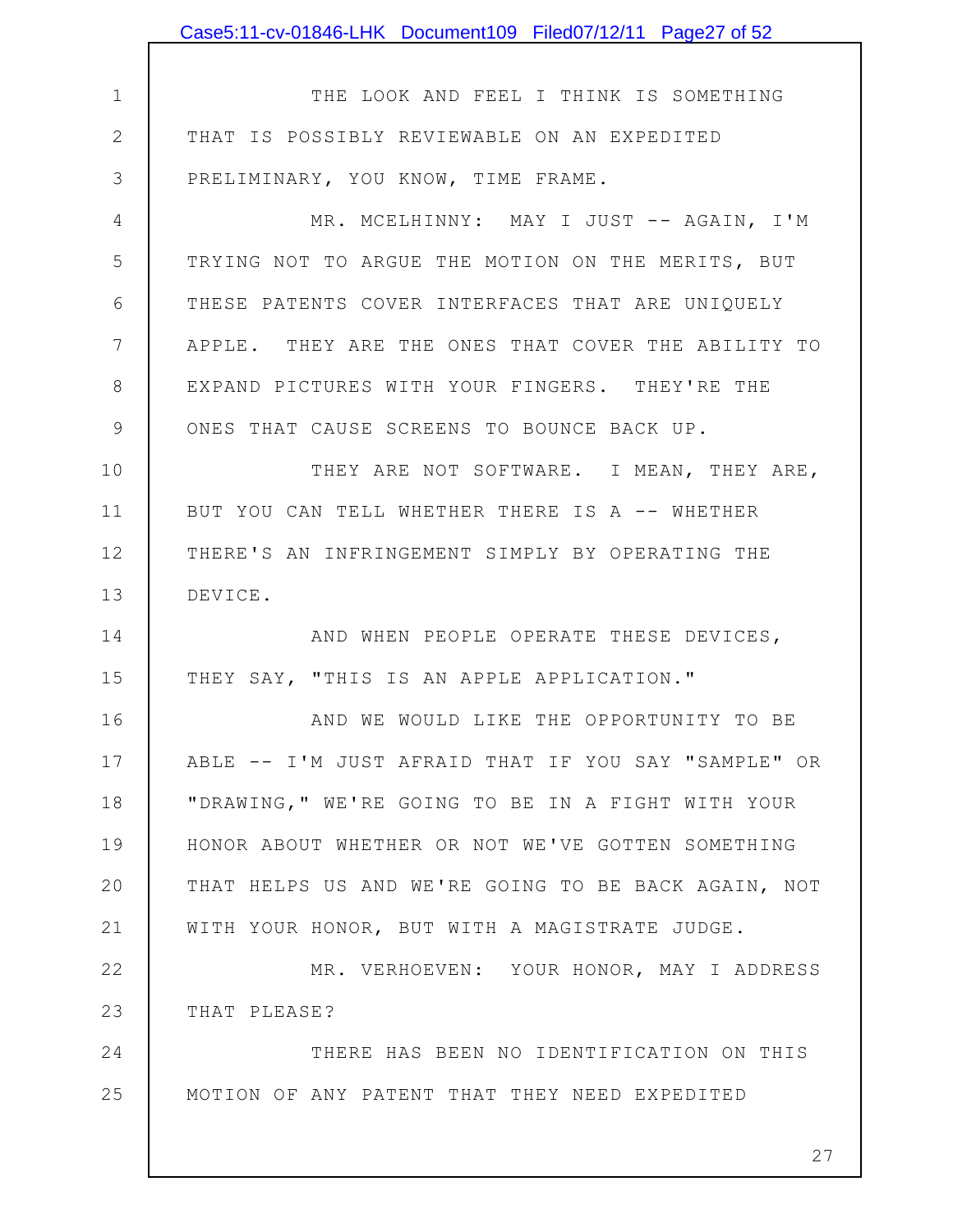|             | Case5:11-cv-01846-LHK Document109 Filed07/12/11 Page28 of 52 |
|-------------|--------------------------------------------------------------|
|             |                                                              |
| $\mathbf 1$ | DISCOVERY FOR. THERE'S BEEN NO IDENTIFICATION OF             |
| $\mathbf 2$ | CLAIMS. THERE'S BEEN NO CLAIM CONSTRUCTION.                  |
| 3           | IT -- AS YOUR HONOR NOTED, IT WOULD BE                       |
| 4           | VIRTUALLY IMPOSSIBLE TO PRODUCE WITNESSES THAT TALK          |
| 5           | ABOUT THE GUTS OF THESE PRODUCTS THAT AREN'T EVEN            |
| 6           | FINISHED YET THAT THEY'RE SEEKING.                           |
| 7           | SO WE WOULD STRENUOUSLY OBJECT TO ANY                        |
| 8           | DISCOVERY ALONG THOSE LINES.                                 |
| 9           | AND, YOUR HONOR, ALSO, IF I COULD GO BACK                    |
| 10          | REALLY BRIEFLY TO THE -- BECAUSE I DO THINK THE              |
| 11          | REASON THAT THEY'RE SAYING THEY HAVE GOOD CAUSE,             |
| 12          | YOUR HONOR, IS BECAUSE THEY SAY THEY WANT TO DO A            |
| 13          | PRELIMINARY INJUNCTION MOTION.                               |
| 14          | BUT IF YOU LOOK AT THE SLIDES, NOT JUST                      |
| 15          | THE DELAY, YOUR HONOR, BUT WE'VE GOT HERE ON SLIDE           |
| 16          | 8, THEY CLAIM THAT THEIR TRADE DRESS AND THEIR               |
| 17          | DESIGN PATENT COVERS RECTANGULAR SHAPES WITH                 |
| 18          | ROUNDED EDGES.                                               |
| 19          | EVERY CELL PHONE, SMART PHONE MAKER ON                       |
| 20          | THE MARKET HAS RECTANGULAR PHONES WITH ROUNDED               |
| 21          | EDGES. THOSE ARE NOT UNIQUE TO APPLE. THEY'RE                |
| 22          | STANDARD.                                                    |
| 23          | IF YOU LOOK AT SLIDE 8, THEY SAY THAT                        |
| 24          | THEIR TRADE DRESS AND THEIR DESIGN PATENT CLAIMS             |
| 25          | ARE A STACK OF ICONS.                                        |
|             |                                                              |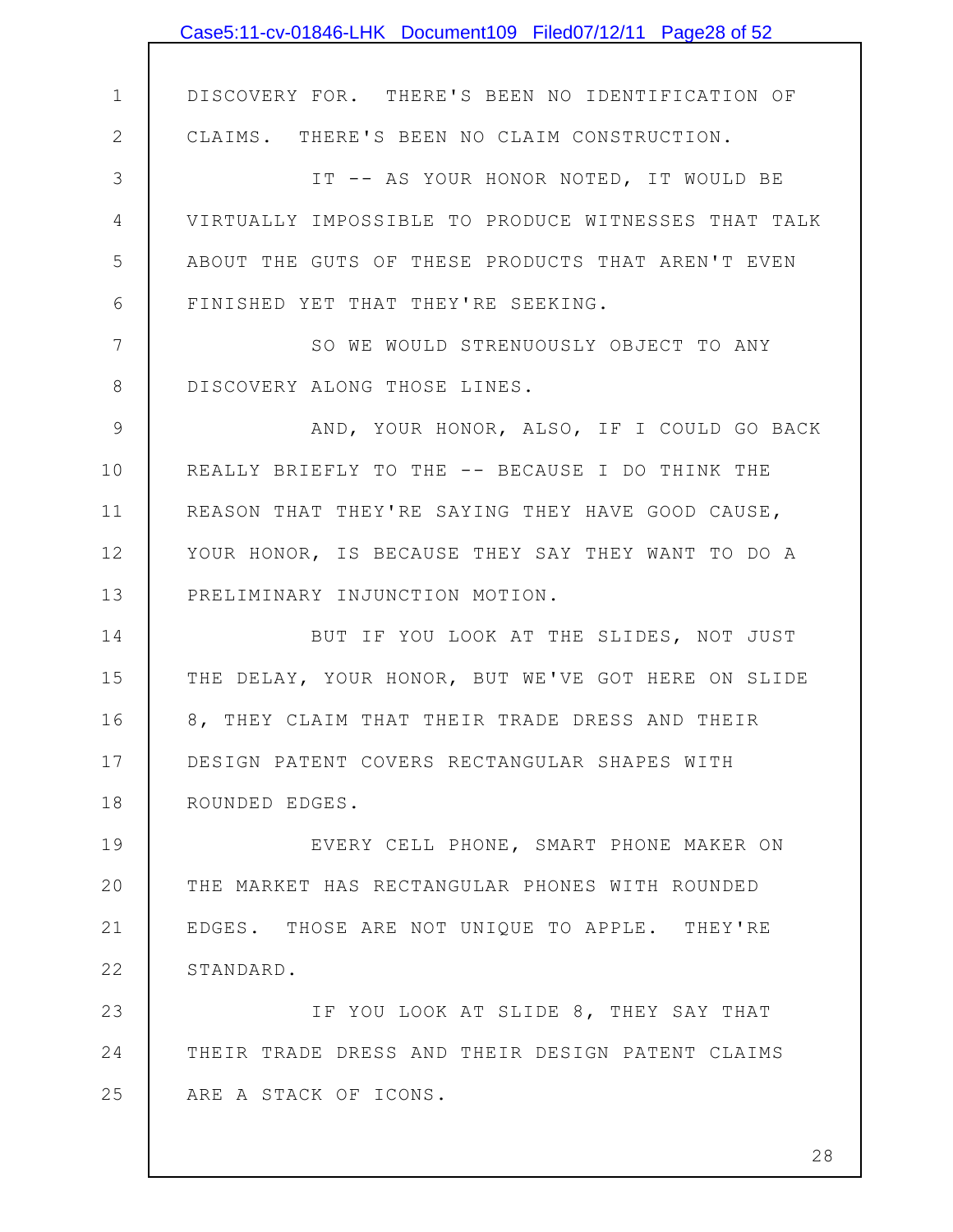|                 | Case5:11-cv-01846-LHK Document109 Filed07/12/11 Page29 of 52 |
|-----------------|--------------------------------------------------------------|
|                 |                                                              |
| $\mathbf 1$     | ALL YOU HAVE TO DO IS LOOK AT ALL OF                         |
| $\mathbf{2}$    | THESE PHONES ON THE MARKET TODAY, YOUR HONOR, PALM           |
| 3               | PRE, HTC TOUCH, MOTOROLA ATRIX, RIM BLACKBERRY,              |
| 4               | NOKIA 5800, LG AXIS, SONY ERICSSON XPERIA, THEY ALL          |
| 5               | HAVE THAT, YOUR HONOR.                                       |
| 6               | THESE ARE FUNCTIONAL -- THEY ARE NOT                         |
| $7\phantom{.0}$ | PROTECTABLE, YOUR HONOR, THEY ARE FUNCTIONAL, AND            |
| 8               | THEY'RE NOT UNIQUE TO APPLE.                                 |
| $\overline{9}$  | THERE IS NO WAY THEY CAN EVER PREVAIL ON                     |
| 10              | A PRELIMINARY INJUNCTION MOTION BASED ON THE MERITS          |
| 11              | THAT THEY'VE PUT FORTH IN THEIR MOVING PAPER.                |
| 12              | IT IS INCREDIBLY FUTILE, THEY WOULD NEVER                    |
| 13              | WIN, AND TO MAKE US JUMP THROUGH HOOPS, GIVE ONE OF          |
| 14              | OUR BIGGEST COMPETITORS ADVANCE NOTICE OF UPCOMING           |
| 15              | PRODUCTS BALANCED AGAINST THE FACT THAT THERE'S              |
| 16              | JUST NO WAY THEY COULD GET A PRELIMINARY                     |
| 17              | INJUNCTION, THAT IS NOT GOOD CAUSE AND THE                   |
| 18              | PREJUDICE TO US SEVERELY OUTWEIGHS THAT.                     |
| 19              | YOU KNOW, THESE PRODUCTS, THESE SMART                        |
| 20              | PHONE PRODUCTS, YOUR HONOR, THEY HAVE A SHELF LIFE           |
| 21              | OF LESS THAN SIX MONTHS. THERE'S CONSTANTLY NEW              |
| 22              | PRODUCTS COMING OUT.                                         |
| 23              | WHAT APPLE IS DOING, IF YOU GRANT THIS,                      |
| 24              | YOUR HONOR, IS INTERFERING WITH OUR ABILITY TO               |
| 25              | RELEASE PRODUCTS BEFORE WE'VE EVEN RELEASED THEM             |
|                 |                                                              |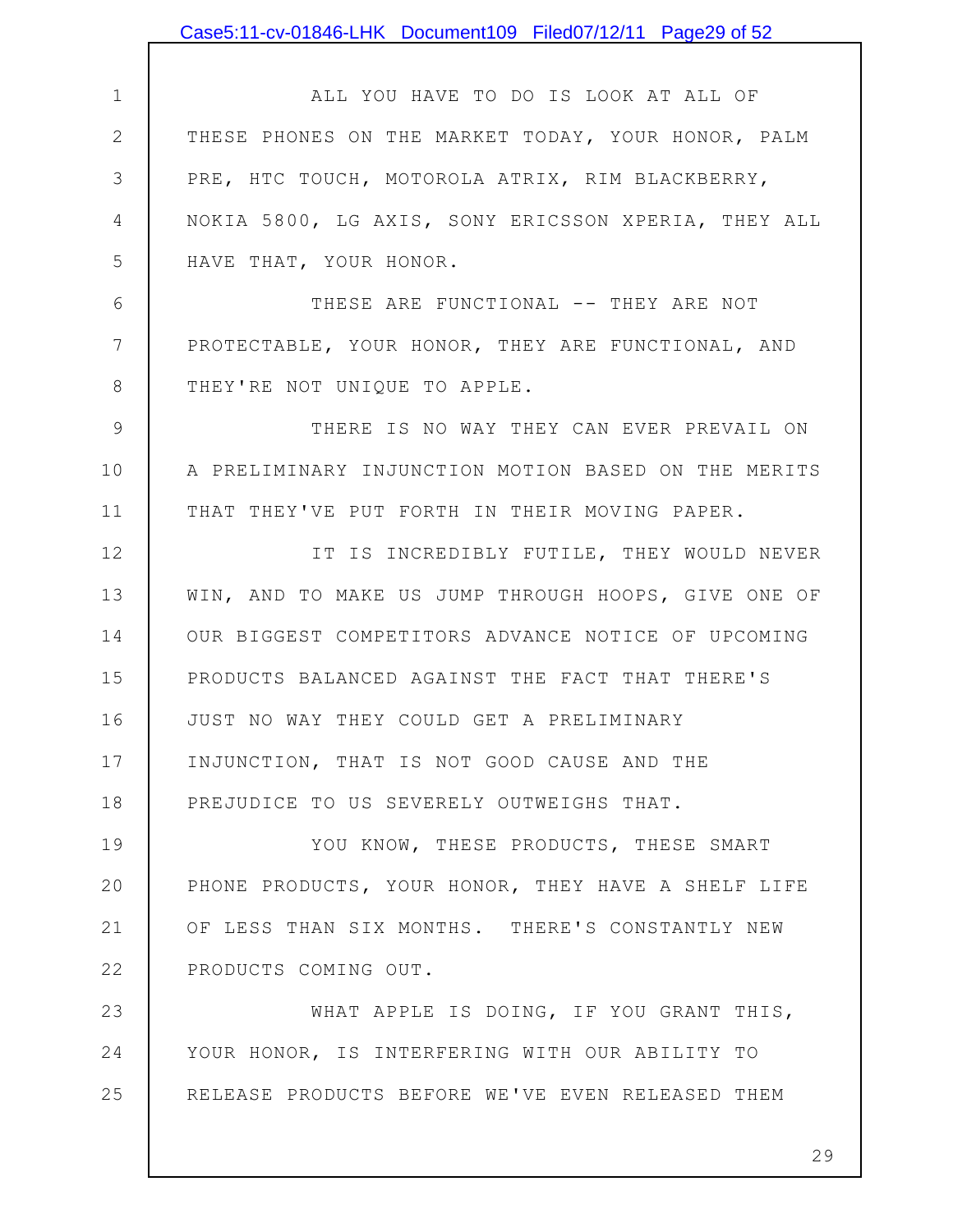|                | Case5:11-cv-01846-LHK Document109 Filed07/12/11 Page30 of 52 |
|----------------|--------------------------------------------------------------|
|                |                                                              |
| $\mathbf 1$    | WITHOUT INTERFERENCE WITH OUR BIGGEST COMPETITOR,            |
| $\mathbf{2}$   | AND WHAT'S THE JUSTIFICATION FOR THAT, YOUR HONOR?           |
| 3              | YOU KNOW, THE -- OH, A RECTANGLE.                            |
| $\overline{4}$ | THAT'S $-$                                                   |
| 5              | THE COURT: I HAVE TO SAY THE PRODUCTS                        |
| 6              | LOOK AWFULLY SIMILAR, MR. VERHOEVEN.                         |
| 7              | MR. MCELHINNY: YOUR HONOR, ON THE SAMPLE                     |
| $8\,$          | ISSUE, ALL I'M SAYING IS IF THEY HAD 5,000 TO GIVE           |
| $\mathcal{G}$  | AWAY IN SAN FRANCISCO LAST WEEK, THEY CAN GIVE US            |
| 10             | ONE.                                                         |
| 11             | THE COURT: WHY DIDN'T YOU GET ONE?                           |
| 12             | MR. MCELHINNY: BECAUSE WE NEED ONE                           |
| 13             | THAT'S PRODUCED FROM THEM SO THEY CAN AUTHENTICATE           |
| 14             | IT SO WE CAN SUBMIT IT INTO EVIDENCE, SO THAT WE             |
| 15             | CAN SUBMIT IT.                                               |
| 16             | THEY GAVE AWAY 500 -- ACTUALLY, THAT'S                       |
| 17             | NOT TRUE. THEY GAVE AWAY 5,000 OF THE PHONES.                |
| 18             | THEY FLEW PEOPLE FROM THE UNITED STATES TO                   |
| 19             | BARCELONA AND GAVE AWAY 5,000 OF THE PHONES.                 |
| 20             | THE COURT: ALL RIGHT. WELL, LET'S -- I                       |
| 21             | WILL CONSIDER THIS FURTHER, BUT I'M STILL INCLINED           |
| 22             | TO GRANT VERY LIMITED DISCOVERY TO BE PRODUCED               |
| 23             | WITHIN 30 DAYS, A SAMPLE OF THE PRODUCTS THAT HAVE           |
| 24             | BEEN REQUESTED, THE PACKAGE OR THE BOX -- AND I              |
| 25             | JUST MEAN CURRENT ITERATIONS. I DON'T THINK YOU              |
|                |                                                              |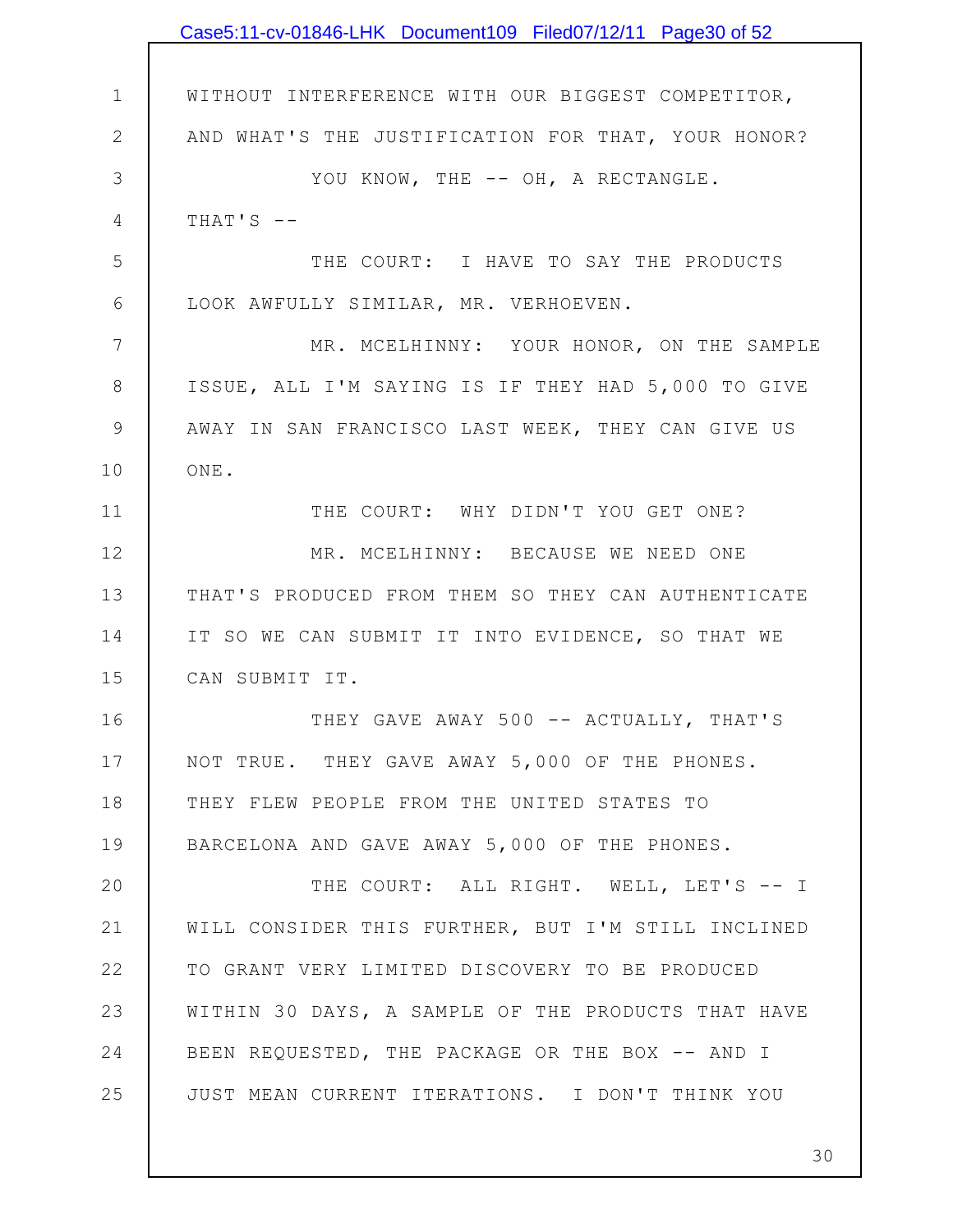|               | Case5:11-cv-01846-LHK Document109 Filed07/12/11 Page31 of 52 |
|---------------|--------------------------------------------------------------|
|               |                                                              |
| $\mathbf 1$   | NEED EVERY ITERATION SINCE THE BEGINNING, JUST               |
| $\mathbf{2}$  | CURRENT -- THE PACKAGE INSERT, AND I STILL DON'T             |
| 3             | KNOW WHAT YOU MEAN BY MARKETING DIRECTIONS TO AD             |
| 4             | AGENCIES.                                                    |
| 5             | WHAT DO YOU EXPECT TO FIND THERE? THAT                       |
| 6             | THEY'RE GOING TO SAY -- WHAT DO YOU EXPECT TO FIND           |
| 7             | THERE?                                                       |
| $8\,$         | MR. MCELHINNY: I EXPECT TO FIND ADS THAT                     |
| $\mathcal{G}$ | MIMIC THE APPLE ADS. THAT'S WHAT I EXPECT TO FIND,           |
| 10            | THAT THE PRESENTATION MIMICS THE WAY THAT APPLE HAS          |
| 11            | BEEN PRESENTING ITS PRODUCTS. THAT'S WHAT I EXPECT           |
| 12            | TO FIND.                                                     |
| 13            | THE COURT: AND WHAT DOES THAT GO TO?                         |
| 14            | THE TRADE DRESS?                                             |
| 15            | MR. MCELHINNY: IT GOES TO -- THANK YOU                       |
| 16            | FOR THAT.                                                    |
| 17            | WITH MY STAFF -- WITH MY HELPERS HERE, I                     |
| 18            | WAS POINTED OUT THAT IN THE NINTH CIRCUIT, YOUR              |
| 19            | HONOR, IN AMF INC. VERSUS SLEEKCRAFT, WHICH IS ONE           |
| 20            | OF THE KEY CASES, LISTS THE EIGHT ELEMENTS THAT GO           |
| 21            | TO CONFUSION, AND NUMBER SEVEN IS DEFENDANT'S                |
| 22            | INTENT IN SELECTING THE MARK.                                |
| 23            | WE INTEND TO PROVE TO YOUR HONOR -- I                        |
| 24            | MEAN, MR. VERHOEVEN IS FREE TO ARGUE TO YOUR HONOR,          |
| 25            | HE'S FREE TO ARGUE TO THE WORLD THAT APPLE'S MARKS           |
|               |                                                              |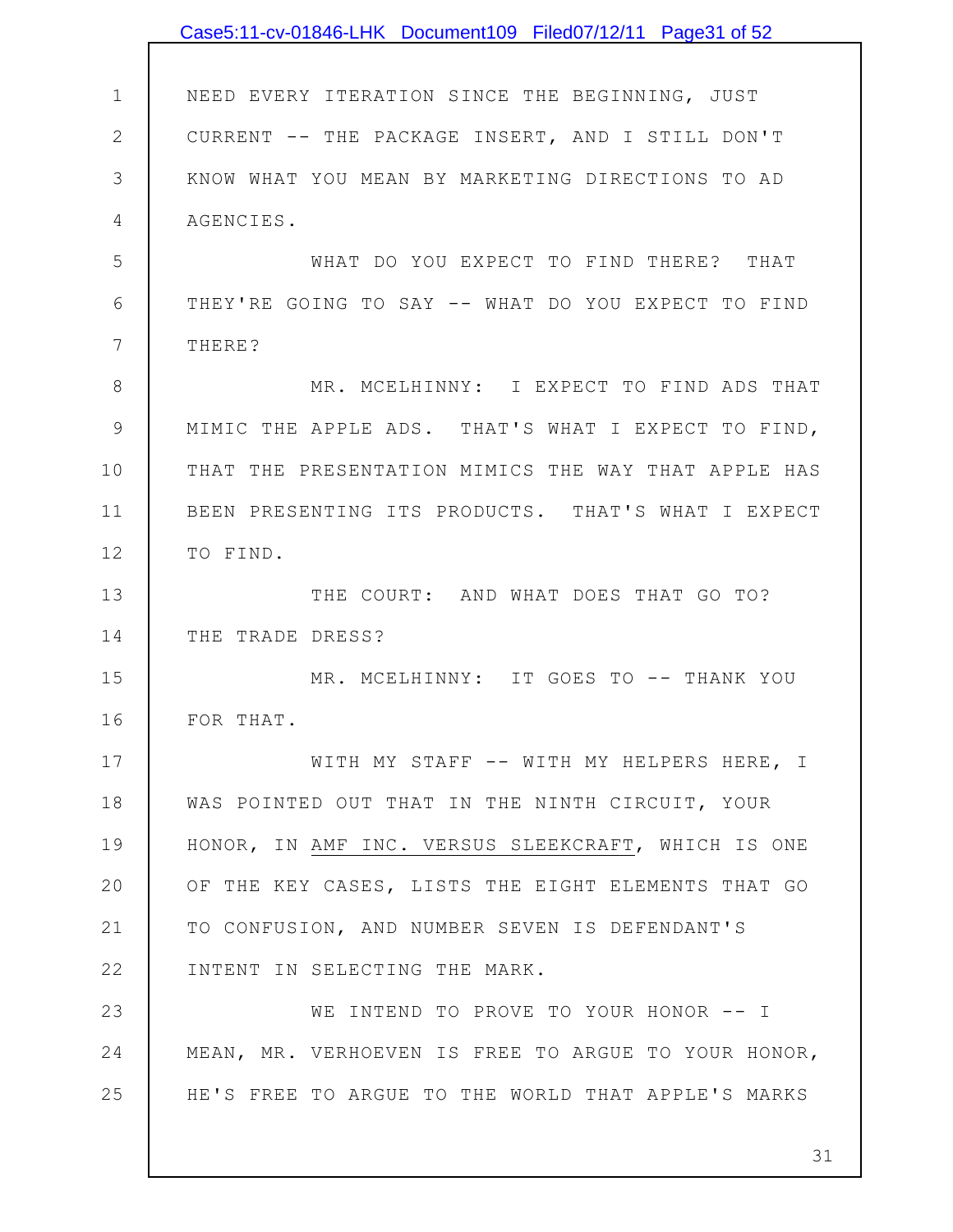|              | Case5:11-cv-01846-LHK Document109 Filed07/12/11 Page32 of 52 |
|--------------|--------------------------------------------------------------|
|              |                                                              |
| $\mathbf 1$  | ARE NOT DISTINCT, AND WE'LL WORRY ABOUT WHETHER OR           |
| $\mathbf{2}$ | NOT HE WILL SUCCEED ON THAT.                                 |
| 3            | BUT WE INTEND TO DEMONSTRATE TO YOUR                         |
| 4            | HONOR THAT UNLIKE EVERY -- UNLIKE THE PHONE                  |
| 5            | MANUFACTURERS AND TABLET MANUFACTURERS WHO ARE               |
| 6            | COMPETING FAIRLY, SAMSUNG IS INTENTIONALLY                   |
| 7            | ATTEMPTING TO MIMIC AND COPY APPLE IN ORDER TO, A,           |
| 8            | TAKE ADVANTAGE OF OUR MARKET POSITION; AND, B, IN            |
| $\mathsf 9$  | ORDER TO DILUTE OUR TRADEMARK.                               |
| 10           | THE COURT: LET ME ASK -- LET ME ASK,                         |
| 11           | MR. VERHOEVEN, IS THERE -- I GUESS ARE THERE -- I            |
| 12           | DON'T KNOW WHAT WOULD BE THE TERM FOR MARKETING              |
| 13           | MATERIAL FOR A SMART PHONE.                                  |
| 14           | MR. MCELHINNY: MAY I PROPOSE THAT --                         |
| 15           | THE COURT: WHAT WOULD THAT BE CALLED?                        |
| 16           | MR. MCELHINNY: MAY I PROPOSE TO YOUR                         |
| 17           | HONOR THAT WHAT I WOULD LIKE TO DO IS GET -- I CAN           |
| 18           | GET YOU BETTER LANGUAGE FROM SOMEONE WHO'S ACTUALLY          |
| 19           | INVOLVED IN THIS MARKETING AND I CAN FAX IT TO YOU           |
| 20           | AND TO MR. VERHOEVEN LATER THIS AFTERNOON.                   |
| 21           | OR -- I'LL TELL YOU THIS. IF YOUR                            |
| 22           | HONOR -- EVEN IF YOU PUT YOUR -- I MEAN, IF YOU              |
| 23           | JUST SAY MARKETING MATERIALS THAT DEMONSTRATE THE            |
| 24           | NATURE OF THE MARKETING --                                   |
| 25           | THE COURT: THAT'S TOO BROAD. THAT'S TOO                      |
|              |                                                              |
|              | 32                                                           |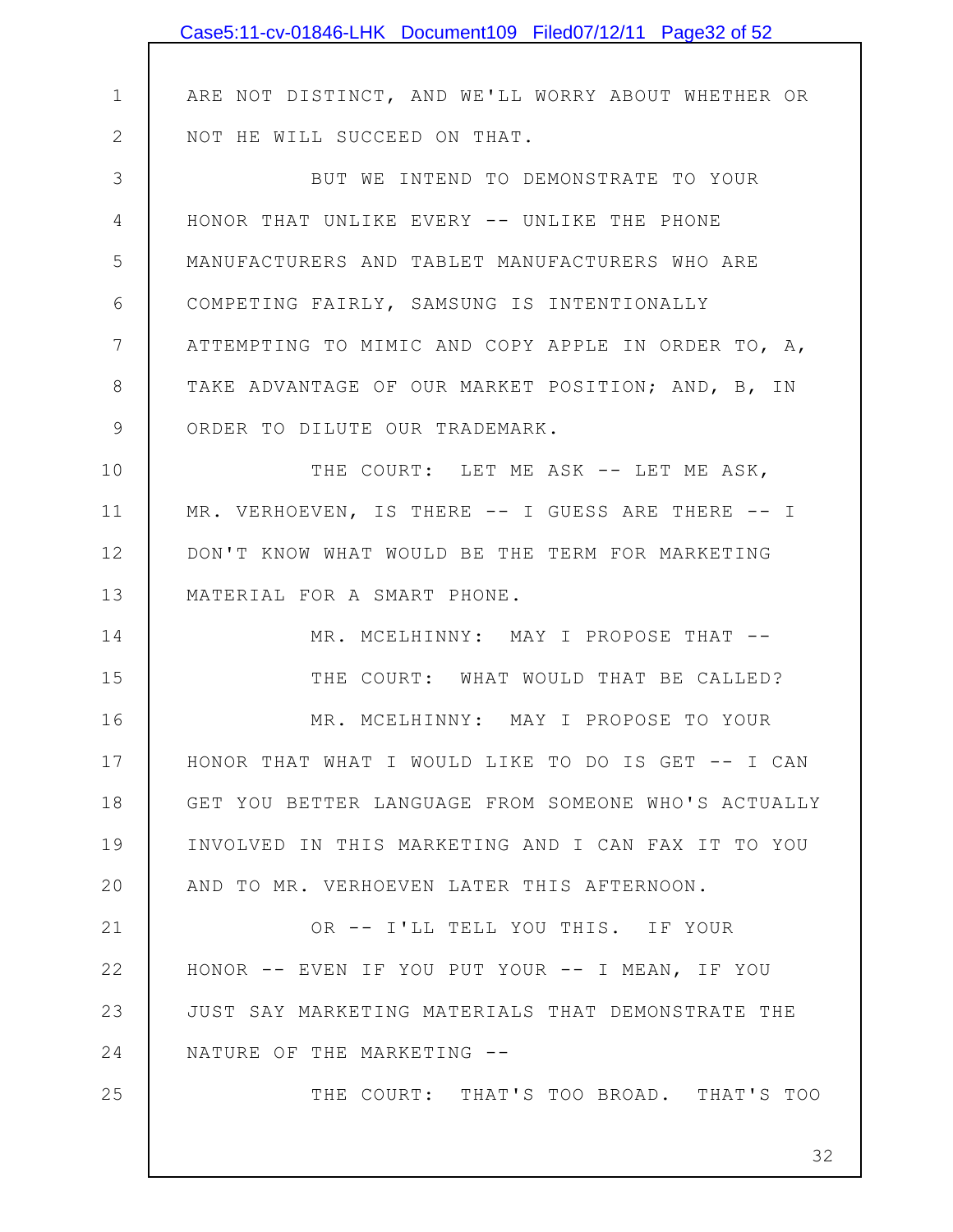|               | Case5:11-cv-01846-LHK Document109 Filed07/12/11 Page33 of 52 |
|---------------|--------------------------------------------------------------|
|               |                                                              |
| $\mathbf 1$   | VAGUE. I WON'T ADOPT THAT.                                   |
| $\mathbf{2}$  | I MEAN, NORMALLY MR. VERHOEVEN WOULD HAVE                    |
| 3             | 90 TO 120 DAYS TO GET ALL THIS ORGANIZED. YOU'RE             |
| 4             | ASKING HIM TO DO IT IN 30. IT'S GOT TO BE                    |
| 5             | REASONABLE.                                                  |
| 6             | MR. MCELHINNY: WHAT I WANT -- WHAT I                         |
| 7             | WANT IS THE PACKAGE OF MATERIALS THAT IS PREPARED            |
| $8\,$         | THAT IS UNIQUE TO THIS PRODUCT, WHICH IS ALREADY --          |
| $\mathcal{G}$ | THEY WOULD HAVE IT TOGETHER IN ONE PLACE, THEY DO            |
| 10            | HAVE IT TOGETHER IN ONE PLACE, THAT DESCRIBES HOW            |
| 11            | THE PRODUCT IS TO BE MARKETED.                               |
| 12            | THE COURT: PACKAGE OF MATERIALS UNIQUE                       |
| 13            | TO PRODUCT THAT DESCRIBES HOW PRODUCT IS TO BE               |
| 14            | MARKETED? THAT JUST SOUNDS TOO BROAD TO ME.                  |
| 15            | MR. VERHOEVEN: I DON'T HAVE ANY IDEA                         |
| 16            | WHAT THAT MEANS.                                             |
| 17            | THE COURT: I REALLY DON'T EITHER.                            |
| 18            | MR. VERHOEVEN: YOUR HONOR --                                 |
| 19            | THE COURT: ANYWAY, I'M REALLY SORRY, I                       |
| 20            | HAVE TWO OTHER CASES THAT HAVE BEEN PATIENTLY                |
| 21            | WAITING.                                                     |
| 22            | MR. MCELHINNY: I KNOW.                                       |
| 23            | THE COURT: WE NEED TO MOVE ON WITH THIS.                     |
| 24            | MR. VERHOEVEN: YOUR HONOR, MAY I SAY ONE                     |
| 25            | THING VERY BRIEFLY?                                          |
|               |                                                              |
|               | 33                                                           |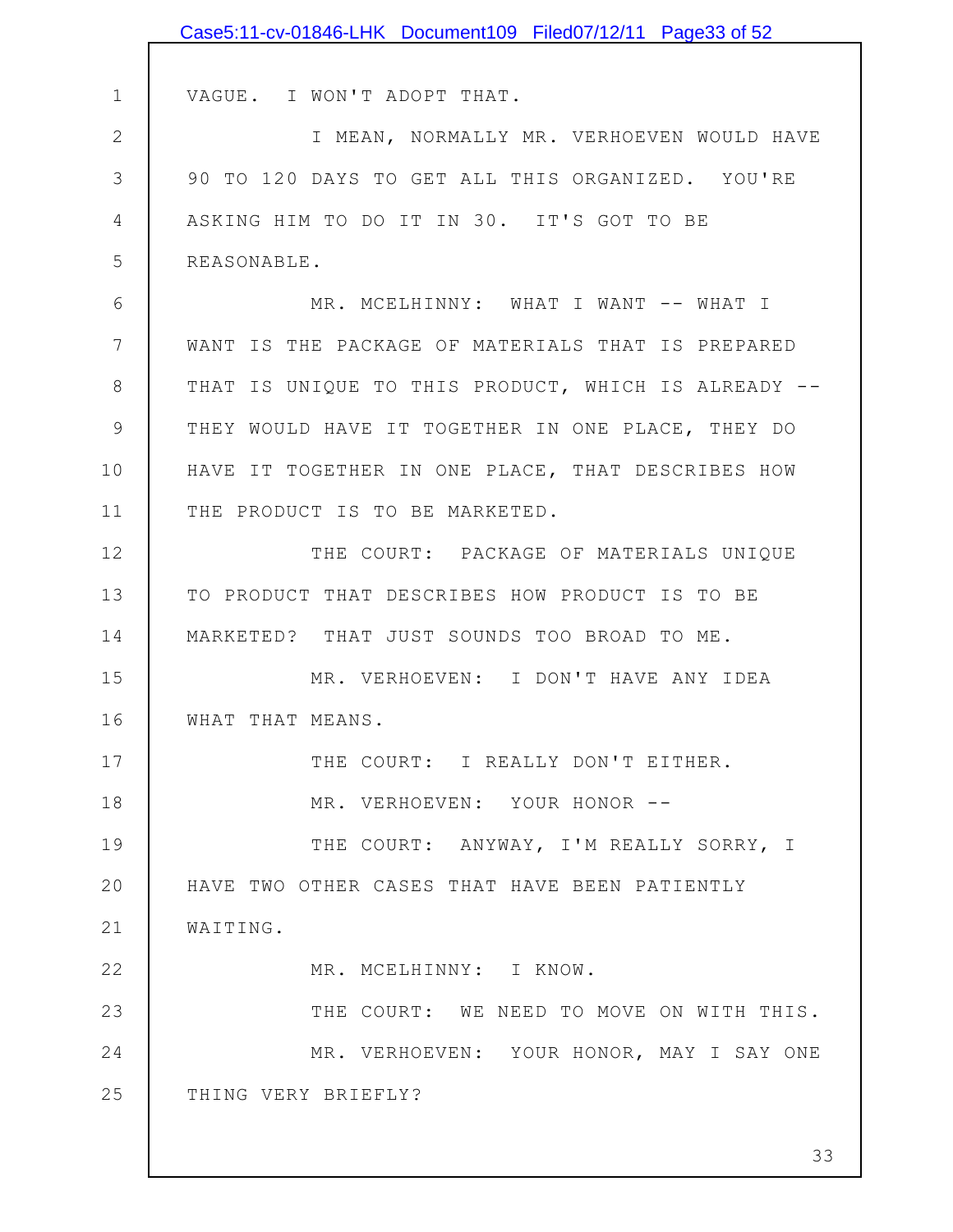1 2 3 4 5 6 7 8 9 10 11 12 13 14 15 16 17 18 19 20 21 22 23 24 25 THE COURT: YES. MR. VERHOEVEN: IF WE'RE GOING TO HAVE EXPEDITED DISCOVERY FOR THE EXPRESS PURPOSE OF THEM FILING A MOTION FOR PRELIMINARY INJUNCTION, WHICH WE OPPOSE, YOUR HONOR, BUT IF THAT'S WHAT'S GOING TO HAPPEN, IN ALL FAIRNESS, SHOULDN'T THAT DISCOVERY BE RECIPROCAL? AND I WOULD REQUEST -- I DON'T KNOW WHETHER WE WOULD GO TO THE MAGISTRATE BECAUSE I KNOW THE MAGISTRATE'S BEEN ASSIGNED, BUT THERE ARE THINGS THAT WE FAIRLY SHOULD BE ENTITLED TO GET, THROUGH DISCOVERY, TO OPPOSE A PRELIMINARY INJUNCTION, SUCH AS ANY EVIDENCE THEY HAVE OF ANY CONFUSION, OR LACK OF CONFUSION, BETWEEN THESE PRODUCTS AND APPLE PRODUCTS; ANY DOCUMENTS CONCERNING GOOD WILL; LOSS OF GOOD WILL; MARKET SHARE; REPUTATION TO APPLE THROUGH THE INTRODUCTION OF THESE. IF THEY'VE DONE RESEARCH SURVEYS OR STUDIES RELATING TO LIKELIHOOD OF CONFUSION, WE WOULD BE ENTITLED TO THOSE IF WE WERE TO FAIRLY OPPOSE A PRELIMINARY INJUNCTION MOTION. THE COURT: WHAT'S YOUR RESPONSE TO THAT? MR. MCELHINNY: MY RESPONSE TO THAT, YOUR HONOR, IS THAT THE RULES SET OUT THE BASIS FOR Case5:11-cv-01846-LHK Document109 Filed07/12/11 Page34 of 52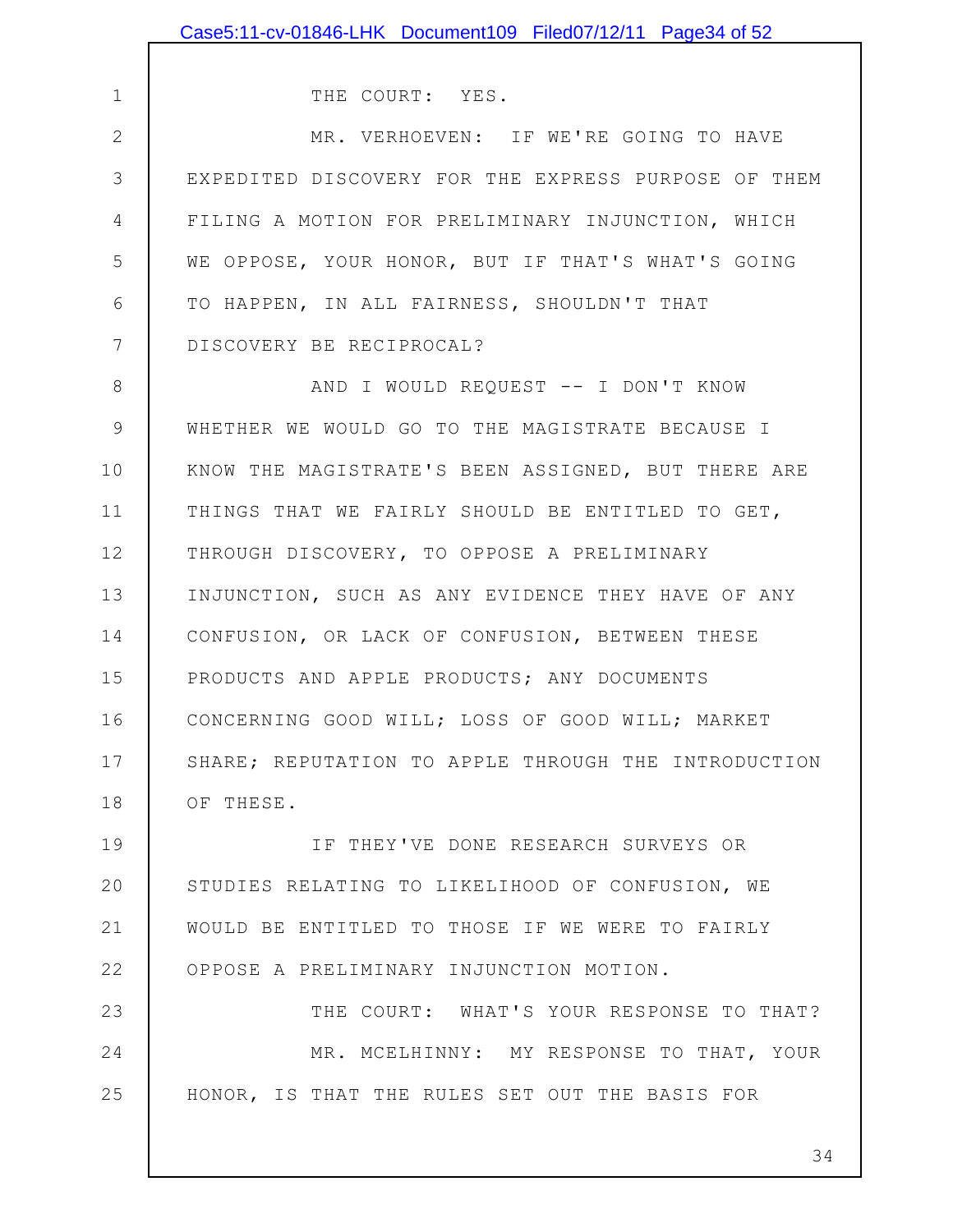1 2 3 4 5 6 7 8 9 10 11 12 13 14 15 16 17 18 19 20 21 22 23 24 25 THIS. THERE'S BEEN NO REQUEST -- I MEAN, WE FILED THREE BRIEFS HERE. THERE'S BEEN NO REQUEST. THE WAY DISCOVERY STARTS IN THIS DISTRICT, WHICH IS A MEET AND CONFER ABOUT WHAT THEY REASONABLY NEED, IF THEY'RE GOING TO NEED IT TO OPPOSE AN INJUNCTION AND IF IT'S REASONABLE AND IF YOUR HONOR IS GOING TO GIVE IT TO THEM, WE'LL RESOLVE THAT. I HAVE SAID NOW TWICE THAT WE'RE WILLING TO LIVE BY THE RULES THAT YOU SET FOR US, BECAUSE WE WANT AN INJUNCTION HERE AND WE'RE NOT GOING TO GET AN INJUNCTION HERE IF WE'RE NOT RECIPROCAL IN DISCOVERY. I UNDERSTAND THAT. THE COURT: OKAY. SO I'M HEARING THAT YOU ARE WILLING, THEN, TO AGREE TO SOME EXPEDITED PRODUCTION OF YOUR OWN. MR. MCELHINNY: YES. THE ANSWER TO THAT IS YES, AS YOUR HONOR STATES IT. CAN I SUGGEST, ON THE DEPOSITION ISSUE -- THE COURT: YES. MR. MCELHINNY: -- THAT WE WILL ACCEPT THEIR GOOD FAITH IF THEY GIVE US A PERSON THAT THEY'RE GOING TO CERTIFY AS, YOU KNOW, KNOWLEDGEABLE ON THESE AREAS, WE WILL TAKE IT AS A Case5:11-cv-01846-LHK Document109 Filed07/12/11 Page35 of 52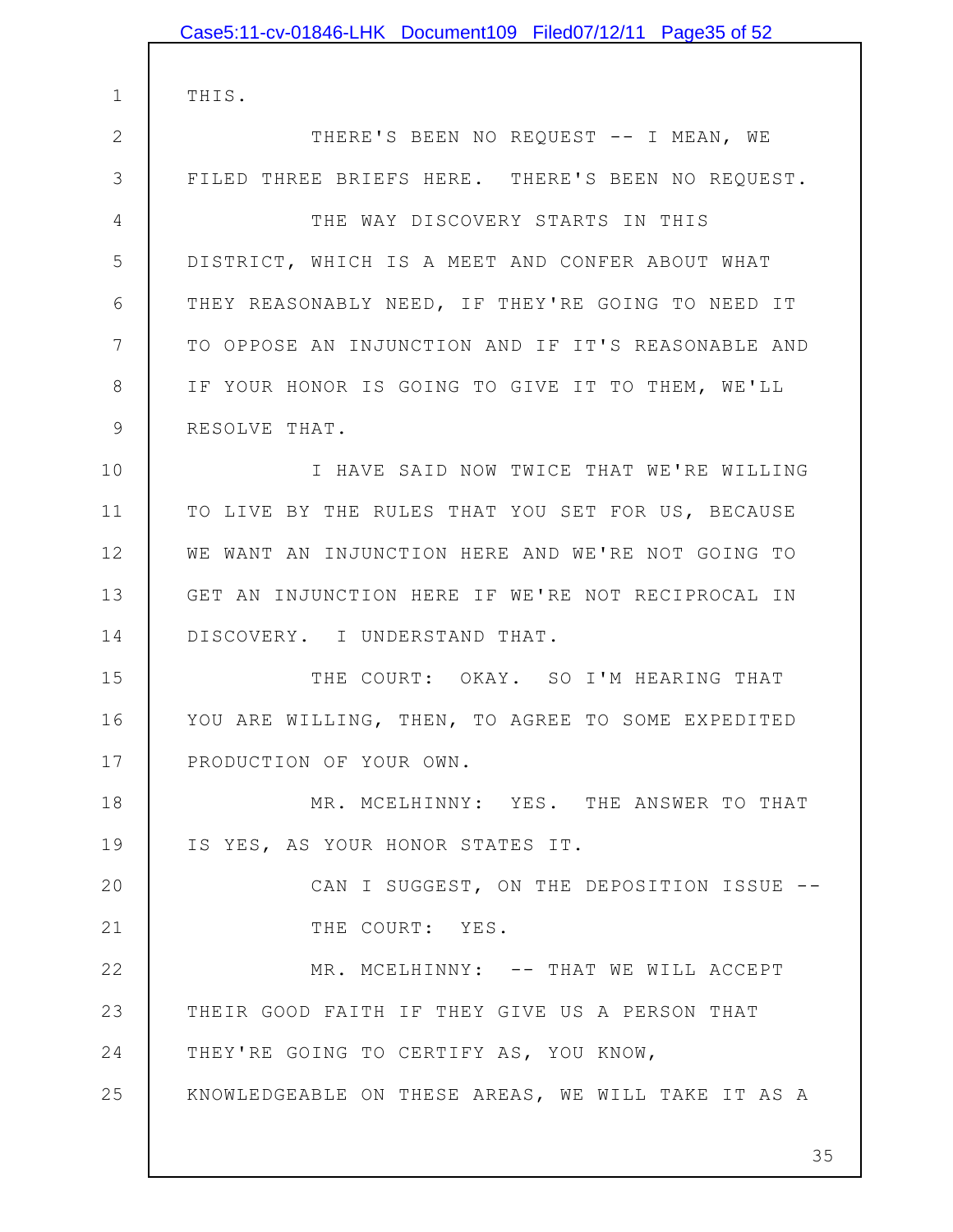|              | Case5:11-cv-01846-LHK Document109 Filed07/12/11 Page36 of 52 |
|--------------|--------------------------------------------------------------|
|              |                                                              |
| $\mathbf 1$  | PERSONAL DEPOSITION. WE WILL NOT REQUIRE THEM TO             |
| $\mathbf{2}$ | PRODUCE A 30 $-$ A 30(B)(6) AND A SEARCH $-$                 |
| 3            | THE COURT: I WON'T GIVE YOU A 30(B)(6).                      |
| 4            | THAT'S NOT FAIR TO MAKE THEM GO THROUGH THE WHOLE            |
| 5            | COMPANY ON THIS EXPEDITED --                                 |
| 6            | MR. MCELHINNY: I UNDERSTAND THAT.                            |
| 7            | THAT'S WHAT I'M SAYING. I'M AGREEING WITH YOUR               |
| $8\,$        | HONOR. THAT'S --                                             |
| $\mathsf 9$  | MR. VERHOEVEN: YOUR HONOR, THERE IS                          |
| 10           | ABSOLUTELY NO REASON, IF THIS IS ALL ABOUT DESIGN,           |
| 11           | ORNAMENTAL PATENT, DESIGN PATENTS AND TRADE DRESS            |
| 12           | THAT THEY NEED TO TALK TO SOMEBODY ABOUT IT.                 |
| 13           | IF THEY HAVE THE PRODUCTS, THEY CAN LOOK                     |
| 14           | AT WHAT THE PRODUCTS LOOK LIKE. THEY DON'T NEED A            |
| 15           | DEPOSITION IN ORDER TO MAKE THEIR ASSESSMENT,                |
| 16           | NUMBER ONE.                                                  |
| 17           | AND NUMBER TWO, THERE IS NO SINGLE PERSON                    |
| 18           | IN THIS GIANT ORGANIZATION WITH ALL OF THESE                 |
| 19           | PHONES. IF YOU TAKE -- I DON'T KNOW IF I GOT THIS            |
| 20           | ACROSS AS CLEARLY AS I SHOULD HAVE, BUT IF YOU TAKE          |
| 21           | A LOOK AT THE PRODUCTS THEY'RE ASKING FOR, THAT'S            |
| 22           | NOT -- THOSE PRODUCTS ARE DIFFERENT FOR DIFFERENT            |
| 23           | CARRIERS BECAUSE IT'S A VERY COMPLEX PRODUCT, AND            |
| 24           | YOU -- IF YOU LOOKED AT MY SLIDE, FOR EXAMPLE, ON            |
| 25           | SLIDE -- I'LL BE VERY BRIEF, YOUR HONOR, SLIDE 2,            |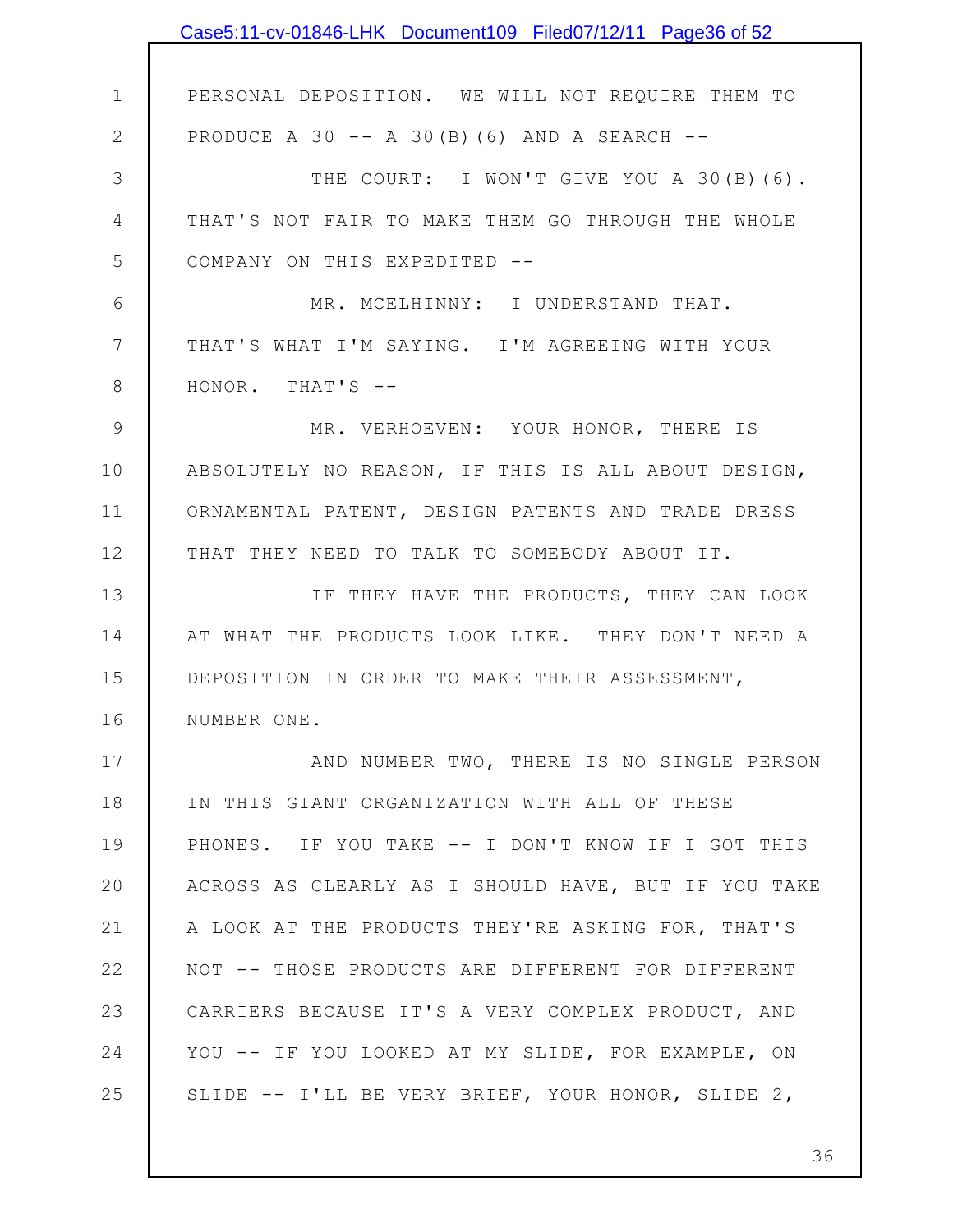|              | Case5:11-cv-01846-LHK Document109 Filed07/12/11 Page37 of 52 |
|--------------|--------------------------------------------------------------|
|              |                                                              |
| $\mathbf 1$  | YOU'LL SEE THAT THE -- THAT YOU CAN SEE -- YOU CAN           |
| $\mathbf{2}$ | TELL JUST BY LOOKING AT IT THAT THE GALAXY S IS              |
| 3            | DIFFERENT FOR EACH DIFFERENT CARRIER.                        |
| 4            | SO IT'S VERY COMPLICATED IF YOU START                        |
| 5            | GETTING BEYOND WHAT YOU'VE JUST LIMITED IT TO, YOUR          |
| 6            | HONOR, AND IT WILL -- IT WOULDN'T DO ANYBODY ANY             |
| 7            | GOOD TO HAVE A CONFUSED, SCATTERSHOT DEPOSITION ON           |
| 8            | SUCH AN EXPEDITED FASHION WHEN THEY'VE WAITED FOR            |
| 9            | OVER A YEAR TO EVEN FILE THIS CASE SINCE THE                 |
| 10           | GALAXY S WAS OUT, YOUR HONOR.                                |
| 11           | WHY CAN'T THEY JUST DO DISCOVERY IN THE                      |
| 12           | NORMAL COURSE AND GET THAT INFORMATION, YOUR HONOR?          |
| 13           | IF THEY GET THE PRODUCT AND THEY SAY,                        |
| 14           | "OKAY, WE CAN SEE THIS PRODUCT IS THE SAME, WE               |
| 15           | THINK WE CAN FILE A MOTION FOR PRELIMINARY                   |
| 16           | INJUNCTION, " THEN FILE IT.                                  |
| 17           | BUT THEY DON'T NEED TO HAVE EXTENSIVE                        |
| 18           | DEPOSITION DISCOVERY.                                        |
| 19           | THE COURT: WHAT DO YOU NEED A DEPOSITION                     |
| 20           | FOR? IF THIS IS REALLY ORDINARY, THE ORDINARY                |
| 21           | OBSERVER TEST, LOOK AND FEEL, WHY DO YOU NEED A              |
| 22           | DEPOSITION? IT'S EITHER GOING TO LOOK LIKE IT OR             |
| 23           | IT'S NOT, RIGHT?                                             |
| 24           | MR. MCELHINNY: WE NEED IT --                                 |
| 25           | THE COURT: WHY? FOR INTENT?                                  |
|              | 37                                                           |
|              |                                                              |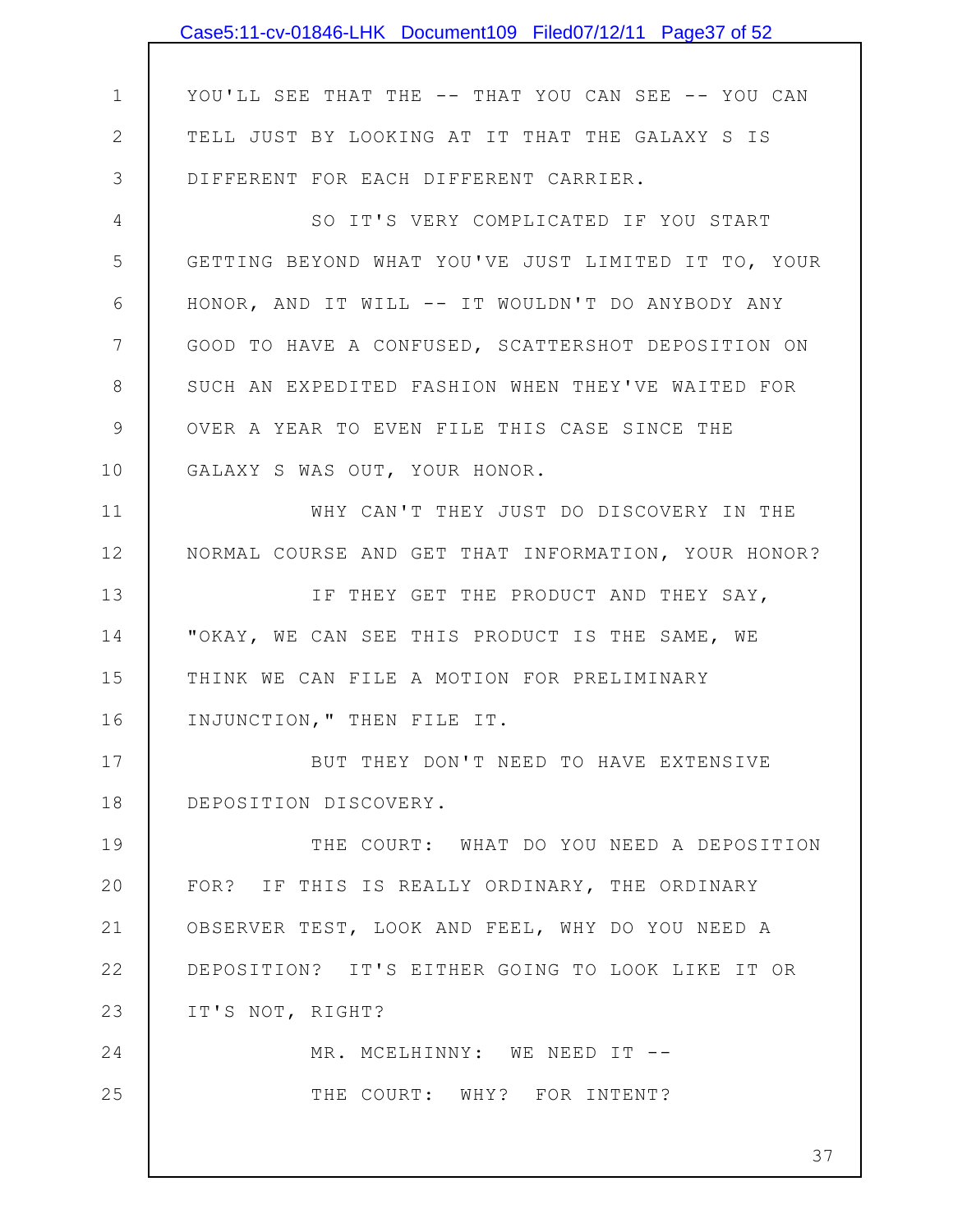1 2 3 4 5 6 7 8 9 10 11 12 13 14 15 16 17 18 19 20 21 22 23 24 25 MR. MCELHINNY: IT'S PARTIALLY FOR INTENT. ALSO, YOUR HONOR SAW IN THE BRIEF THE SEMANTIC POSITION TAKEN ABOUT WHETHER DESIGNS WERE FINAL, AND YOUR HONOR CLEARLY REACTED TO THAT AND THAT'S WHY YOU ORDERED THE CURRENT PRODUCT. BUT UNLESS WE HAVE SOMEBODY WHO SAYS THIS IS WHAT'S GOING TO THE MARKET, THEN WE RUN THE RISK THAT WE'RE DOING SOMETHING AND WHEN WE GET IN FRONT OF YOUR HONOR, IT TURNS OUT THAT IT'S NOT AND WE'VE WASTED YOUR HONOR'S TIME AND OUR TIME AND ALL THE REST OF THIS. THE COURT: I'M SAYING PRODUCE THE LATEST ITERATION, CURRENT VERSION. I'M ASSUMING -- HE'S AN OFFICER OF THE COURT. IF HE PRODUCES SOMETHING THAT HE SAYS IS THE LATEST ITERATION, CURRENT VERSION, I'M ASSUMING THAT'S THE CASE. WHY DO YOU NEED A WITNESS TO TESTIFY THAT THAT IS THE LATEST VERSION? MR. MCELHINNY: WELL, IF YOUR HONOR IS --IF YOUR HONOR -- IF YOUR HONOR IS GOING TO TAKE A SUBMISSION IN RESPONSE TO YOUR ORDER AS AN EVIDENTIARY ADMISSION, THEN I DON'T NEED SOMEBODY TO SAY THAT IT'S FINAL. BUT THAT'S NOT WHAT HAPPENED IN THESE Case5:11-cv-01846-LHK Document109 Filed07/12/11 Page38 of 52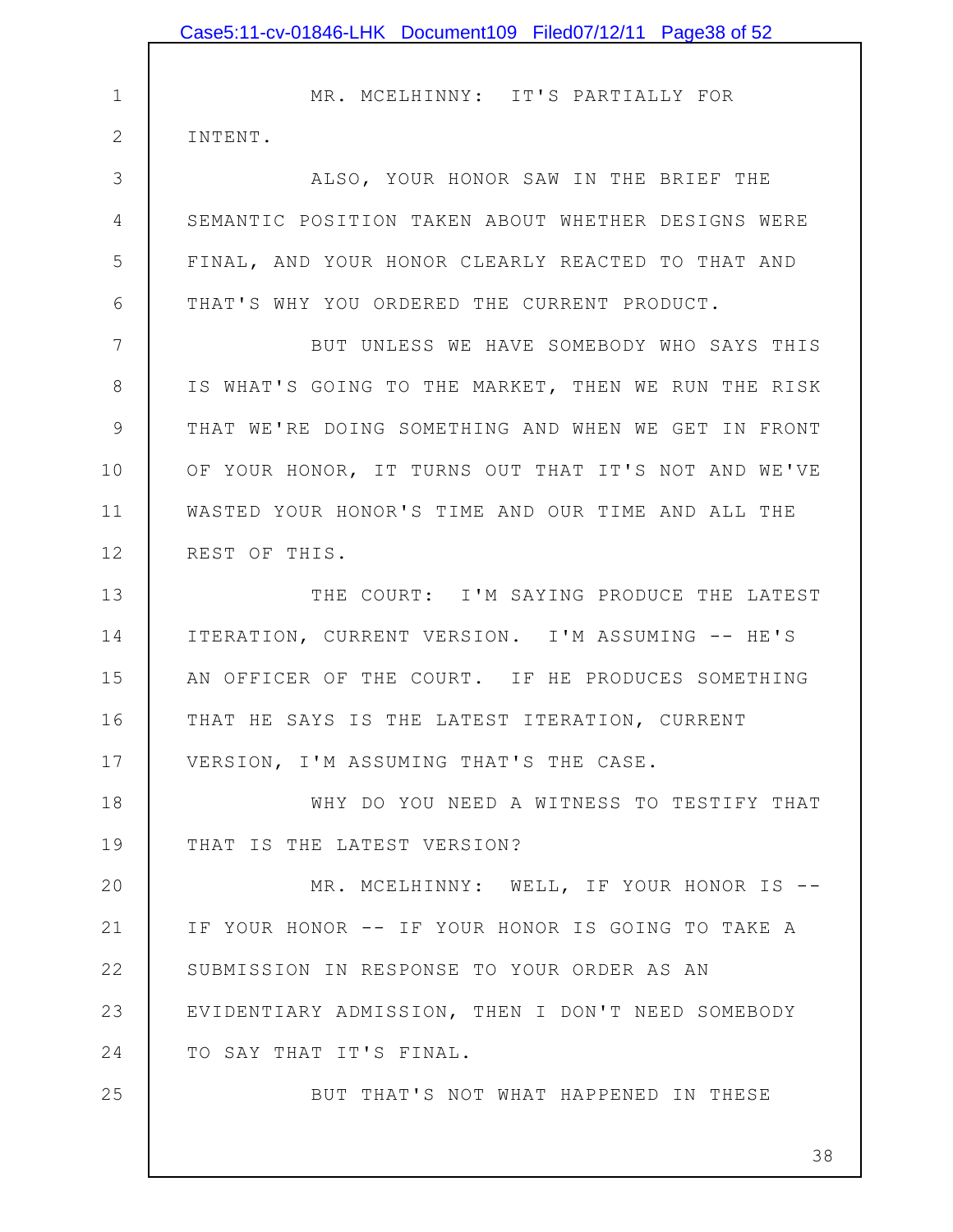|              | Case5:11-cv-01846-LHK Document109 Filed07/12/11 Page39 of 52 |
|--------------|--------------------------------------------------------------|
|              |                                                              |
| $\mathbf 1$  | PAPERS. BUT THAT'S -- THE POINT IS THAT --                   |
| $\mathbf{2}$ | THE COURT: WELL, I THINK THEY'RE GOING                       |
| 3            | TO SAY IT'S NOT THE FINAL BECAUSE SOME OF THE DATES          |
| 4            | ARE NOT COMING FOR SOME TIME.                                |
| 5            | SO -- ANYWAY, IF THE BEST YOU CAN GIVE ME                    |
| 6            | FOR WHY YOU NEED AN INDIVIDUAL DEPOSITION IS TO SAY          |
| 7            | THAT THESE ARE THE FINAL PRODUCTS, THEN IT'S DENIED          |
| 8            | UNLESS YOU CAN GIVE ME SOMETHING ELSE WHY YOU NEED           |
| 9            | A PERSON AND WHY YOU CAN'T JUST LOOK AT IT FROM THE          |
| 10           | SAMPLE OF THE BOX --                                         |
| 11           | MR. MCELHINNY: I'M SORRY. WE WANT TO                         |
| 12           | KNOW IF THEY ATTEMPTED TO DESIGN AROUND OUR DESIGN;          |
| 13           | WE WANT TO KNOW WHETHER OR NOT THEY PAID ANY                 |
| 14           | ATTENTION AT ALL TO THE TRADEMARK LAWS; IF THEY              |
| 15           | LOOKED AT OUR DESIGNS; IF THEY TOOK THEM INTO                |
| 16           | CONSIDERATION; IF THEY ARE MAKING ANY ATTEMPT AT             |
| 17           | ALL TO COMPLY WITH THE LAWS IN THIS COUNTRY.                 |
| 18           | AND THAT IS COMPLETELY RELEVANT EVIDENCE                     |
| 19           | AS TO WHAT'S GOING ON WITH THE ATTEMPT TO USE OUR            |
| 20           | TRADEMARKS.                                                  |
| 21           | MR. VERHOEVEN: YOUR HONOR, I DON'T KNOW                      |
| 22           | HOW TO BEGIN TO EVEN THINK ABOUT WHO WE'RE GOING TO          |
| 23           | PUT UP TO SAY, "DID YOU COMPLY WITH THE LAWS OF              |
| 24           | THIS COUNTRY?" I MEAN, THAT'S COMPLETELY VAGUE.              |
| 25           | THEY'VE GOT -- IF YOUR HONOR GIVES THEM                      |
|              |                                                              |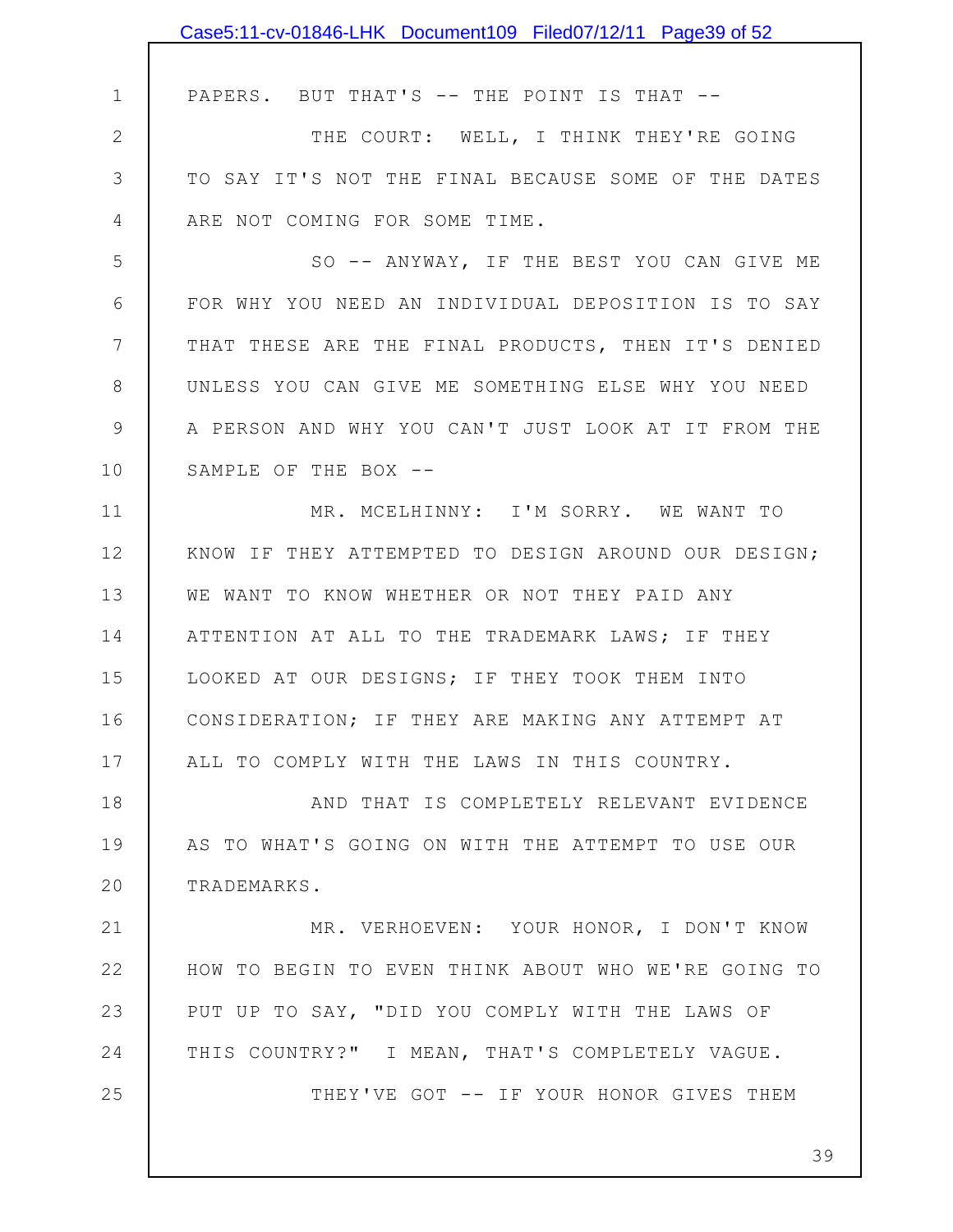|               | Case5:11-cv-01846-LHK Document109 Filed07/12/11 Page40 of 52 |
|---------------|--------------------------------------------------------------|
|               |                                                              |
| 1             | THE PRODUCT, THEY'VE GOT THE PRODUCT.                        |
| $\mathbf{2}$  | THEIR ONLY CLAIM ON THIS MOTION THAT I'VE                    |
| 3             | READ IS ORNAMENTAL DESIGN PATENTS AND TRADE DRESS.           |
| 4             | THAT'S WHAT IT LOOKS LIKE. IT'S NOT HOW                      |
| 5             | IT FUNCTIONS. IT'S WHAT IT LOOKS LIKE.                       |
| 6             | AND SO THERE'S NO REASON FOR THEM TO NEED                    |
| 7             | TO GO UNDER THE GUTS OF THIS AND START TALKING TO            |
| 8             | TECHNICAL PEOPLE ON AN EXPEDITED BASIS WITH VERY             |
| $\mathcal{G}$ | COMPLICATED PRODUCTS.                                        |
| 10            | AND LET'S NOT FORGET, THESE ARE MOST                         |
| 11            | LIKELY GOING TO BE FOLKS THAT RESIDE IN KOREA THAT           |
| 12            | PROBABLY WILL NEED TO HAVE TRANSLATORS, AND IF               |
| 13            | THEY'RE ASKING TO HAVE THEM SHIPPED UP IN FIVE DAYS          |
| 14            | TO THE UNITED STATES SO THEY CAN DEPOSE THEM, IT'S           |
| 15            | RIDICULOUS.                                                  |
| 16            | MR. MCELHINNY: JUST IN TERMS OF OUR GOOD                     |
| 17            | FAITH TO NARROW THIS, YOUR HONOR, THIS IS WHY --             |
| 18            | THIS IS EXACTLY HOW WE ENDED UP AT A 30(B)(6),               |
| 19            | BECAUSE IF YOU WALK AWAY FROM A 30(B)(6), THEN YOU           |
| 20            | GET THE ARGUMENT THAT THERE IS NO INDIVIDUAL AND             |
| 21            | THE ONE THAT YOU TRIED TO PICK IS THE WRONG ONE, ET          |
| 22            | CETERA, ET CETERA.                                           |
| 23            | BUT JUST TO GO BACK TO THE EVIDENCE                          |
| 24            | THAT'S BEFORE YOU, THERE IS EVIDENCE IN THIS RECORD          |
| 25            | THAT SAMSUNG ENGAGED IN AN EXPLICIT REDESIGN OF A            |
|               | 40                                                           |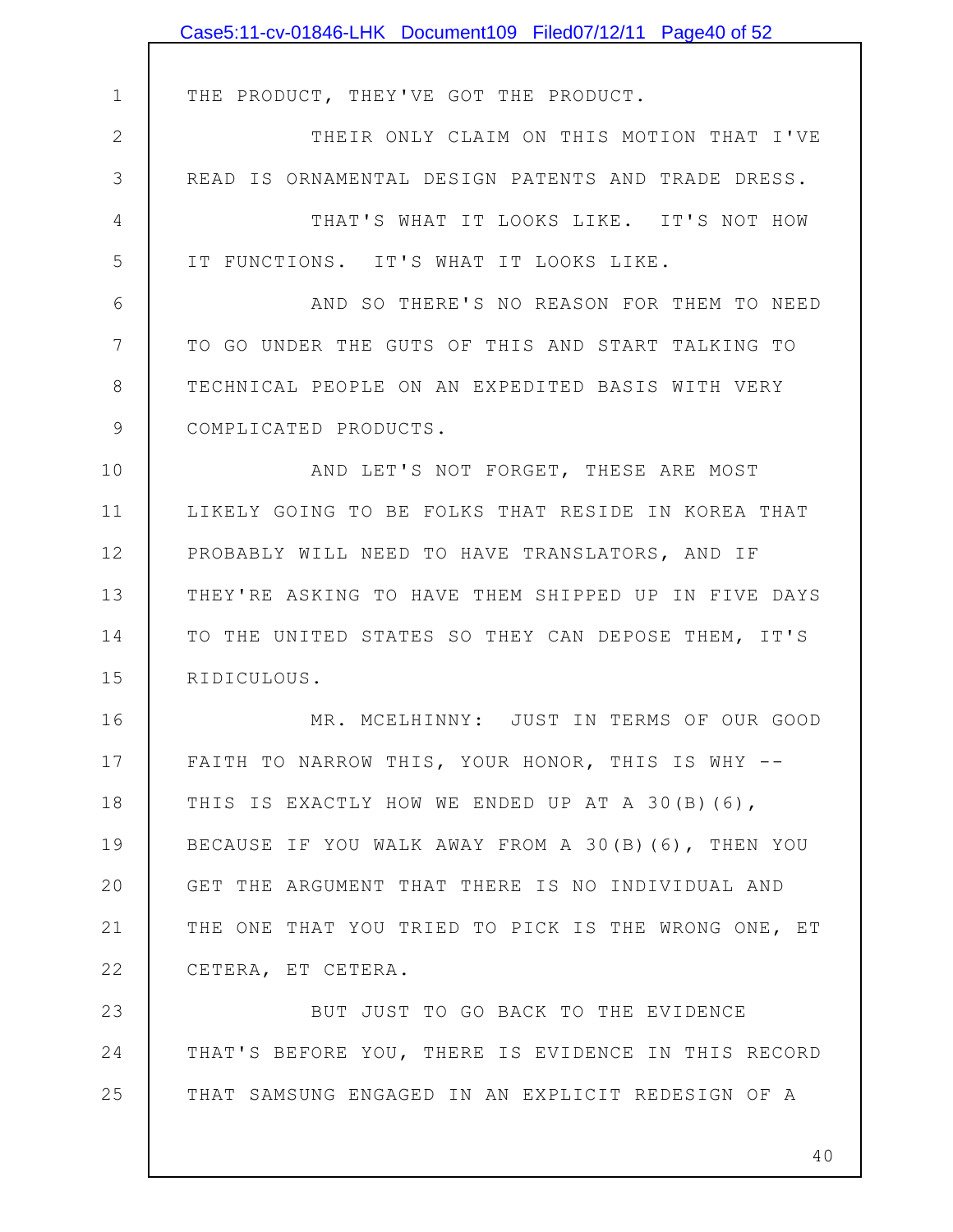|              | Case5:11-cv-01846-LHK Document109 Filed07/12/11 Page41 of 52 |
|--------------|--------------------------------------------------------------|
|              |                                                              |
| $\mathbf 1$  | PRODUCT AS A RESULT OF THE RELEASE OF THE IPAD 2.            |
| $\mathbf{2}$ | THAT EVIDENCE OF WHAT THEY DID,                              |
| 3            | PARTICULARLY IF IT SHOWS THAT THEY MADE CHANGES IN           |
| 4            | ORDER TO GET CLOSER TO THE TRADEMARK OF THE IPAD 2,          |
| 5            | IS DIRECT EVIDENCE OF INTENT.                                |
| 6            | THE COURT: SO THEN WHY DO YOU NEED MORE                      |
| 7            | EVIDENCE OF COPYING AND INTENT? IF YOU ALREADY               |
| $8\,$        | HAVE IT, THEN WHY DO YOU NEED AN INDIVIDUAL                  |
| 9            | DEPOSITION TO GET MORE EVIDENCE OF INTENT TO COPY?           |
| 10           | MR. MCELHINNY: BECAUSE THEY HAVE ARGUED                      |
| 11           | IN THEIR PAPERS THAT WHAT -- THAT THE CHANGES WENT           |
| 12           | TO PRICE, THEY WENT TO THINNESS, THAT THEY DID NOT           |
| 13           | GO TO GRAPHICAL USER INTERFACES.                             |
| 14           | THEY ARE NOT ADMITTING THAT THEY COPIED                      |
| 15           | OUR TRADEMARKS.                                              |
| 16           | THE COURT: AND DO YOU THINK ANY                              |
| 17           | INDIVIDUAL THAT THEY HAVE PREPPED FOR DEPOSITION IS          |
| 18           | GOING TO ADMIT THAT?                                         |
| 19           | MR. MCELHINNY: I BELIEVE IF WE GET THE                       |
| 20           | DOCUMENTS --                                                 |
| 21           | THE COURT: I MEAN, COME ON. HE'S GOING                       |
| 22           | TO PREP THEM NOT TO ADMIT THAT.                              |
| 23           | MR. MCELHINNY: YOUR HONOR, THERE'S A                         |
| 24           | COUPLE OF THINGS THAT'LL HAPPEN.                             |
| 25           | ONE, IF WE GET THE DOCUMENTS, WE'LL HAVE                     |
|              |                                                              |
|              | 41                                                           |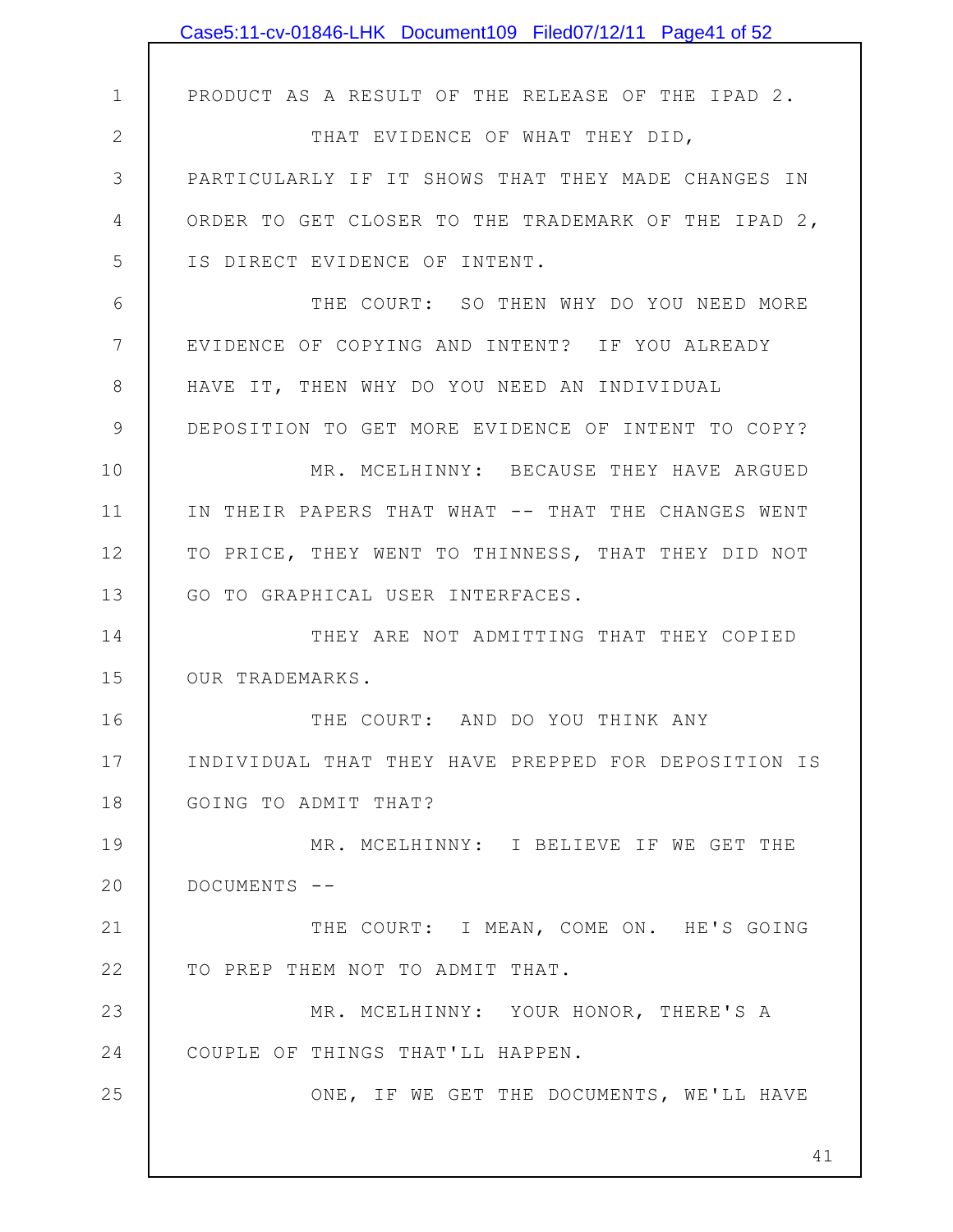|              | Case5:11-cv-01846-LHK Document109 Filed07/12/11 Page42 of 52 |
|--------------|--------------------------------------------------------------|
|              |                                                              |
| $\mathbf 1$  | THE QUESTIONS TO ASK, AND IN ANY EVENT, WE'LL BE             |
| $\mathbf{2}$ | ABLE TO ASK THE QUESTIONS.                                   |
| 3            | AND IF HE DENIES IT UNDER OATH AND THEN                      |
| 4            | IN THE NORMAL COURSE WE GET THE DOCUMENTS, THEN              |
| 5            | THERE WILL BE REPERCUSSIONS FROM YOUR HONOR AND              |
| 6            | THAT'S A PERFECTLY LEGITIMATE -- I MEAN, HE'S GOING          |
| 7            | TO HAVE TO SAY SOMETHING, AND WHAT HE SAYS UNDER             |
| 8            | OATH IS GOING TO BE VERY VALUABLE AND I ASSUME HE            |
| 9            | WILL TELL THE TRUTH UNDER OATH.                              |
| 10           | THE COURT: LET ME GO TO A COUPLE OTHER                       |
| 11           | QUESTIONS.                                                   |
| 12           | FIRST OF ALL, I GRANTED SAMSUNG'S MOTION                     |
| 13           | TO FILE UNDER SEAL, BUT IT DOESN'T LOOK LIKE YOU'VE          |
| 14           | ACTUALLY FILED THE DOCUMENTS UNDER SEAL OR FILED             |
| 15           | THE REDACTED VERSION OF YOUR OPPOSITION BRIEF. ARE           |
| 16           | YOU PLANNING TO DO THAT?                                     |
| 17           | MR. OLSON: WE'LL DO THAT THIS AFTERNOON,                     |
| 18           | YOUR HONOR.                                                  |
| 19           | THE COURT: ALL RIGHT. THANK YOU.                             |
| 20           | THE MOTION FOR RELATED CASE WAS FILED TWO                    |
| 21           | WEEKS AFTER THE COMPLAINT WAS FILED.                         |
| 22           | NOW, I KNOW YOU ASKED FOR A STIPULATION                      |
| 23           | FROM THE OTHER SIDE, I GUESS FROM WILMER, HALE ON            |
| 24           | MAY 6TH, BUT WHY WAS THERE THE DELAY? DID YOU                |
| 25           | INITIALLY NOT THINK THESE CASES WERE RELATED? OR             |
|              |                                                              |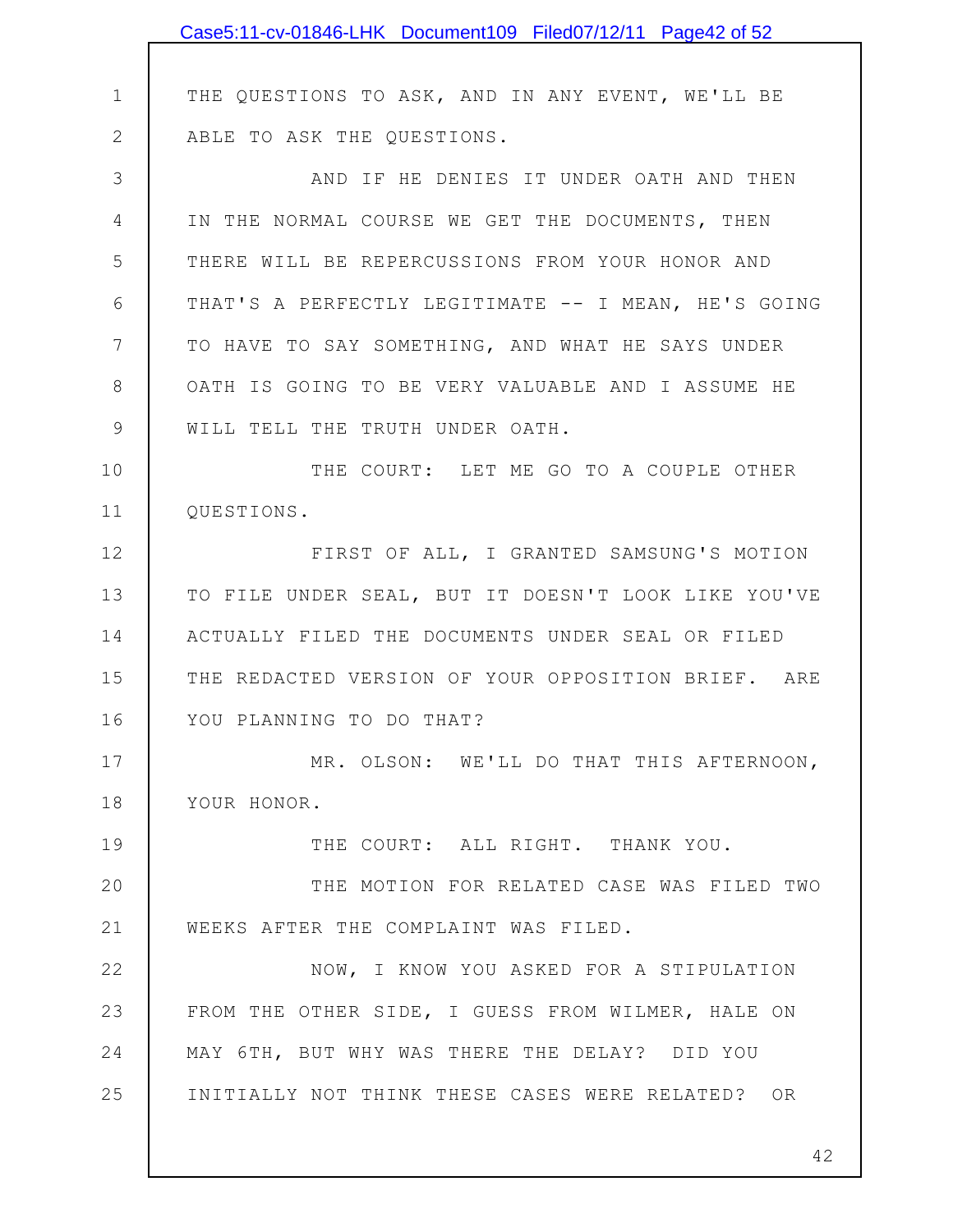|                 | Case5:11-cv-01846-LHK Document109 Filed07/12/11 Page43 of 52 |
|-----------------|--------------------------------------------------------------|
|                 |                                                              |
| $\mathbf 1$     | WHY WAS IT FILED TWO WEEKS LATER? BECAUSE NORMALLY           |
| $\mathbf{2}$    | YOU FILE A MOTION OF RELATED CASE WHEN YOU FILE THE          |
| 3               | COMPLAINT.                                                   |
| 4               | MS. MAREULIS: YOUR HONOR, WHEN WE FILED                      |
| 5               | THE COMPLAINT ON APRIL 27TH, WE CHECKED THE BOX ON           |
| 6               | THE CIVIL COVER SHEET THAT THE CASES WERE RELATED,           |
| $7\phantom{.0}$ | AND AS SOON AS WE COULD, WHICH WAS SEVERAL DAYS              |
| 8               | LATER, MAY 6TH, WE APPROACHED -- ACTUALLY, WE FIRST          |
| $\mathcal{G}$   | APPROACHED COUNSEL IN THIS CASE, AND THEN WE WERE            |
| 10              | INFORMED THAT A DIFFERENT COUNSEL WAS GOING TO BE            |
| 11              | REPRESENTING APPLE IN THAT CASE AND WE APPROACHED            |
| 12              | THEM.                                                        |
| 13              | SO I DON'T HAVE MY E-MAIL IN FRONT OF ME,                    |
| 14              | BUT THE EARLIER E-MAIL WAS BEFORE MAY 6TH.                   |
| 15              | THE COURT: I SEE. WHAT ABOUT THE                             |
| 16              | PROTECTIVE ORDER?                                            |
| 17              | AT THIS POINT, I HAVEN'T MADE A FINAL                        |
| 18              | DECISION, BUT I'M INCLINED TO ORDER THE LATEST               |
| 19              | ITERATION, CURRENT VERSION OF A SAMPLE OF THE                |
| 20              | PACKAGE WITH THE BOX AND THE PACKAGE INSERT.                 |
| 21              | I'M NOT CONVINCED ON THE INDIVIDUAL                          |
| 22              | DEPOSITION. I WOULD DENY A 30(B) (6) DEPOSITION.             |
| 23              | AND WHAT I'M HEARING ON THE MARKETING IS                     |
| 24              | STILL TOO VAGUE.                                             |
| 25              | SO THAT'S WHERE I WOULD TENTATIVE LY                         |
|                 |                                                              |
|                 | 43                                                           |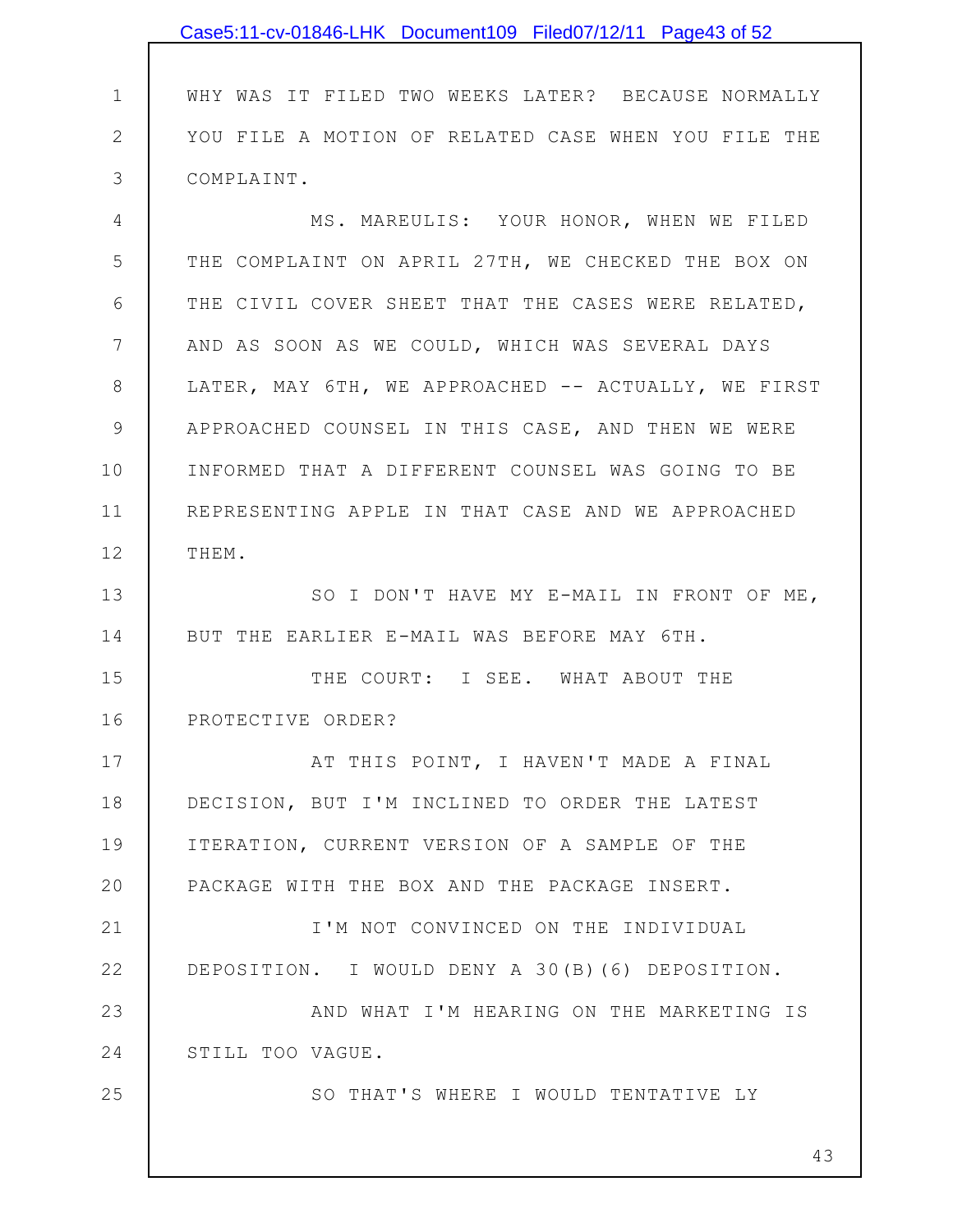|             | Case5:11-cv-01846-LHK Document109 Filed07/12/11 Page44 of 52 |
|-------------|--------------------------------------------------------------|
|             |                                                              |
| $\mathbf 1$ | RULE, BUT I'D LIKE TO THINK ABOUT THIS A LITTLE BIT          |
| 2           | FURTHER.                                                     |
| 3           | WHAT'S GOING TO HAPPEN WITH THE                              |
| 4           | PROTECTIVE ORDER? ARE YOU SATISFIED WITH LOCAL               |
| 5           | RULE 2-2, THE INTERIM PROTECTIVE ORDER? BECAUSE I            |
| 6           | WANT MAXIMUM PROTECTION, BUT I DO REALIZE HOW                |
| 7           | SIGNIFICANT THIS IS TO SAMSUNG.                              |
| 8           | IF YOU DON'T WANT ANY IN-HOUSE COUNSEL AT                    |
| 9           | ALL TO REVIEW THIS, I THINK THAT WOULD BE HIGHLY             |
| 10          | APPROPRIATE.                                                 |
| 11          | I MEAN, YOU'RE NOT GOING TO FIGHT ON                         |
| 12          | THAT, ARE YOU? THIS IS THE CROWN JEWEL.                      |
| 13          | ARE YOU GOING TO -- I JUST WANT TO FIGURE                    |
| 14          | OUT WHAT THE PROTECTIVE ORDER IS GOING TO BE.                |
| 15          | MR. MCELHINNY: WE'RE WILLING TO -- I'M                       |
| 16          | SORRY. WE'RE WILLING TO ACCEPT THE LOCAL RULE                |
| 17          | DEFAULT.                                                     |
| 18          | THE COURT: WELL, THE LOCAL RULE DEFAULT                      |
| 19          | KIND OF LEAVES IT UP TO YOU AS TO, YOU KNOW, THE             |
| 20          | PROSECUTION BAR, AND LEAVES IT UP TO YOU AS TO               |
| 21          | WHETHER IN-HOUSE COUNSEL GETS TO SEE IT OR NOT.              |
| 22          | AND SINCE THIS IS NOT TYPICAL, I WOULD                       |
| 23          | AGREE WITH WHATEVER SAMSUNG WANTED ON PREVENTING             |
| 24          | ALL IN-HOUSE COUNSEL AT APPLE FROM REVIEWING THIS.           |
| 25          | THERE'S NO REASON THAT THEY SHOULD SEE THIS.                 |
|             |                                                              |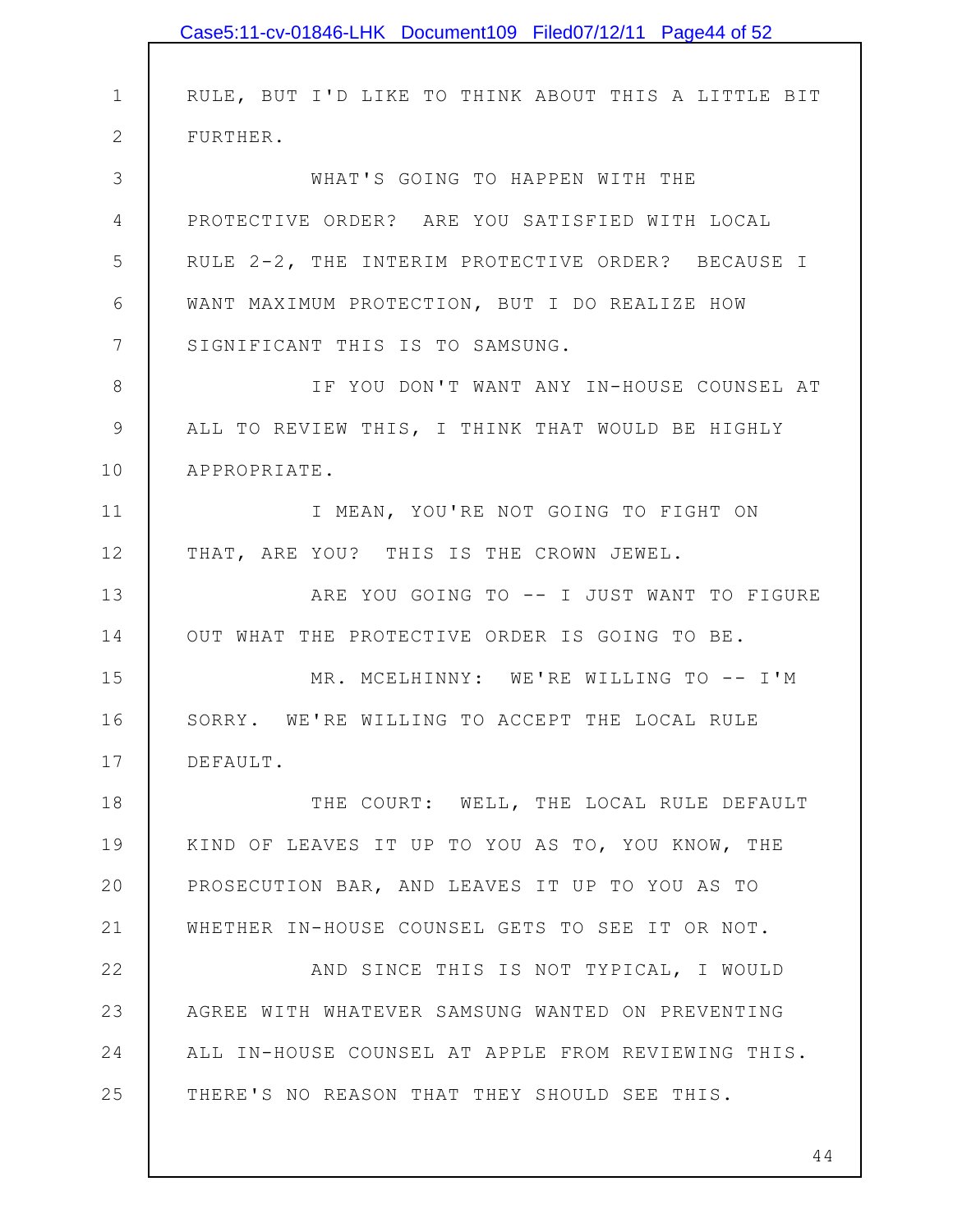1 2 3 4 5 6 7 8 9 10 11 12 13 14 15 16 17 18 19 20 21 22 23 24 25 45 AND IF YOU WANTED A VERY TIGHT PROSECUTION BAR, I THINK THAT'S COMPLETELY REASONABLE. I MEAN, WHAT YOU'RE ASKING FOR IS NOT THE TYPICAL DISCOVERY TIMING OR -- MR. MCELHINNY: I --THE COURT: -- REQUEST. MR. VERHOEVEN: WE ABSOLUTELY WOULD REQUEST THAT. MR. MCELHINNY: THE ONLY HESITANCE I HAD WAS I JUST DON'T THINK IT SHOULD APPLY TO, TO PEOPLE -- TO THINGS THAT THEY'VE ALREADY RELEASED TO THE PUBLIC. THAT'S THE ONLY -- IF IT HASN'T BEEN RELEASED, THEN OF COURSE. BUT IF IT'S BEEN RELEASED TO THE PUBLIC, THEN I JUST DON'T UNDERSTAND THE NEED FOR THAT.  $BUT$   $--$ MR. VERHOEVEN: YOUR HONOR, MY UNDERSTANDING IS THEY'RE ASKING -- THEY'VE GOT ALL THESE PRODUCTS THAT THEY SAY ARE PUBLIC. THEY'RE NOT MOVING FOR A P.I. ON THOSE. WHAT I'M UNDERSTANDING IS THEY'RE ASKING FOR OUR, OUR NON-RELEASED PRODUCTS IN THE FUTURE. OBVIOUSLY THEY'RE NOT RELEASED. SO WHAT -- UNTIL THEY ARE, THEN OBVIOUSLY Case5:11-cv-01846-LHK Document109 Filed07/12/11 Page45 of 52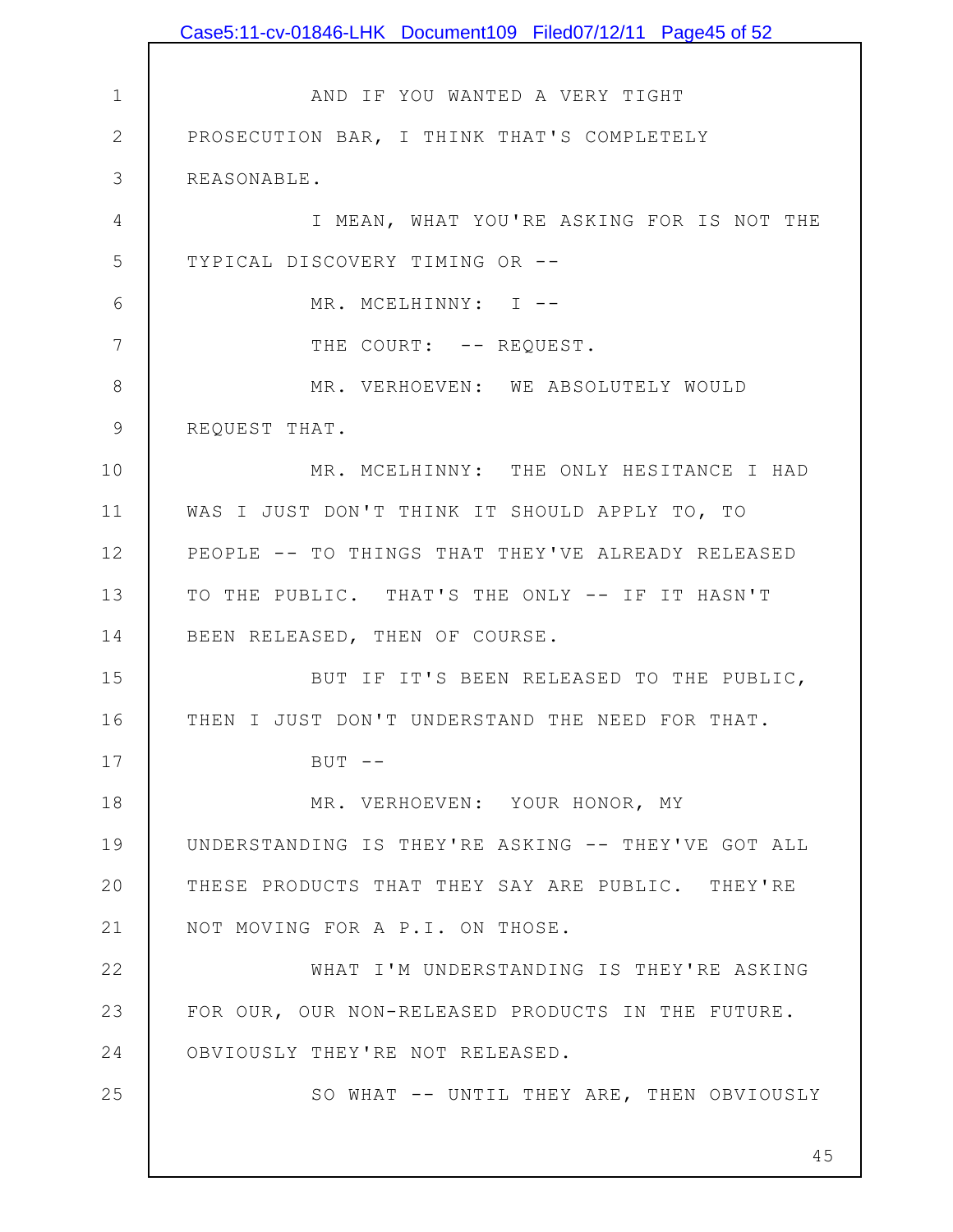|                | Case5:11-cv-01846-LHK Document109 Filed07/12/11 Page46 of 52 |
|----------------|--------------------------------------------------------------|
|                |                                                              |
| $\mathbf 1$    | THAT WOULD NEED TO BE HIGHLY PROTECTED.                      |
| $\mathbf{2}$   | MR. MCELHINNY: TO BE CLEAR, I'M AGREEING                     |
| $\mathcal{S}$  | WITH YOUR HONOR. ANYTHING THAT HAS NOT BEEN                  |
| 4              | RELEASED I THINK SHOULD BE PROTECTED AT THE HIGHEST          |
| 5              | LEVEL. I HAVE NO PROBLEM WITH THAT.                          |
| 6              | THE COURT: AND IT'S GOING TO BE OUTSIDE                      |
| $\overline{7}$ | COUNSEL EYES ONLY.                                           |
| $8\,$          | MR. MCELHINNY: YES, YOUR HONOR. I AGREE                      |
| $\mathcal{G}$  | WITH THAT.                                                   |
| 10             | THE COURT: YEAH.                                             |
| 11             | MR. MCELHINNY: BUT WHAT I'M SAYING IS                        |
| 12             | YOU HAVE -- WHILE HE TOLD YOU THINGS WERE NOT                |
| 13             | RELEASED, THE FACT IS THAT THEY ARE, IN FACT,                |
| 14             | RELEASING SOME PRODUCTS, AND FOR THOSE I JUST DON'T          |
| 15             | THINK THAT THOSE ARE IN THE SAME LEAGUE.                     |
| 16             | THE QUESTION IS WHETHER IT'S BEEN                            |
| 17             | RELEASED OR NOT, AND I'LL TAKE THEIR WORD FOR IT             |
| 18             | WHETHER IT HAS BEEN OR NOT.                                  |
| 19             | THE COURT: WELL, IF YOU KNOW THAT IT'S                       |
| 20             | BEEN RELEASED AND YOU'VE GOT IT, WHY CAN'T THAT BE           |
| 21             | WHAT YOUR IN-HOUSE COUNSEL LOOKS AT? WHY DO YOU              |
| 22             | HAVE TO SHOW THEM ANYTHING THAT SAMSUNG PRODUCES             |
| 23             | PURSUANT TO YOUR EXPEDITED DISCOVERY REQUEST? IF             |
| 24             | YOU'VE GOT IT, THEN YOU'VE GOT IT.                           |
| 25             | MR. MCELHINNY: BECAUSE YOUR HONOR'S                          |
|                |                                                              |
|                | 46                                                           |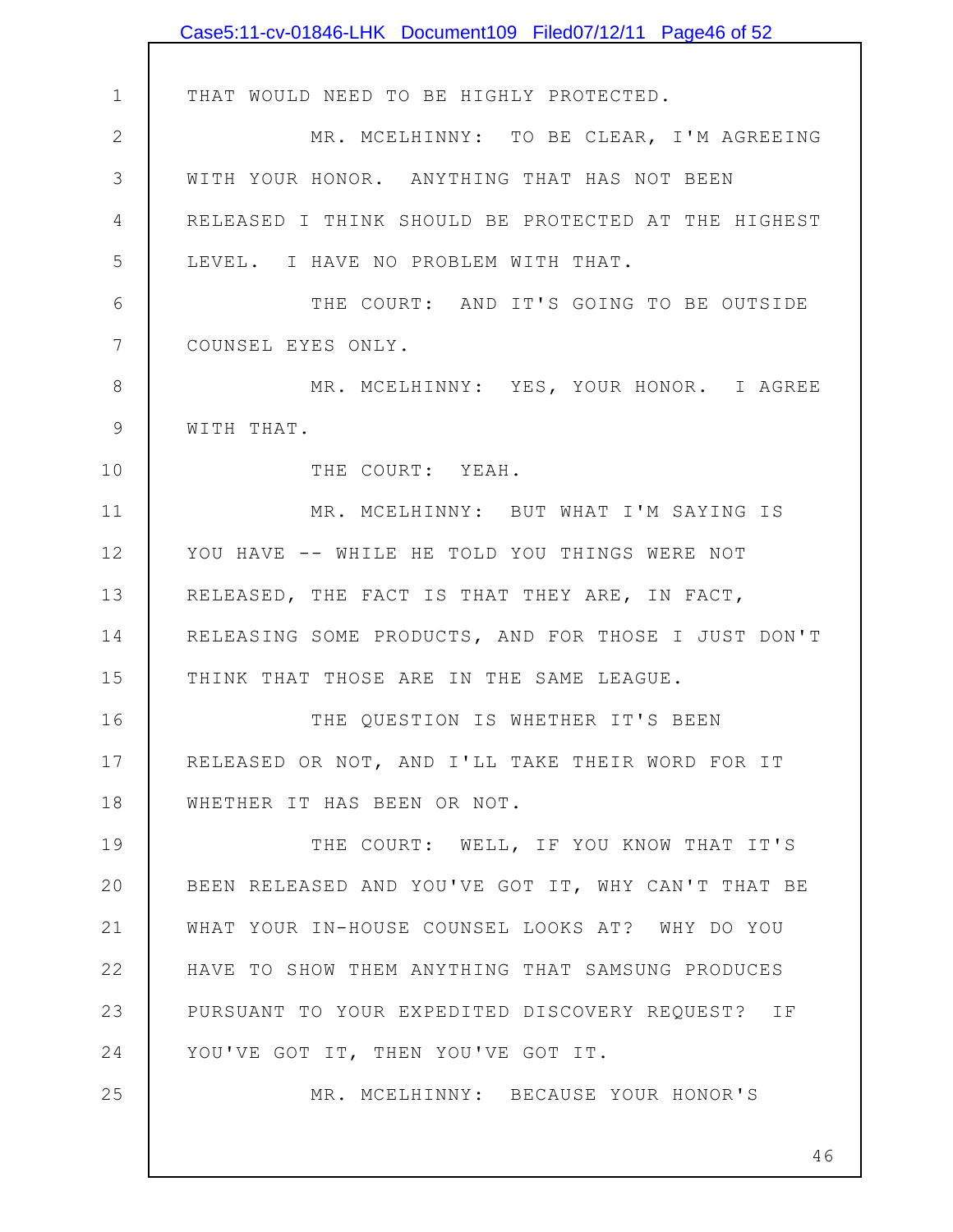|                 | Case5:11-cv-01846-LHK Document109 Filed07/12/11 Page47 of 52 |
|-----------------|--------------------------------------------------------------|
|                 |                                                              |
| $\mathbf 1$     | ORDER, AT LEAST YOUR TENTATIVE ORDER, WHICH IS VERY          |
| $\mathbf{2}$    | HELPFUL, GOES TO THE CURRENT, FINAL, MOST CURRENT            |
| 3               | ITERATION OF THE PRODUCT, AND I DON'T WANT TO HAVE           |
| 4               | TO LITIGATE THAT WHAT THEY'VE RELEASED IN                    |
| 5               | SAN FRANCISCO LAST WEEK WAS AN EARLIER VERSION.              |
| 6               | MR. VERHOEVEN: THIS IS EXACTLY WHY IT                        |
| $7\phantom{.0}$ | MAKES NO SENSE TO ORDER THIS DISCOVERY, BECAUSE              |
| $8\,$           | THESE PRODUCTS AREN'T FINAL, YOUR HONOR, AND THEY            |
| $\mathsf 9$     | MAY CHANGE.                                                  |
| 10              | SO WE'RE GOING THROUGH THIS ENTIRE                           |
| 11              | EXERCISE ON SOMETHING THAT'S NOT FINAL. THEY'RE              |
| 12              | FUTURE PRODUCTS.                                             |
| 13              | THEY'VE GOT THE FINAL PRODUCTS AND                           |
| 14              | THEY'VE DECIDED THEY'RE NOT MOVING FOR A P.I. ON             |
| 15              | THOSE, APPARENTLY, BECAUSE THEY WAITED TOO LONG.             |
| 16              | THE COURT: I STILL DON'T UNDERSTAND.                         |
| 17              | YOU'RE SAYING YOU MIGHT BE ABLE TO GET YOUR HANDS            |
| 18              | ON WHAT YOU THINK WAS RELEASED AT A GOOGLE                   |
| 19              | CONFERENCE IN SAN FRANCISCO.                                 |
| 20              | IF YOU HAVE THAT, THEN OBVIOUSLY THAT                        |
| 21              | WASN'T PRODUCED BY SAMSUNG DIRECTLY TO YOU PURSUANT          |
| 22              | TO THE EXPEDITED DISCOVERY ORDER AND YOU CAN SHOW            |
| 23              | THAT TO IN-HOUSE COUNSEL.                                    |
| 24              | BUT I DON'T SEE WHY --                                       |
| 25              | MR. MCELHINNY: I SEE.                                        |
|                 |                                                              |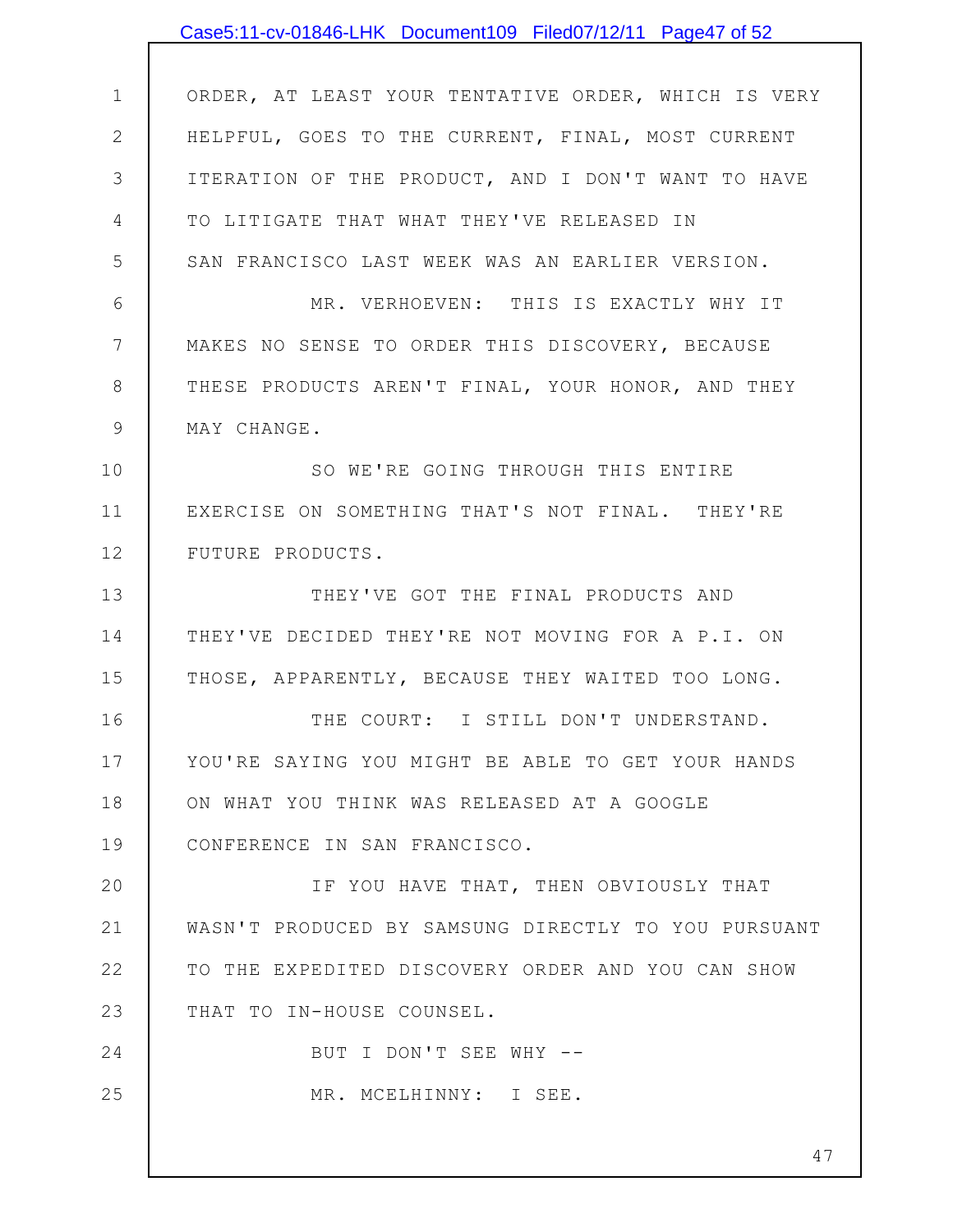1 2 3 4 5 6 7 8 9 10 11 12 13 14 15 16 17 18 19 20 21 22 23 24 25 THE COURT: -- YOU WOULD NEED TO SHOW  $WHATEVER$  --MR. MCELHINNY: I AGREE. THE COURT: -- WAS PRODUCED TO YOUR IN-HOUSE COUNSEL. MR. MCELHINNY: I AGREE. THE COURT: IF YOU'VE ALREADY GOT IT, YOU'VE GOT IT, RIGHT? MR. MCELHINNY: I AGREE WITH YOUR HONOR. I MISUNDERSTOOD. I AGREE WITH YOUR HONOR. THE COURT: ALL RIGHT. OKAY. WELL, THAT'S STILL MY -- YOU KNOW, I -- THIS IS WHAT I'M GOING TO DO: I'M GOING TO GO AHEAD AND I THINK -- I DON'T WANT TO BE OVERWHELMED WITH PAPER, SO I THINK WE NEED TO SET A FURTHER CMC OR SOMETHING, BECAUSE OTHERWISE I THINK A LOT OF INTERIM MOTIONS WILL PROBABLY BE FILED. SO AT THIS POINT I WOULD GO AHEAD AND ORDER THAT ONE SAMPLE, THE PACKAGE AND THE PACKAGE INSERT, BE PRODUCED WITHIN 30 DAYS PURSUANT TO THE PATENT LOCAL RULE 2-2'S INTERIM MODEL PROTECTIVE ORDER, WITH NO IN-HOUSE COUNSEL REVIEW AT ALL AND THE PATENT PROSECUTION BAR AS STRICT AS SAMSUNG WANTS; NO INDIVIDUAL DEPOSITION OR 30(B)(6); AND NO Case5:11-cv-01846-LHK Document109 Filed07/12/11 Page48 of 52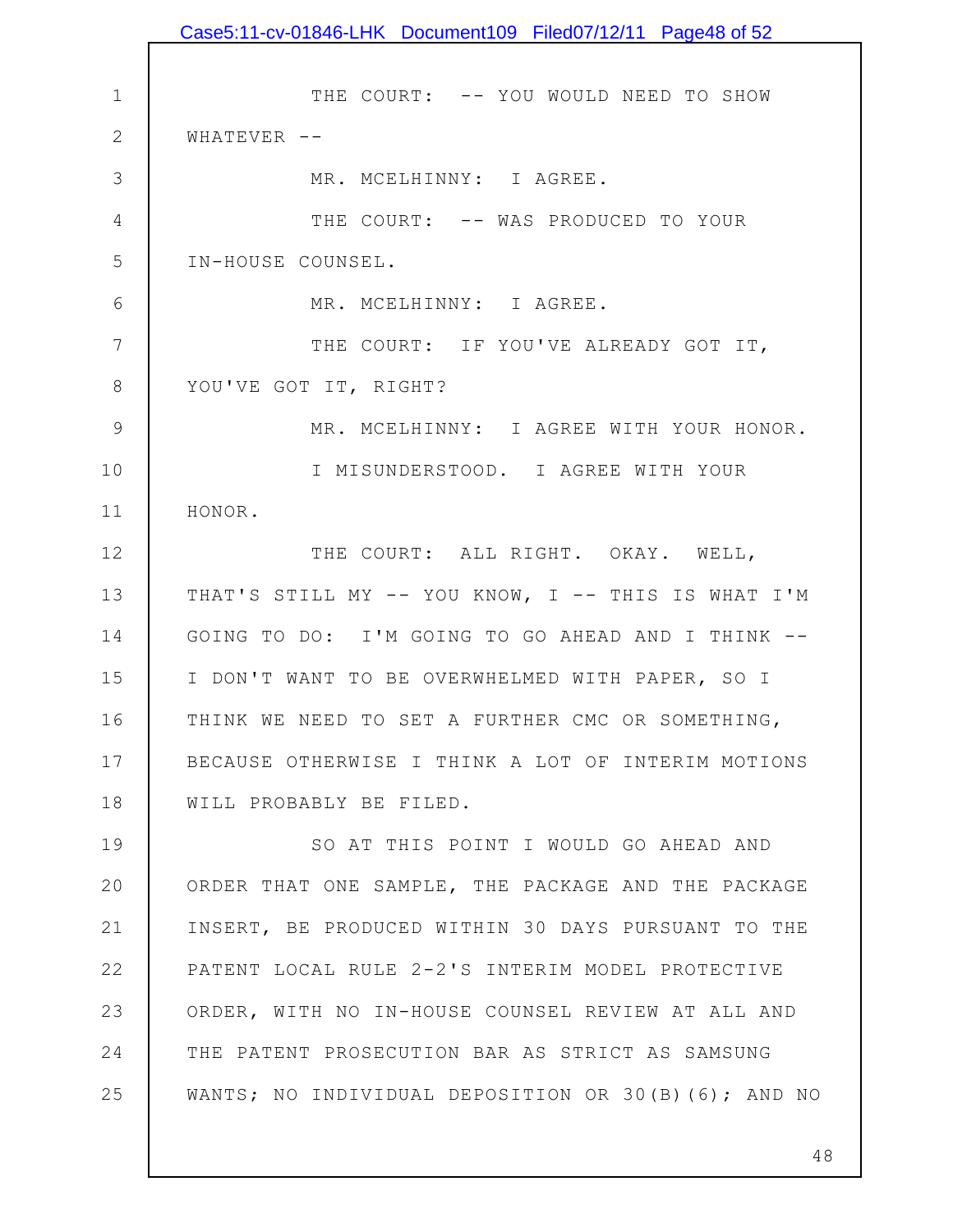1 2 3 4 5 6 7 8 9 10 11 12 13 14 15 16 17 18 19 20 21 22 23 24 25 MARKETING MATERIALS. NOW, IF SOMETHING CHANGES, I GUESS YOU COULD COME BACK AND ASK. AT THIS POINT, I DON'T THINK THAT SAMSUNG'S REQUEST FOR MUTUAL DISCOVERY IS RIPE, BUT YOU CAN PURSUE THAT FOR SOME TYPE OF RECIPROCAL DISCOVERY. AND WHY DON'T WE SET A TIME, LIKE A FURTHER CMC MAYBE -- OR I GUESS WE CAN JUST WAIT AND SEE WHAT, IF ANYTHING, GETS FILED AND THEN WE'LL SET IT THEN. BUT I JUST ANTICIPATE THAT THERE MAY BE ISSUES. MR. MCELHINNY: MAY I --THE COURT: OKAY? MR. MCELHINNY: MAY I INQUIRE, YOUR HONOR? THE COURT: YES. MR. MCELHINNY: AGAIN, I'M IN THE SAME MINDSET THAT I DON'T KNOW OF ANY OTHER ISSUES. THE COURT: YES. MR. MCELHINNY: BUT WE GOT AN ORDER ASSIGNING DISCOVERY MATTERS IN THIS CASE TO MAGISTRATE JUDGE GREWAL. THE COURT: WELL, SINCE I'VE ISSUED THIS ORDER, IF THERE'S ANY FOLLOW-UP REGARDING THIS Case5:11-cv-01846-LHK Document109 Filed07/12/11 Page49 of 52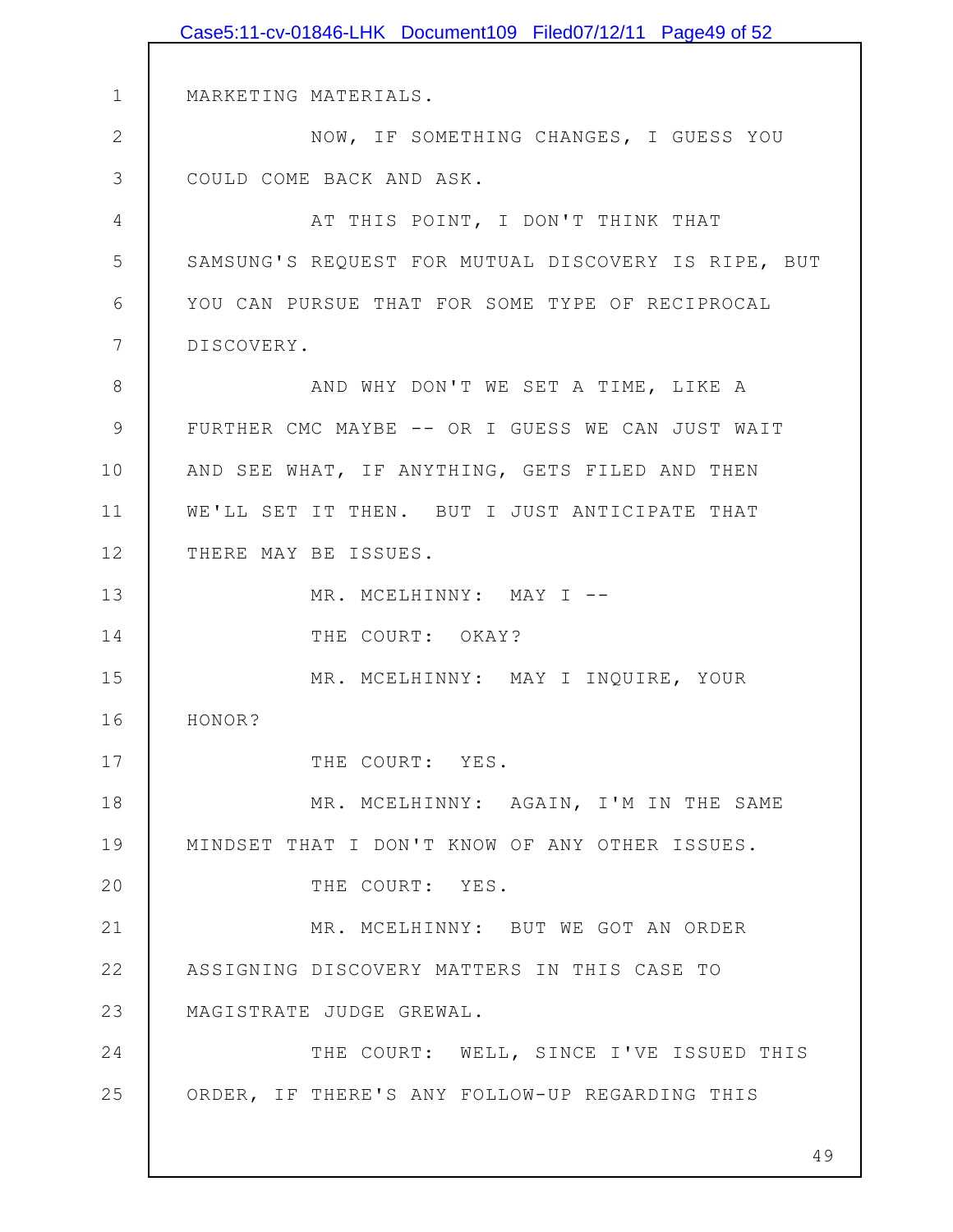|               | Case5:11-cv-01846-LHK Document109 Filed07/12/11 Page50 of 52 |
|---------------|--------------------------------------------------------------|
|               |                                                              |
| $\mathbf 1$   | ORDER, IT SHOULD COME TO ME.                                 |
| $\mathbf{2}$  | MR. MCELHINNY: THANK YOU, YOUR HONOR.                        |
| 3             | THE COURT: OKAY. IS THERE ANYTHING                           |
| 4             | FURTHER?                                                     |
| 5             | MR. MCELHINNY: NOTHING, YOUR HONOR.                          |
| 6             | THE COURT: MR. VERHOEVEN?                                    |
| 7             | MR. VERHOEVEN: SO ON THE RECIPROCAL                          |
| 8             | ISSUE, I TAKE IT THEN THAT WE SHOULD DIRECT THAT TO          |
| $\mathcal{G}$ | YOUR HONOR AS WELL IF WE --                                  |
| 10            | THE COURT: THAT'S FINE.                                      |
| 11            | MR. VERHOEVEN: IF WE MEET AND CONFER --                      |
| 12            | OBVIOUSLY WE'LL MEET AND CONFER, YOUR HONOR, AND IF          |
| 13            | WE'RE UNABLE TO REACH IT, WE'LL -- IF IT APPEARS TO          |
| 14            | US THAT THEY'RE PURSUING THE IDEA OF A PRELIMINARY           |
| 15            | INJUNCTION, WE WOULD WANT THAT DISCOVERY AS PART --          |
| 16            | PRIOR TO THE MOTION PRACTICE ON THAT.                        |
| 17            | SO WE MAY HAVE TO FILE SOMETHING ON AN                       |
| 18            | EXPEDITED SCHEDULE WITH YOUR HONOR IF WE CAN'T WORK          |
| 19            | IT OUT.                                                      |
| 20            | THE COURT: THAT'S FINE. AND LET ME JUST                      |
| 21            | SAY TO COUNSEL FOR APPLE, I'M NOT GOING TO BE HAPPY          |
| 22            | IF YOU'RE NOT GOING TO SAY WHAT'S GOOD FOR THE               |
| 23            | GOOSE IS NOT GOOD FOR THE GANDER. OKAY?                      |
| 24            | SO IF I'VE GRANTED YOU THIS EXPEDITED                        |
| 25            | DISCOVERY AND THEN YOU END UP BEING EXTREMELY                |
|               |                                                              |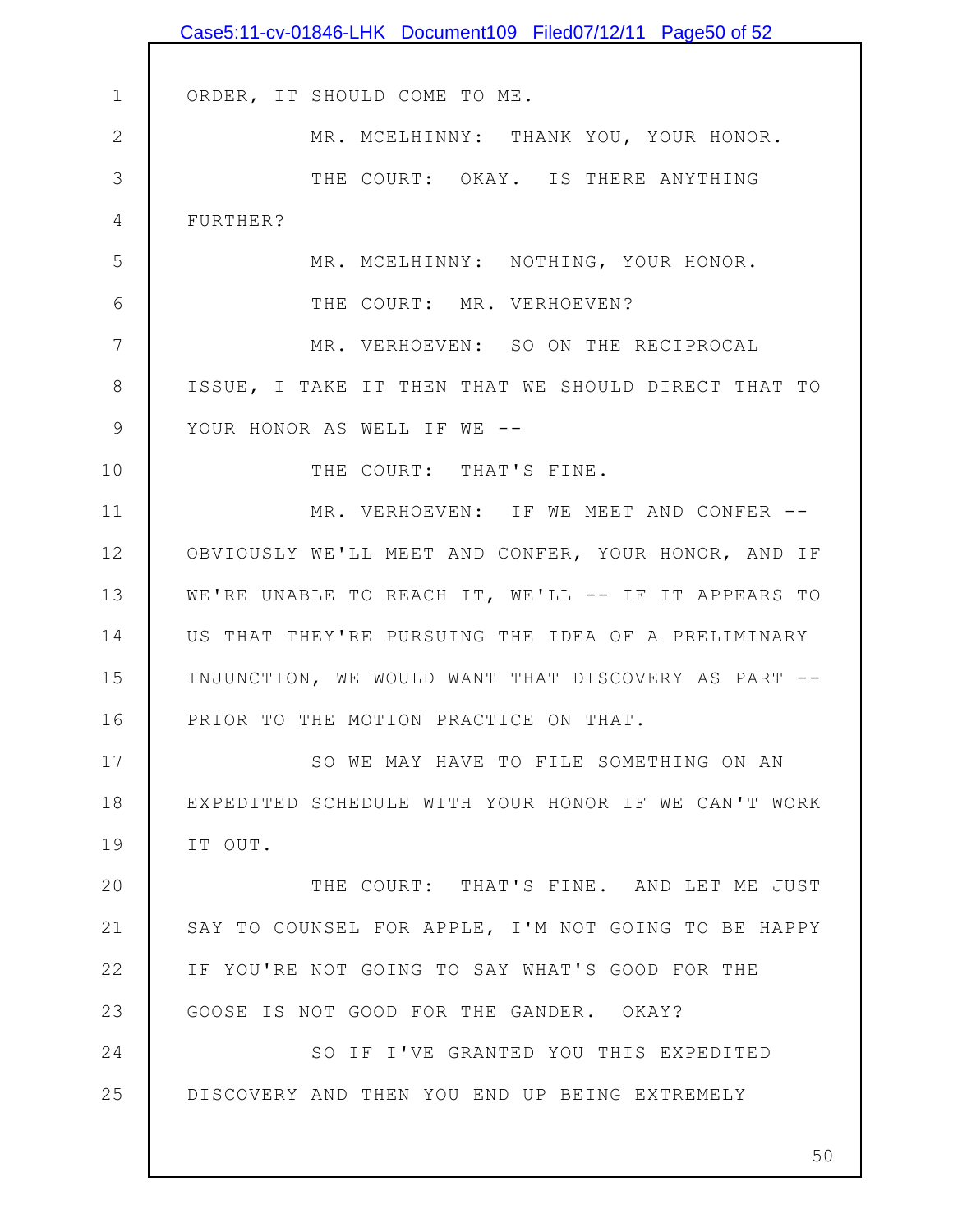|                | Case5:11-cv-01846-LHK Document109 Filed07/12/11 Page51 of 52 |
|----------------|--------------------------------------------------------------|
|                |                                                              |
| $\mathbf 1$    | UNREASONABLE ON THE RECIPROCAL DISCOVERY THAT'S              |
| $\mathbf{2}$   | REASONABLY REQUESTED, I'M NOT GOING TO BE VERY               |
| $\mathcal{S}$  | HAPPY WITH THAT.                                             |
| 4              | SO I'M HOPING THAT THERE WILL BE NO NEED                     |
| 5              | FOR MOTION PRACTICE, THAT YOU MAY BE ABLE TO                 |
| 6              | STIPULATE TO SOMETHING.                                      |
| $\overline{7}$ | MR. VERHOEVEN: THANK YOU, YOUR HONOR.                        |
| $\,8\,$        | THE COURT: OKAY? ALL RIGHT. BUT THAT                         |
| $\mathcal{G}$  | SHOULD COME HERE.                                            |
| 10             | THANK YOU.                                                   |
| 11             | MR. VERHOEVEN: THANK YOU, YOUR HONOR.                        |
| 12             | MR. MCELHINNY: THANK YOU, YOUR HONOR.                        |
| 13             | MR. OLSON: YOUR HONOR, MAY I APPROACH                        |
| 14             | THE COURT REPORTER TO ASK FOR A TRANSCRIPT?                  |
| 15             | THE COURT: OH, OKAY.                                         |
| 16             | (WHEREUPON, THE PROCEEDINGS IN THIS                          |
| 17             | MATTER WERE CONCLUDED.)                                      |
| 18             |                                                              |
| 19             |                                                              |
| 20             |                                                              |
| 21             |                                                              |
| 22             |                                                              |
| 23             |                                                              |
| 24             |                                                              |
| 25             |                                                              |
|                |                                                              |
|                | 51                                                           |